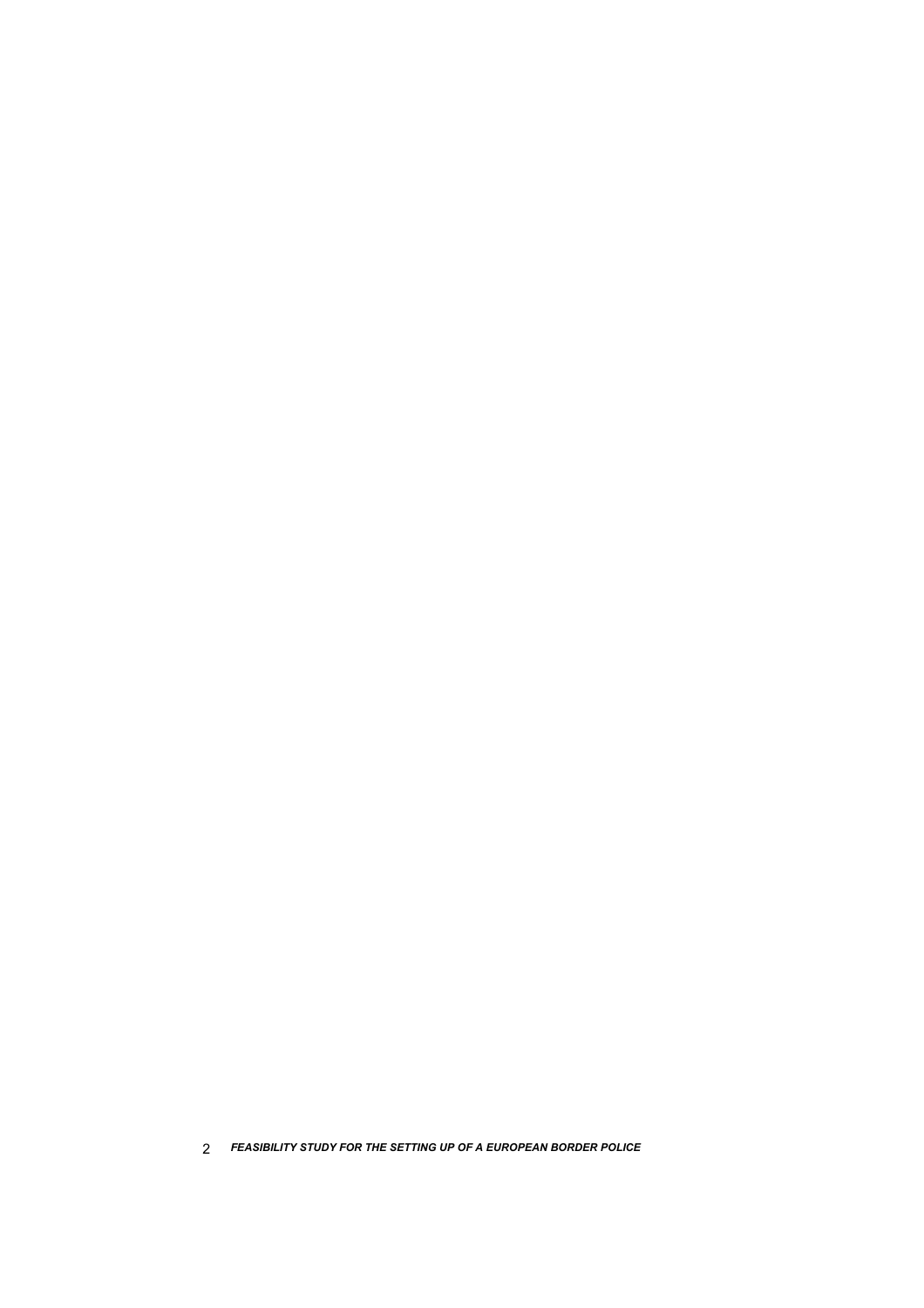# INDEX

#### *FOREWORD*

# I. THE DEVELOPMENT OF THE PROJECT IN THE FIRST THREE PHASES

| 1. The Timetable and the Procedures |  |
|-------------------------------------|--|
| 2. The Questionnaire                |  |
| 3. The Study Phase                  |  |
| 4. The Analysis Phase               |  |

# II. THE EUROPEAN UNION INDICATIONS

| 5. Communication from the Commission on a Common         |     |
|----------------------------------------------------------|-----|
| Policy on Illegal Immigration. Presidency Conclusions at |     |
| the European Council Meeting in Laeken: for a more       |     |
| Effective Control of the External Borders. The JHA       |     |
| Council (February 28, 2002)                              | 15. |

# III THE JURIDICAL FRAMEWORK

| $\mathbf{b}$ . | The Framework of the Objective of the Setting up of a     |    |
|----------------|-----------------------------------------------------------|----|
|                | European Border Police                                    | 19 |
| 7.             | Forms of Cooperation and Competent Institutions           |    |
| 8.             | The Schengen Cooperation                                  | 22 |
| 9.             | Typology of Acts                                          | 23 |
| 10.            | For an Unitary Notion of "Secure Borders"                 | 24 |
| 11.            | For an Integrated System (Multilevel and Multipurpose) of |    |
|                | <b>Border Security</b>                                    |    |
|                |                                                           |    |

# IV. THE FURTHER CARRYING OUT OF THE STUDY

12. The First Meeting of the Assessment Phase. 27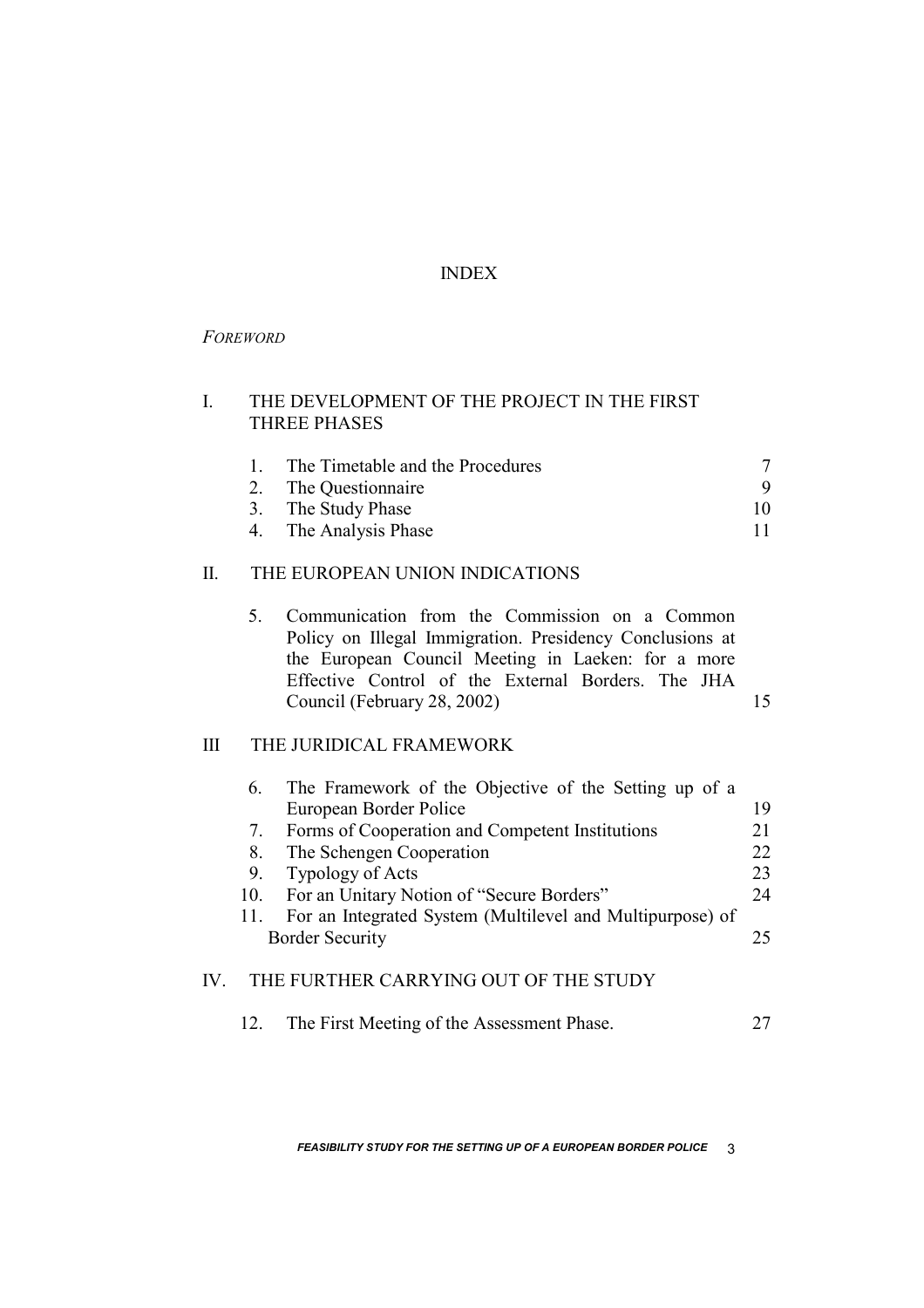## V. THE HYPOTHESISED MODEL

|       |                                                                         | 13. The Approach to the Problem                               | 29 |
|-------|-------------------------------------------------------------------------|---------------------------------------------------------------|----|
|       | 14.                                                                     | The Hypothesised Model: Contents                              | 30 |
|       |                                                                         | 15. The Countries Participating to the Project                | 31 |
|       |                                                                         | 16. The Individuals Centres                                   | 31 |
|       |                                                                         | 17. The Requisites of Functionality of the Centres            | 32 |
|       |                                                                         | 18. Birth and Development of the Individuals Centres          | 33 |
|       |                                                                         | 19. The Centres as Knots of a Network System                  | 35 |
|       | 20.                                                                     | The Evolution of the System                                   | 36 |
|       | 21.                                                                     | The Council of Representatives                                | 38 |
|       |                                                                         | 22. The Theme of the Resources                                | 38 |
|       |                                                                         | 23. The Characteristics of the Model                          | 39 |
|       |                                                                         | 24. The Start of the System                                   | 40 |
|       |                                                                         | 25. The Pilot Project                                         | 40 |
|       |                                                                         | 26. The Possible Developments in the Short-Medium Term        | 41 |
|       |                                                                         | 27. The Performance Indicators                                | 41 |
| VI.   |                                                                         | THE HYPOTHESISED MODEL IN THE COMMUNITY<br><b>PERSPECTIVE</b> |    |
|       | 28.                                                                     | Phases and Implementation Instruments: General Picture        | 45 |
|       | 29.                                                                     | The Coordinating Role of the Council: Administrative          |    |
|       |                                                                         | Cooperation with Internal Relevance                           | 46 |
|       | 30.                                                                     | "Ordinary" Juridical Means                                    | 47 |
|       | 31.                                                                     | "Extraordinary Juridical Means: Reinforced Cooperation        | 48 |
| VII.  | THE CONCLUSION OF THE STUDY                                             |                                                               |    |
|       | 32.                                                                     | The Second Meeting of the Assessment Phase                    | 49 |
| VIII. | THE REQUIREMENTS/OBJECTIVES AND THE SETTING<br><b>UP OF THE CENTRES</b> |                                                               |    |
|       |                                                                         | 33. The Requirements/Objectives                               | 53 |
|       | 34.                                                                     | The Centres                                                   | 84 |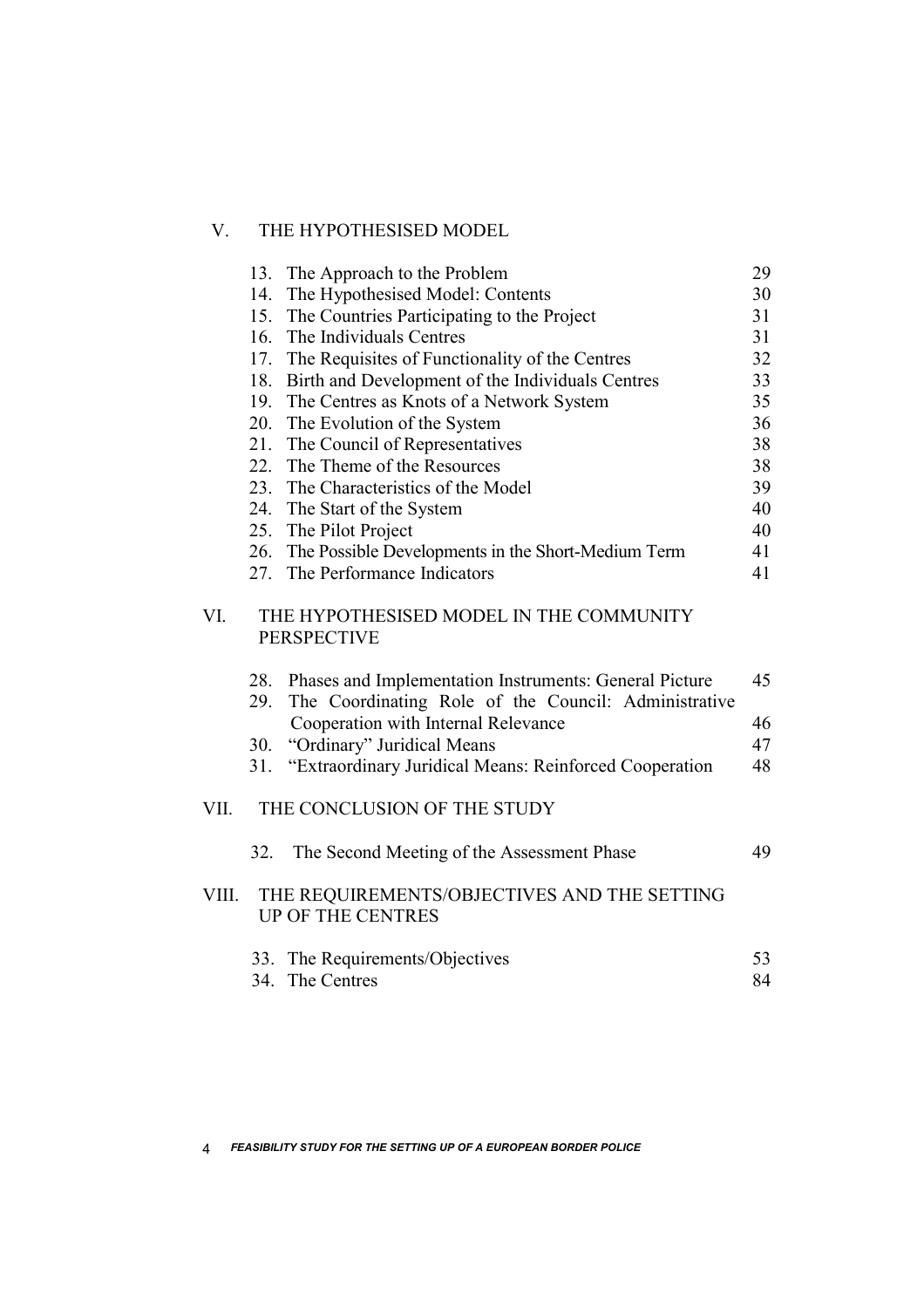## *Foreword*

On the basis of the normative framework of the Treaty of Amsterdam, the European area of "freedom, security and justice", whose implementation is a primary objective of the Union, is the ambit of reference for a political-normative elaboration of interdisciplinary character, to which the Police cooperation activity belongs, that is an essential instrument for the attainment of the purposes indicated by the treaty.

The Feasibility Study for the setting up of a European Border Police, promoted by Italy and Belgium, France, Germany, Spain as partner Countries financed by the Odysseus Programme, belongs to the context of the aforesaid elaboration.

The project represents, for its characteristics, from the point of view of its merit and method, an example of the awareness matured in the Member States and in the Community institutions, of the necessary and effective implementation, within the borders of the Union, of a common area. This is particularly true in the perspective of the Union, that is getting prepared to an enlargement to other European Countries, especially those of the Eastern area.

It's a common area of respect for the values of the human person, of protection of liberties, of promotion of well-being, of tutelage of security conditions, of forms of reception, of fight against crime. It's important to remember that, according to the decisions of the European Council of Nice (December 2000), in this delicate phase of its growth, the Union is summoned to deepen and consolidate its institutions towards a closer integration. Beginning, particularly with the institutions that play a strategic role in the field of security and guarantee of rights.

From this point of view, one of the major merits of the study project consists in emphasising the central role of police services. They have always been expression of a sovereign instance, which in a United Europe must seek to innovate, modulate, strengthen and harmonise themselves, for a common interest in the internal security of the Union and security at its borders.

The project is part of the great debate on the future of the Union and destined, after the decisions of the European Council of Laeken, to create subsequent effects in the preparation of the approaching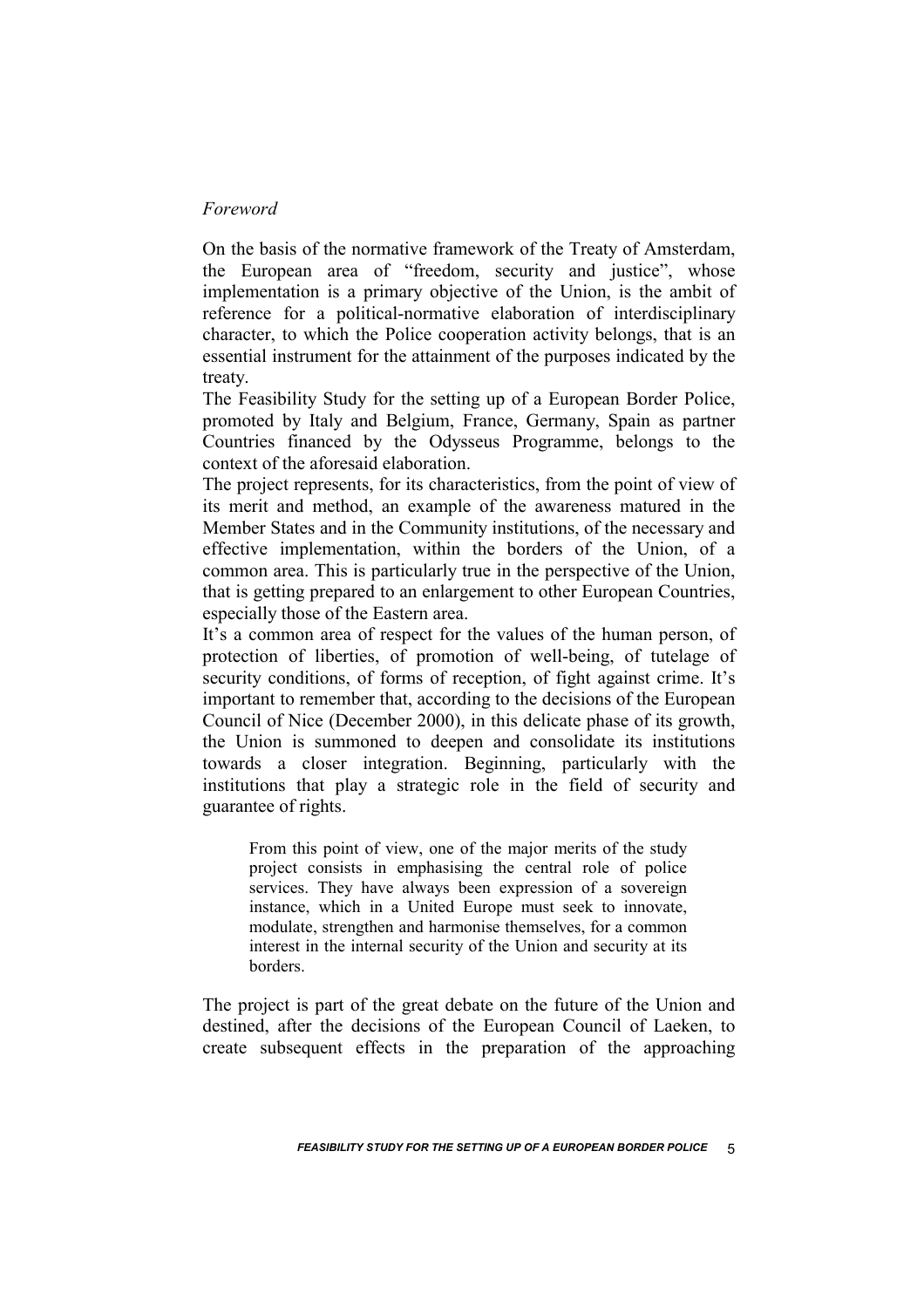deadlines and that should give to the European Union a more consolidated constitutional and institutional structure.

Against the background of this imminent future scenario, the initiative of the feasibility study project for the setting up of a "European Border Police" is both opportune and propitious, responding to evident requirements, and in accordance with substantial interests. The Study is also in accordance with the conclusions of the Presidency of the European Council of Tampere, (October 15-16, 1999): at point 24 the conclusions require a closer cooperation and technical assistance for the services of the Member States in charge of border control.

The project, with the aforementioned characteristics, has also a high symbolic value, derived from the idea of "border": a challenging idea that the European peoples and the European States are confronted with, i.e. preserving and reinforcing the conditions of well-being and internal peace within the Union.

In order to face this challenge with reasonable and serious chances of success, the mobilisation of all the energies and resources, at the level of civil and political society, in the individual Member States and by the Institutions of the European Community is necessary.

Italy, Belgium, France, Germany and Spain are aware of the importance of this challenge. Italy, considering its geographical position of advanced territory of the Union (East and South), and the fact that it has all the three types of external border (one of them is particularly extended), has taken the initiative, together with the others partner Countries, to present the project.

The management Committee of the *Odysseus Programme* has approved the initiative and has decided an 80% Community financing.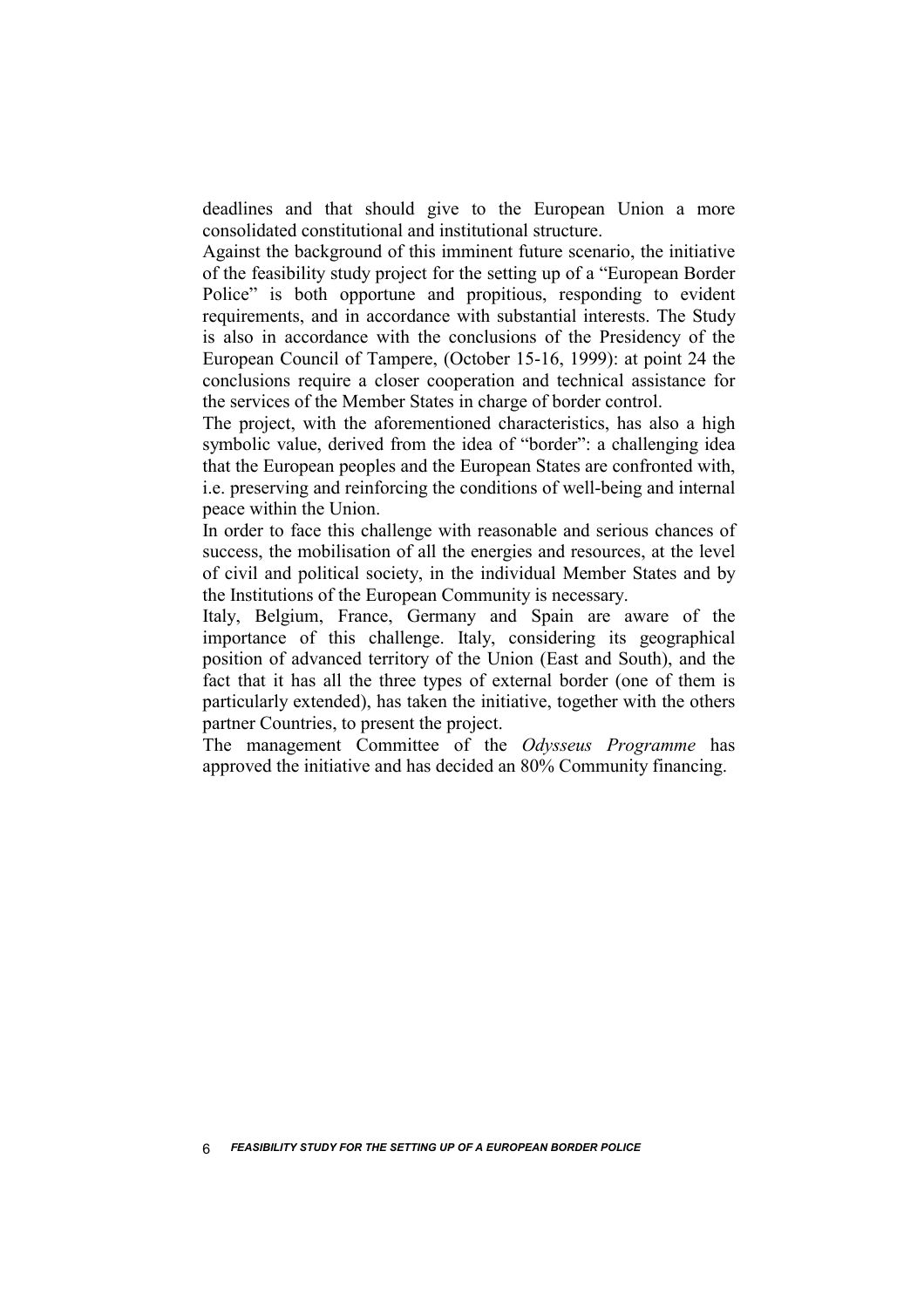# **THE DEVELOPMENT OF THE PROJECT IN THE FIRST THREE PHASES**

1.*The Timetable and the Procedures* 

October 23, 2001-May 30, 2002.

 $\overline{a}$ 

The first element of assessment, can be drawn from the short period of time in which the study was carried out<sup>1</sup>, and the remarkable amount of data and sector elaborations that accompanies this document.

The Study was carried out with an empirical methodological approach, neither finalised to the research of theoretical formulation detached from reality, nor oriented to the discovery of justifications of the correctness of "ideal" solutions. Avoiding the ties of postulations and/or preconceived orientations, the option was an itinerary that, moving from the existing situation, could study it and submit it to analysis. On this basis, in fact, it would have been possible to reach the formulation of concrete solutions.

The original project envisaged the subdivision of the study in four phases: pre-study, study, analysis and assessment.

The carrying out of the Study was entrusted to a Study Group composed by officers of the Border Police of the five partner Countries, by advisors of the University "Bocconi" of Milan, of the

 $1$  October 23, 2001 is the date of the formal ceremony of the constitution of the Study Group.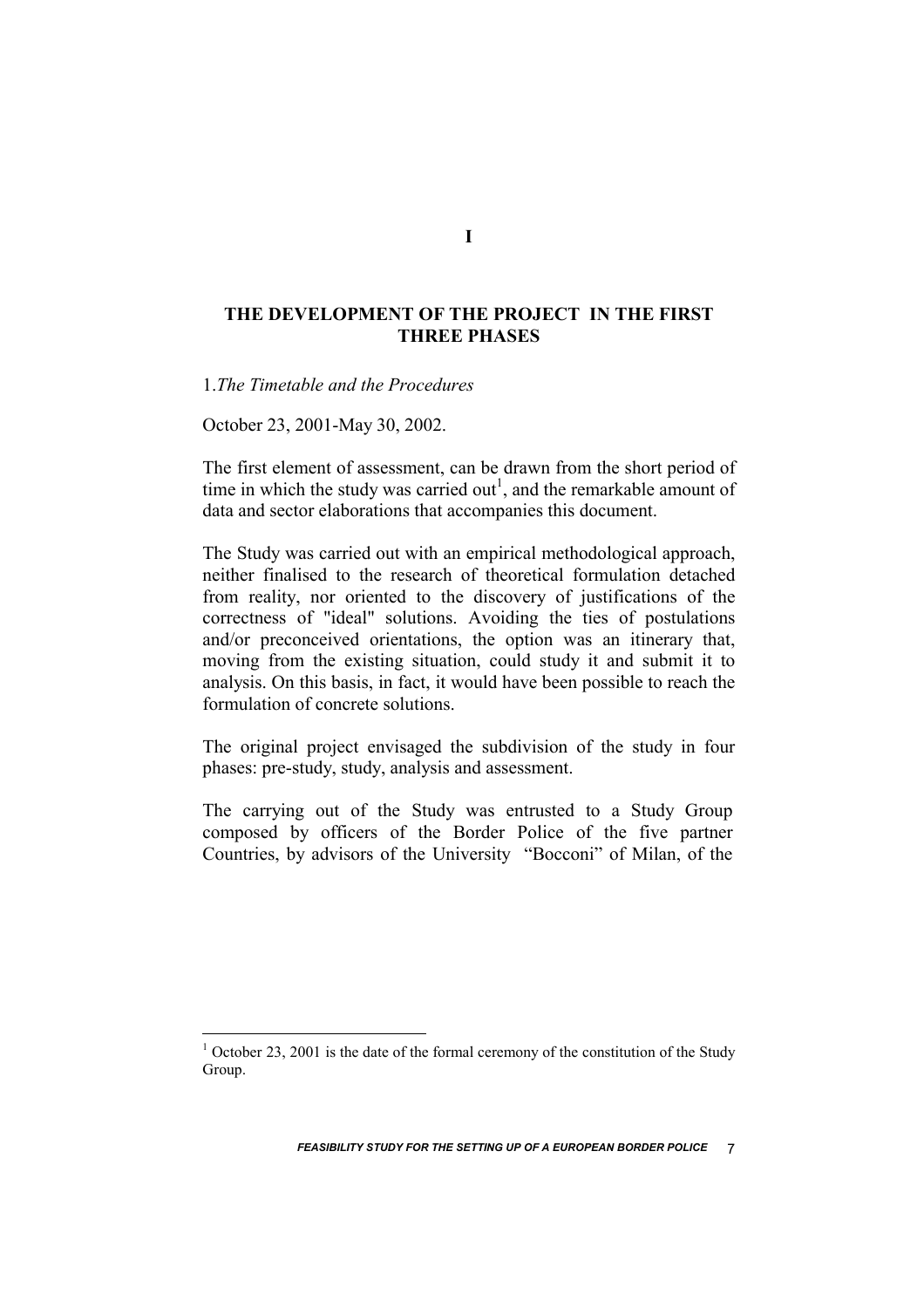University of Catania, of the University "Roma Tre" of Rome, by an expert of the European Commission and by an officer of Europol<sup>2</sup>.

This diversified composition of the group was aimed at carrying out the activity of research by a group with a multidisciplinary character and strictly competent for the object of the study.

The pre-study phase of the work was carried out between October 23 and October  $27<sup>3</sup>$ . The Study Group elaborated the final objective so that it could serve as an orientation, even if general and provisional.

*National Experts:* Prof. Severino Salvemini, Ordinario di Organizzazione aziendale, Prorettore of the University Bocconi of Milano; Prof. Franco Amigoni, Ordinario di Programmazione e controllo at the University Bocconi of Milano; Prof. Mauro Miccio, professor in Comunicazione of the University of Catania;

*Europol:* Liisa Lintuluoto, First Officer, SC3a Illegal Immigration Group.

<sup>3</sup> On October 3, 2001 the Police Department of the Italian Ministry of the Interior informed the partner Countries (Belgium, France, Germany and Spain) of the imminent start of the "Feasibility study for the setting up of a European Border Police " in the framework of the Odysseus program 2001.The partner Countries were also informed of the creation of a permanent secretariat at the Istituto Superiore di Polizia in Rome, and were requested to designate their representatives (border police officers) for the Study Group. On October 15 the Department informed the other 10 EU Countries about the start of the project, the imminent constitution of the Study Group and the visits of some of its members in the mentioned Countries in order to

<sup>&</sup>lt;sup>2</sup> The final composition of the Study Group:

*Responsible:*Gerardo Cautilli, Dirigente Superiore della Polizia di Stato; *Border Police Officers*:

*Belgium*: Marc Van den Broeck, Commissioner, Federal Police;

*France:* Joël Dhorne, Commissaire Divisionnaire, Police aux Frontieres; Alain Bibaud, Commandant de Police, Police aux Frontieres; Gilles Viguier, Capitaine de Police, Police aux Frontieres;

*Germany*: Alfons Aigner, Polizeidirektor im Bundesgrenzschutz; Joachim Moritz, Polizeidirektor im Bundesgrenzschutz; Mathias Schaef, Polizeioberrat im Bundesgrenzschutz;

*Italy*: Giulio Maria Brugnoli Staffetti, Primo Dirigente della Polizia di Stato; Giuseppe Macrì, Vice Questore Aggiunto della Polizia di Stato; Antonella Rossini, Vice Questore Aggiunto della Polizia di Stato;

*Spain:* José Luis Martinez Vazquez, Inspector Jefe, Cuerpo Nacional de Policia; Jesús Alberto Marquez Navarro, Inspector, Cuerpo Nacional de Policia; Alfonso Escuer Mur, Teniente Coronel, Guardia Civil;

*European Community Law Experts:* Prof. Luigi Moccia, Preside della Facoltà di Scienze Politiche of the University of Roma "Tre"; Prof. Alessandro Truini, Ordinario di Istituzioni Diritto Pubblico e di Diritto Regionale Europeo of the University of Roma "Tre"; Prof. Alessandro Taradel, Ordinario di Teoria delle Organizzazioni Complesse of the University of Roma "Tre";

*European Commission:* Fabrice Leggeri;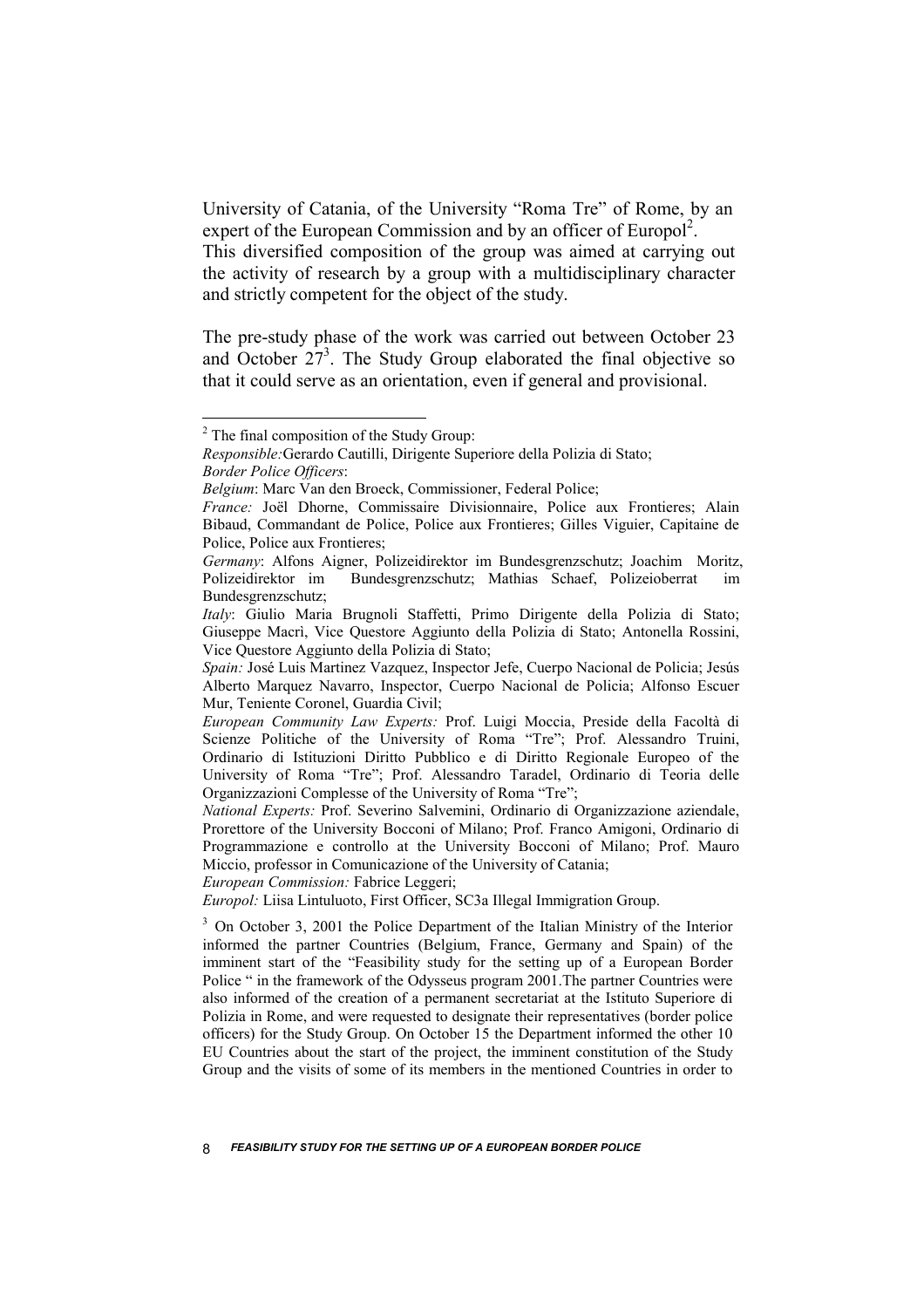The final objective was formulated as follows:

"the formulation of hypothesis for a control of the external borders that could be more effective, optimising the collaboration through the use of common resources, the identification of compatible common procedures, the implementation of joint services, and, last but not least, a body of European Border Police".

The Study Group prepared a questionnaire, a necessary instrument to collect the data concerning the existing situation, taking into account the contributions of the academic component, in order to point out the most relevant aspects.

The questionnaire elaborated by the Study Group was composed of a series of categories, or key-areas, aimed at collecting the necessary data respecting the double criterion of completeness and coherence<sup>4</sup>.

#### 2. *The Questionnaire*

 $\overline{a}$ 

On October 27 the questionnaire, in its definitive form, was approved in plenary session, respecting the timetable indicated by the project.

Even if still perfectible, it was unanimously considered a satisfactory and adequate instrument of research, since it conjugated and balanced the amplitude of the themes with the focusing of the questions on the mostly remarkable points.

The questionnaire turned out to be a valid instrument of investigation for all the different national realities, and a suitable resource for the analysis and the comparison of data and the construction of an overall picture of the problem of the 15 EU Countries.

The questionnaire was divided into the followings nine keyareas: (1) authority profiles: division of competences; (2) Profile of the organisations; (3) Human resources; (4)

gather information for the carrying out of the work. Finally, in order to facilitate the task of the visitors, the Countries were asked to point out a referent, to whom the visitors would have been able to address.

<sup>&</sup>lt;sup>4</sup> This work was characterised by the joint effort to overcome the difficulty involved in the complexity and the diversity of the various themes; this effort was made possible by the professionalism and the experience on the field of the officers of the five delegations. The group didn't find any valid precedent to rely upon, and it was necessary a veritable work of "invention", conditioned by the scarce available time.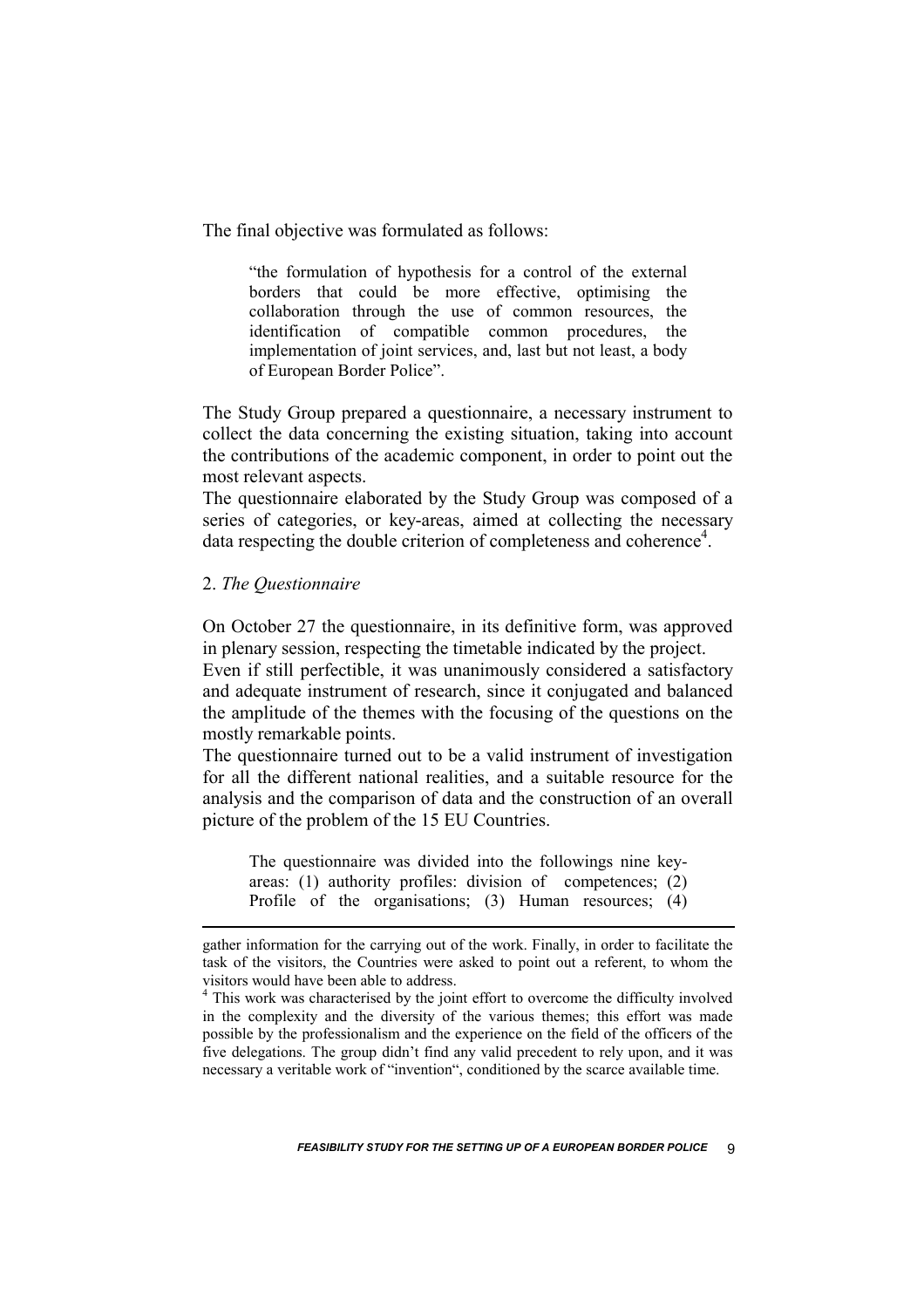Performance indicators; (5) Procedures and measures; (6) Bilateral or multilateral cooperation; (7) The phenomenon of immigration: statistics and problematic; (8) Voluntary service organisations for immigrants assistance; (9) Financial and economic profiles.

Respecting the aforementioned methodology, all the questions were aimed at obtaining answers of objective character and not value judgements or opinions about the situations.

The Study Group was then divided into three subgroups, in order to the carry out the visits in the  $15$  EU Countries<sup>5</sup>.

#### 3. *The Study Phase*

 $\overline{a}$ 

The purpose of the visits (preceded by the sending of the questionnaire to the referents indicated by the EU Countries) was to collect data and information concerning the organisation, the human resources, the procedures, etc. concerning the activity of the border police<sup>6</sup>.

All the visits took place between November 11, 2001 and January 16,  $2002^7$ .

The answers provided the Study Group with a new and articulated picture of the structures, of the organisations, of the procedures and of the other relevant aspects of the border police in the  $15$  EU Countries<sup>8</sup>.

<sup>5</sup> Subgroup I: Italy/Germany/Belgium/France/Luxemburg/Spain; Subgroup II: Netherlands/Greece/Austria/Portugal; Subgroup III: Sweden/Finland/Denmark/ Ireland/United Kingdom. The composition of three subgroups was the following: Subgroup I: Giulio Maria Brugnoli Staffetti (I), Joël Dhorne (F), Jesùs Alberto Marquez Navarro (ES), Mathias Schaef (D), Marc Van den Broeck (B); Subgroup II: Alfons Aigner (D), Alain Bibaud (F), Alfonso Escuer Mur (ES), Giuseppe Macrì (I); Subgroup III: Joachim Moritz (D), Antonella Rossini (I), José Luis Martinez Vazquez (ES), Gilles Viguier (F).

<sup>6</sup> A document for the best utilisation of the questionnaire was prepared by the Community Law experts of the University of Rome "Roma Tre".

<sup>7</sup> Unfortunately, during the visit to Denmark, Mr. Martinez Vasquez, of the Spanish delegation (member of the 3<sup>rd</sup> Study Subgroup), passed suddenly away.

Considering the official character of the answers, and the complexity of their content, any synthesis in this document would be limited and incomplete, if not misleading.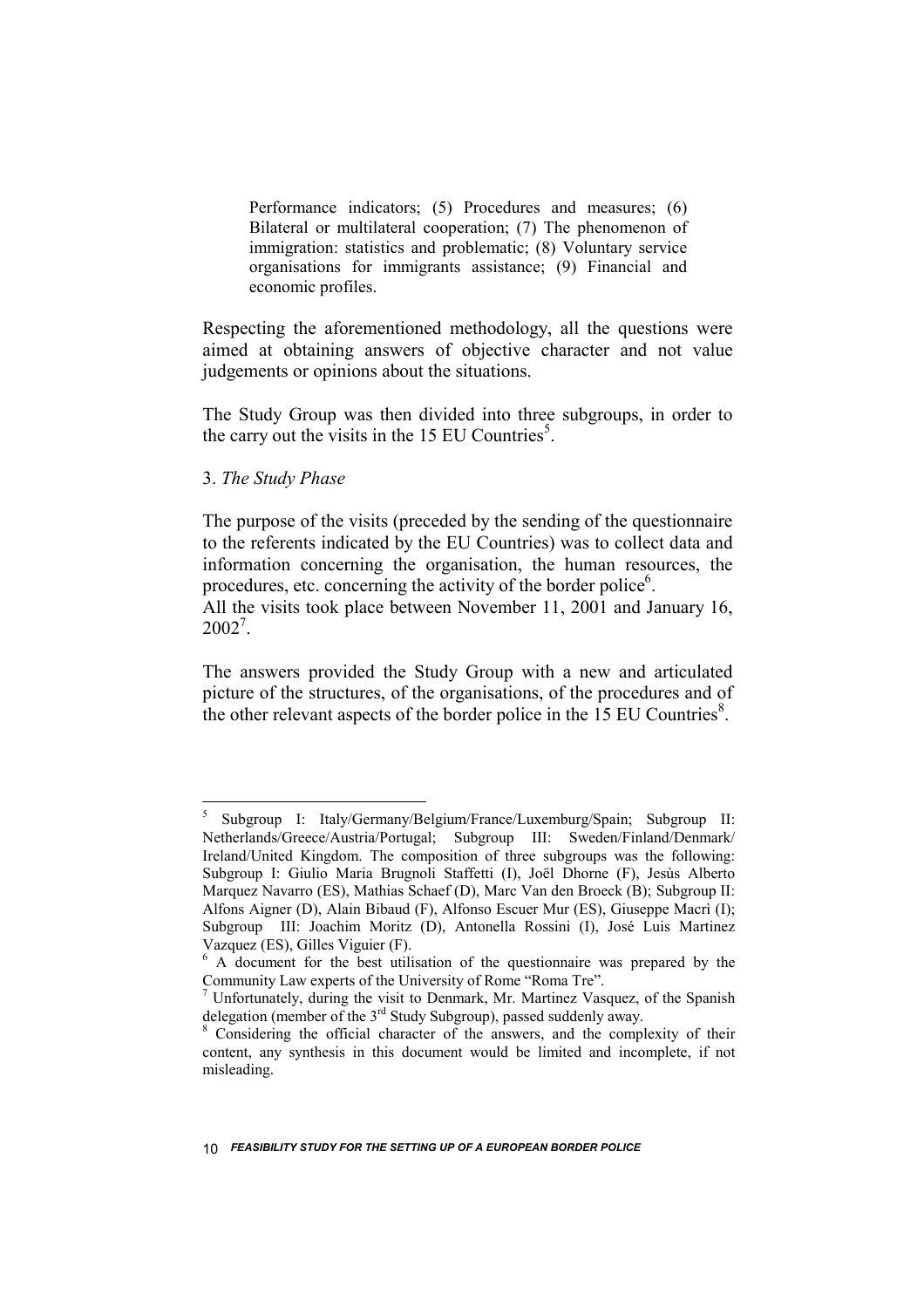#### 4. *The Analysis Phase*

 $\overline{a}$ 

During the first meeting, (22 - 27 January, 2002), a dossier collecting all the answers was delivered to all the participants of the Study Group.

The subgroups were entrusted with the task of studying the answers from all the Countries to the pertinent questions of specific areas: Subgroup I: areas 1 and 2; Subgroup II: areas 5, 6 and 8; Subgroup III: areas 3, 4 and  $7^9$ .

After a short pause there was the second meeting of the analysis phase (12-22 February). The meeting had two sessions: February 12-17; February 18-22.

During the first session the subgroups studied and analysed the informative material<sup>10</sup> enucleating the most meaningful typologies concerning the diverse areas, their common characteristics and their  $d$ ifferences<sup>11</sup>

To allow a faster and easier research and comparison of the answers, the staff of the permanent secretariat, elaborated a software program of advanced search. Thanks to its characteristics of extreme versatility, the program allowed a multi-track search for the textual comparison of the documental materials, through a comparison of the different national systems.

 $9$  The objectives to achieve in this first moment of the analysis phase were: a) verifying the completeness (from the point of view of content and formal profile ) of the answers; b) appraising, if necessary, the integrations to the answers that had to be requested.

The requests for the integrations were sent by the permanent secretariat starting from January 27.

The content of the answers was acquired, integrated and recorded on the CD-ROM support *Odysseus Programme Draft 1-12 February 2002*, that was given to the participants at the beginning of the second meeting of the analysis phase.

The analysis work could not include the answers of Denmark since they were received only on February 22, 2002.

 $11$  The objectives of the subgroups were the following: comparing the answers of all the Countries to each question of the questionnaire; identifying the points of convergence; pointing out the most meaningful national typologies.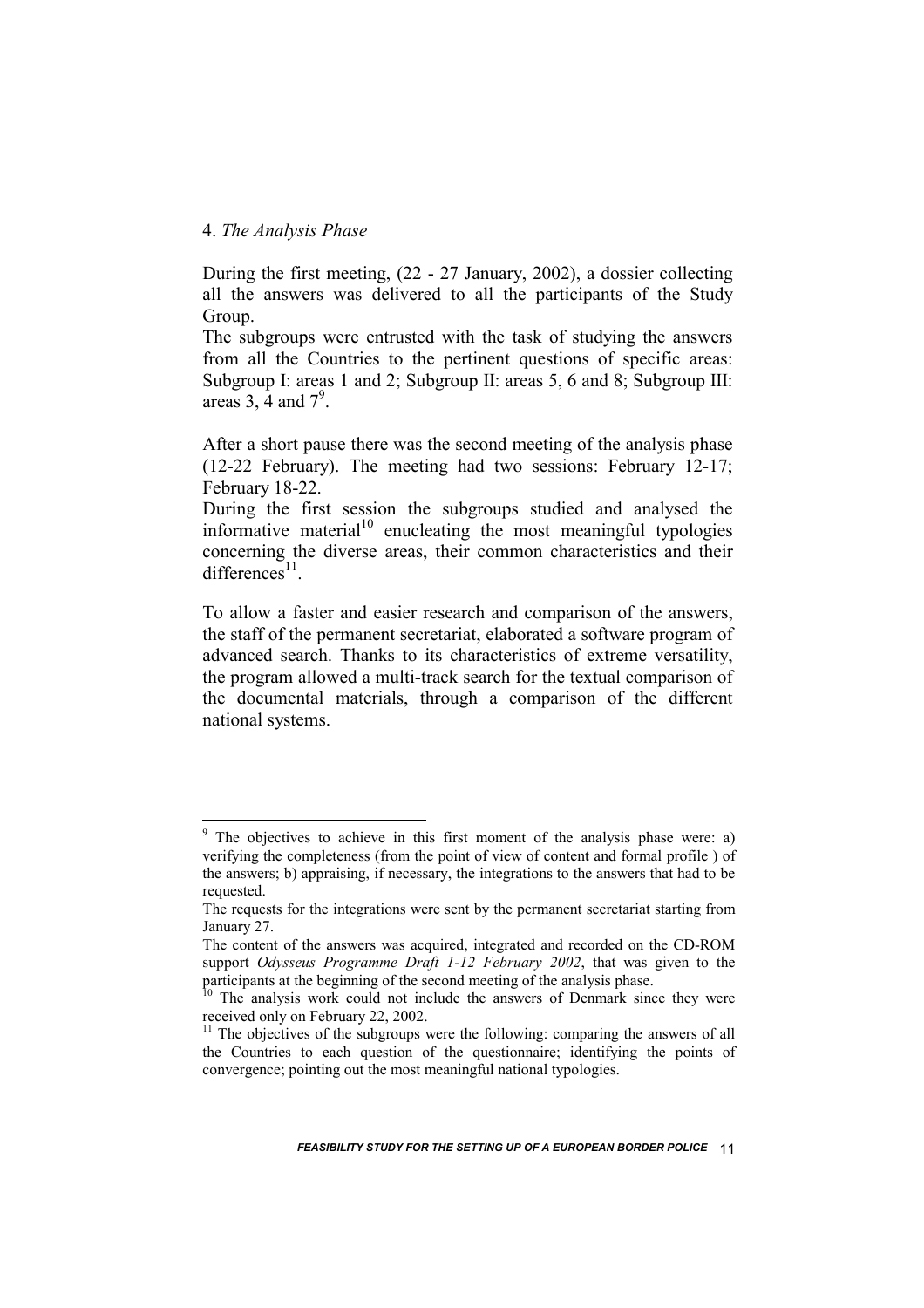The three subgroups worked on the analysis of the information from the Countries concerning the specific areas to which they were previously assigned.

The subgroup I, examined all the answers to the questions of areas 1 and 2, concentrating its attention on some elements of prominent interest. The subgroup I reached the formulation of an overall picture, not destitute of unity elements, about the structural orders and the distribution of the relative competencies to the working organisms in the field of border security $12$ .

The subgroup II analysed the general picture of the procedures and measures. For each of them the subgroup provided a complete synoptic chart in which expounded the different operational modalities of the various Countries. On the basis of said charts, the subgroup proceeded to form a nearly exhaustive comparison picture, in which the most meaningful summarised elements were synthetically expounded $13$ .

The subgroup III provided an analysis concerning the three areas. The analysis are quite differentiated, in their nature and operational implications. It was clear that there was an ample differentiation concerning the management of human resources in its various aspects (recruitment, training, career development, specialised units) and the relative exceptionality of the employment of performance indicators<sup> $14$ </sup>.

The Group continued the work in plenary session, drafting a synthesis document, that was completed on February 22.

The document presented synthetically the results of the analysis elaborated by the subgroups on the answers to the questionnaire, delineating the common characteristics and the differences between the Countries, providing a general picture of the more remarkable elements pointed out by the research<sup>15</sup>.

 $12$  The Subgroup pointed out that, in spite of the notable differences of the existing structural character between the Countries, there is a meaningful affinity between the competences attributed to the single organs, with evident repercussions even on their operation formality.

 $13$ <sup>13</sup> The Subgroup presented its working method, with some proposals of operational character, aimed at improving the border security system.

<sup>&</sup>lt;sup>14</sup> The Subgroup has identified four themes related to the human resources: selection, training, special units and career. The list was prepared in order to be exhaustive and homogenous.

<sup>15</sup> The CD-ROM support *Odysseus Programme, Draft II - February 22* with the information material and the results of the analysis of the border police officers of the three Subgroups, was distributed to the participants.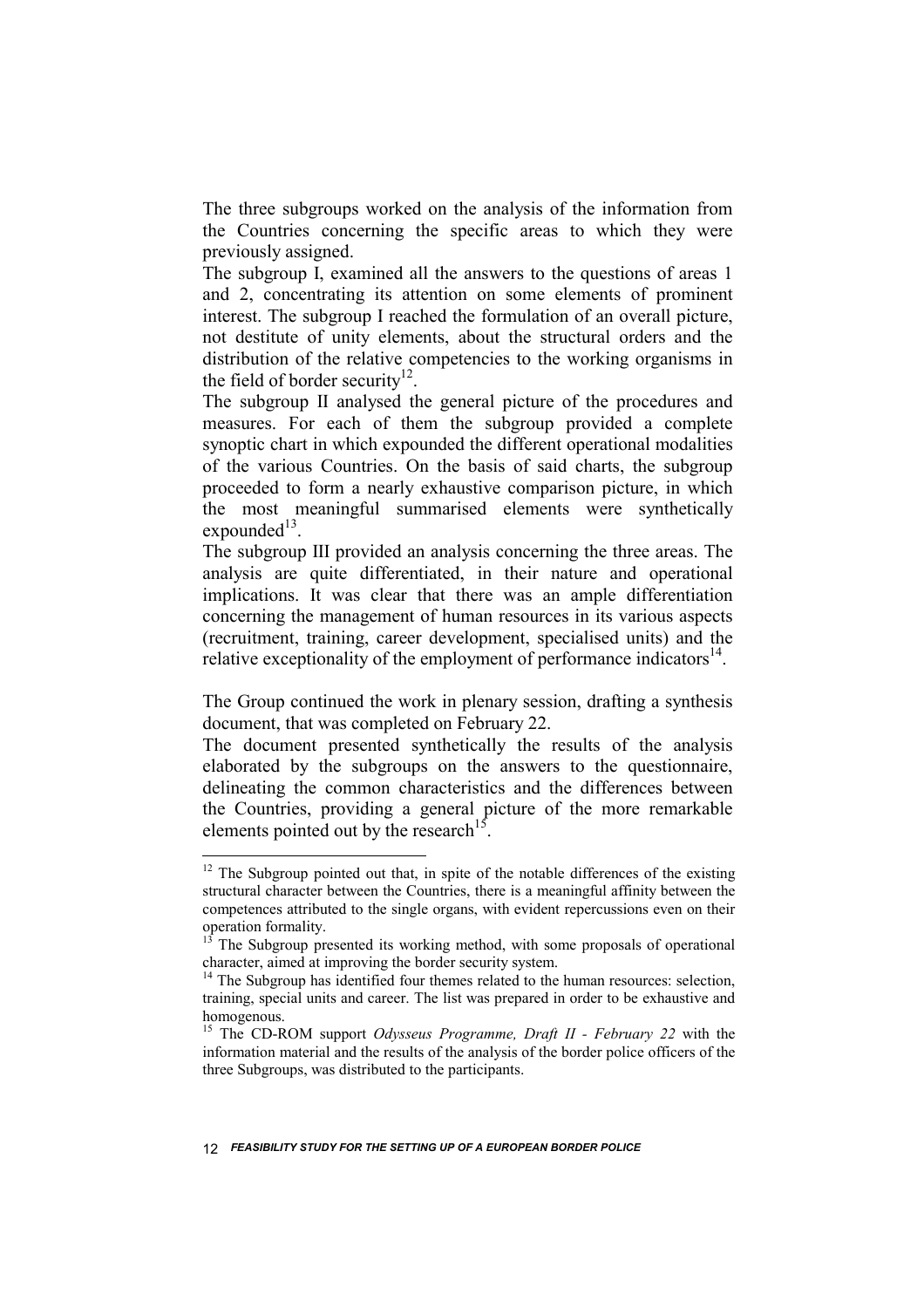At the end of the second meeting the results of the analysis were sent to the experts of the University "Bocconi" (Milan) and of the University "Roma Tre" (Rome).

On March 11 the participants received a note *"First Orientations For The Assessment Phase"* that, considering the state of the research, and the accumulated ample patrimony of knowledge and analysis, proposed to begin immediately the assessment phase of the study, i.e. the formulation of proposals aimed at the improvement and development of the border security system. The note also underlined the necessity to identify a working methodology that could conjugate scientific rigour and pragmatic approach. Some risks were also pointed out.

In order to avoid such risks the attention of the Study Group had to be focussed on three essential elements:

establishing WHAT: i.e. the specific objective, that had to be carefully identified and represented; identifying HOW: i.e. defining the means for the attainment of "what"; identifying WHO: i.e. the subject (or the subjects) agent, accountable for the implementation of "how" and the attainment of "what"<sup>16</sup>.

In this way the aforesaid hypotheses could be evaluated from the point of view of their feasibility, and therefore they could be transformed in concrete proposals.

This process would have led to a list of feasible hypothesis characterised by the indication of a implementation timetable (shortmedium and long term) and of the possible concatenations.

This approach would have allowed the possibility to delineate with sufficient precision an articulated itinerary aimed at the final goal of the creation of a European Border Police.

At this stage, before proceeding towards the conclusive phase a recognition of the Community context was considered to be essential in order to evaluate its possible changes (from the date of the

 $16$  Concerning the first element ("what") there was the maximum freedom of ideation, because all the suggestions had to be evaluated in the light of "how" and of "who".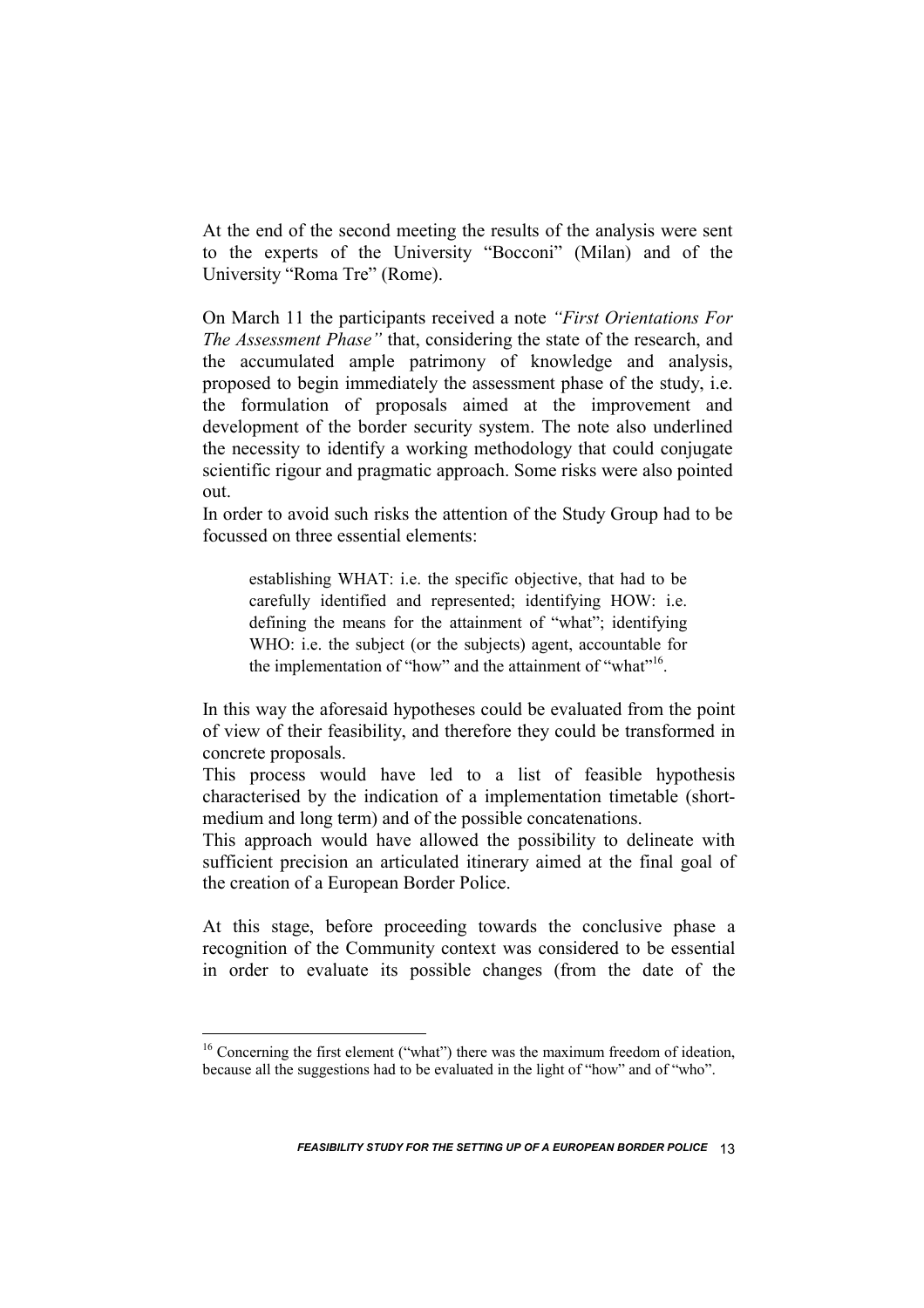beginning of the feasibility study), its implications and the juridical framework.

It was ascertained that there had been important evolutions transfused in some official documents.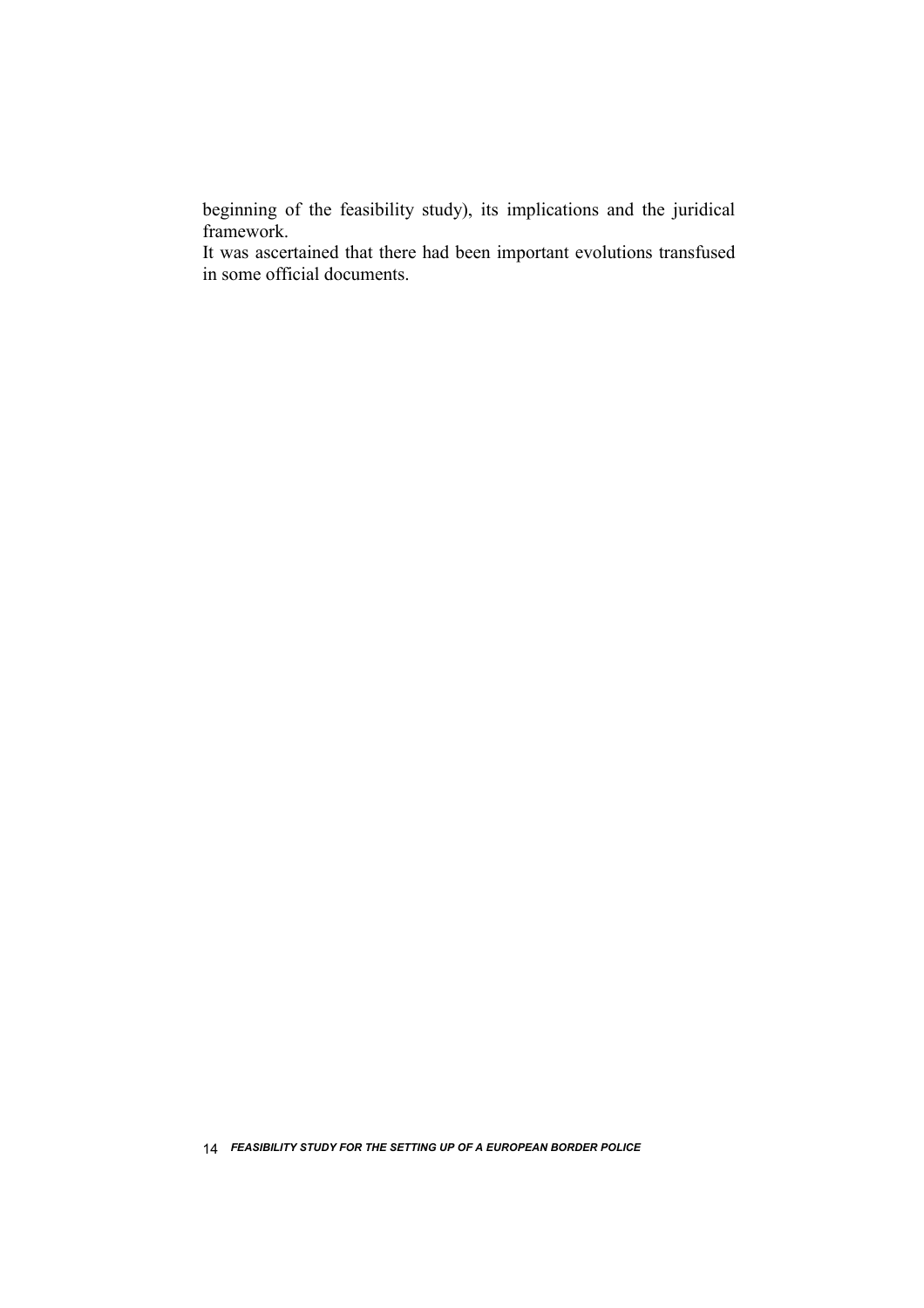## **THE EUROPEAN UNION INDICATIONS**

5. *Communication from the Commission on a Common Policy on Illegal Immigration. Presidency Conclusions at the European Council meeting in Laeken: for a more Effective Control of the External Borders. The JHA Council (February 28, 2002).*

The communication from the Commission on a common policy on illegal immigration (November 15, 2001) was issued shortly before the Council meeting in Laeken.

The document faithfully reflects the growing awareness of the necessity to further the implementation process of the common area, of freedom, security and justice, and the maturation degree reached, both in the Community ambit, and in the single Member States, on the themes and on the connected problems.

With the aforesaid communication the Council was invited to deliberate in connection with the plan of action "in order to ensure rapid development, indicating which of the potential actions it considers to be elaborated with priority".

The content of the communication revolves around to the theme of "clandestine immigration", and examines its complex phenomenology with a particular attention for the social aspects and the tutelage of human rights. The Communication also focuses its analysis on the manifold aspects related to the phenomenon of migratory flows and on the proposal of orientation, measures, initiatives and, generally, of instruments aimed at facing the phenomenon, giving in the meantime concrete implementation to the treaty of Amsterdam and to conclusions of Tampere.

The communication represents the completion of the important contributions already provided by the Commission in the sectors of asylum and legal immigration. The document is structured with six sectors of priority intervention. In these sectors, measures can be adopted for the prevention and the fight of clandestine immigration.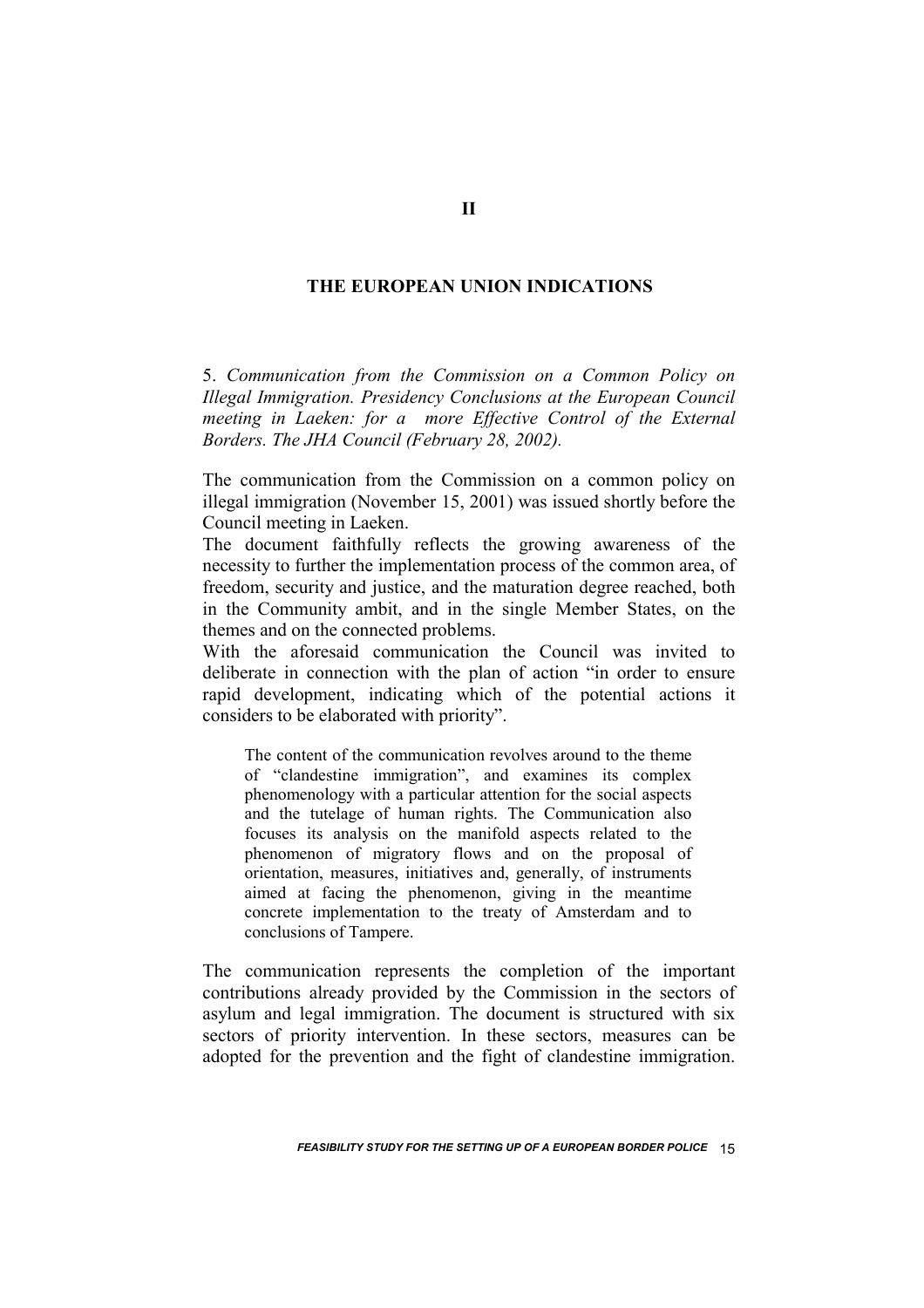These actions can be based both on already existing instruments and measures, at national level, and on their greater coordination and strengthening, through the integration of the European dimension.

It's a document with articulated contents. From the point of view of the feasibility study, the most relevant considerations are the proposals connected to the sectors concerning:

- infrastructures for information exchange, cooperation and coordination;
- border management;
- police cooperation.

At point 4.4. of the document, it's stated: "high standards of external border controls are an important contribution in order to prevent illegal immigration", and "it should be highlighted that border management is not focussing solely on the immigration aspect but also on other purposes customs purposes, traffic security, prevention of the entry of dangerous or illegal goods, identification of persons wanted for arrest or extradition (…)".

The communication continues:

"All these elements have to be integrated into a coherent strategy. The setting-up of a European Border Guard as a core element of such a strategy has already received strong political support, and exploratory work, financed by the Odysseus programme, is underway".

This is, from the Commission, a meaningful mention of the feasibility study. It's important to underline, besides the mention of such a project, the position that the feasibility study has in the context of the document and of the proposal of the Commission, as an initiative considered to be strategic in a "global approach" to the problem of the external border management of the Union; not only concerning clandestine immigration but, more generally, every aspect related to border security.

The European Council meeting in Laeken (14-15 December 2001), accepting this formulation, repeated in the final document the conclusions of the Presidency, i.e. that "better management of the Union's external border controls will help in fight against terrorism, illegal immigration networks (…)", and asked the Council and the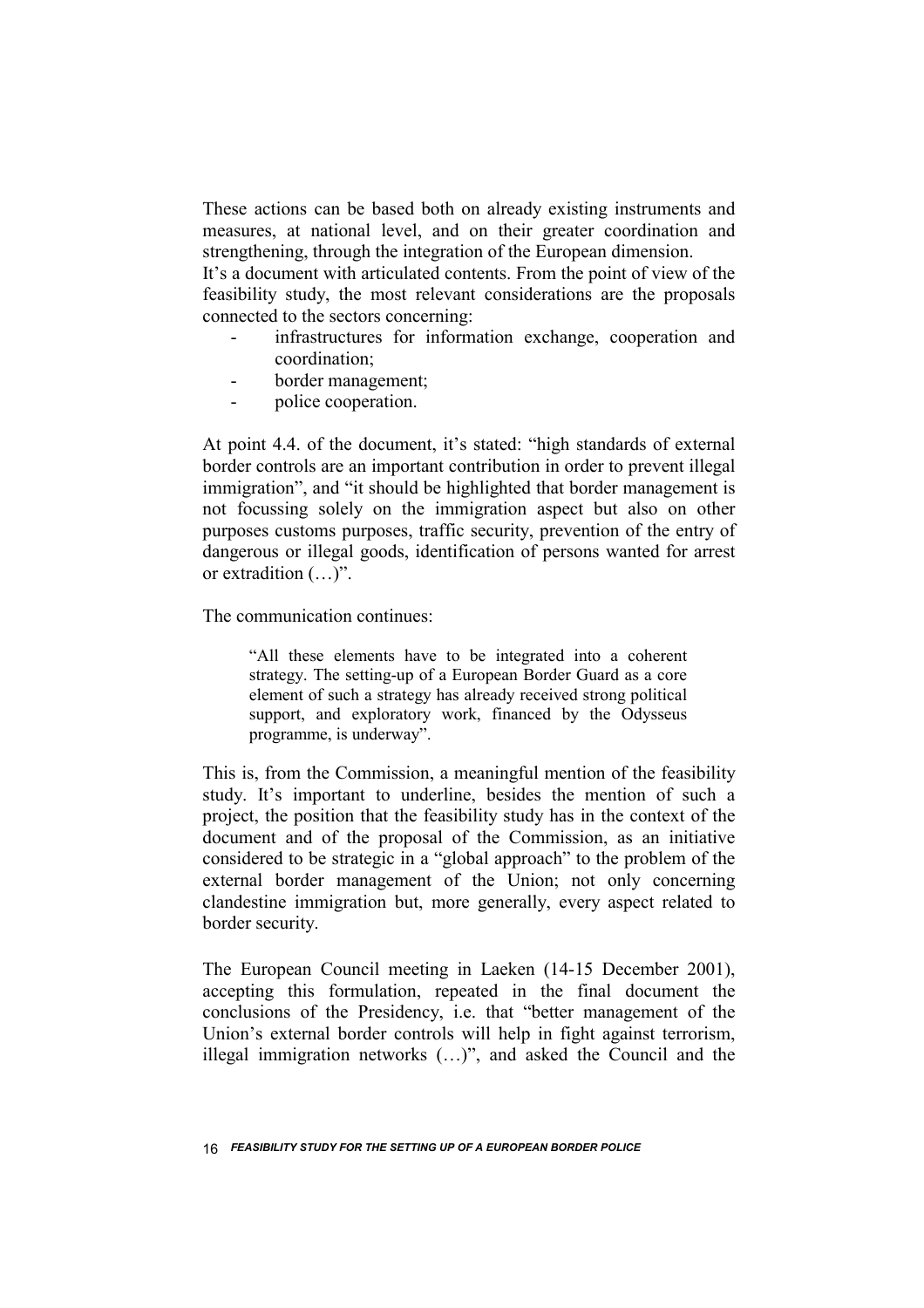Commission "to work out arrangements for cooperation between services responsible for external border control and to examine the conditions in which a mechanism or common services to control external borders could be created"<sup>17</sup>

It must be remembered that, even more recently, the JHA Council (February 28, 2002) has formally approved the Schengen Catalogue that, destitute of legally binding value, has the main purpose to introduce a series of "recommendations" and "best practices", providing the following definitions:

Recommendations: "non-exhaustive series of measures which should make it possible to establish a basis for the correct application of the Schengen *acquis* and for monitoring it".

Best practices: "non-exhaustive series of methods or model measures which must be considered as the optimal application of the Schengen *acquis*, it being understood that several best practices are possible for each specific part of Schengen cooperation".

The value of these recommendations and practices consists in the fact that they must be taken into account by the States and by the Commission for the formulation of proposals and for the start of official initiatives. In this sense, they have exemplary value, for the Schengen area States and for the States that will join the Schengen area. The recommendations are also a useful parameter of reference for the future assessments of the candidate countries.

 $17$  The "complaint" of the Commission concerning the scarce impact of the common rules and procedures introduced in application of the Schengen Convention must be read and interpreted in this context of positions, univocally aimed at pointing out the need of a synergic approach at European level (in terms of coordination of the competent bodies in national ambit both on the technical-organisational and operational plan in order to rationalise and improve its action).

The Commission states: "It does make any sense to introduce new rules or to harmonise rules at EU level, if present regulations are not enforced with sufficient resources and, most importantly, the necessary will".

It's a clear and realistic solicitation to promote, beyond the Community normative framework (sufficiently articulated), initiatives aiming at realising a better and more effective order of structural coordination, as a basis for this normative framework, in order to make it truly functional in response to the problems of free circulation and security within the Union.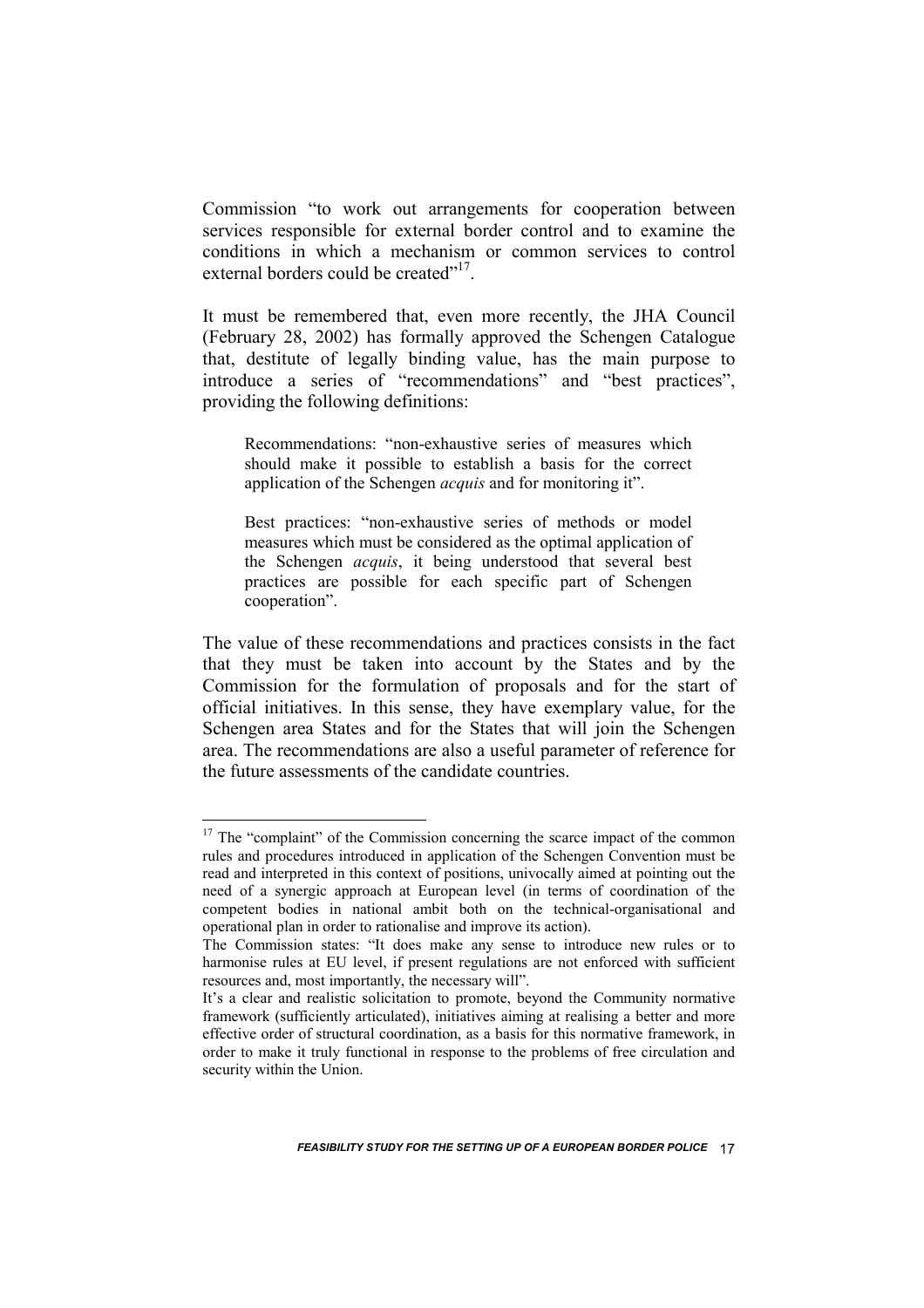The Schengen Catalogue mainly deals with matters concerning border and removal, indicating framework notions of the subject.

A first framework notion (under the denomination of integrated border security model), concerns a set of remarkable aspects of the matter of migratory flows and of fight against clandestine immigration.

It's articulated in four complementary levels (or filters), identified in connection with four types of activity , i.e.:

- the activity in the third Countries, Countries of origin or of transit;
- the bilateral and international cooperation;
- the external border measures:
- other activities within the territory of the Schengen States.

A second framework notion concerns, under the denomination border management, a series of aspects concerning border checks*<sup>18</sup>* carried out at the authorised crossing-points, and border surveillance between the authorised crossing-points.

For the object of the feasibility study, the aspect of greatest interest and pertinence in the light of the recommendations of the quoted Catalogue is the aspect concerning the "external border measures".

The Catalogue underlines the strategic demand of an integrated approach to border security, based on the close correlation between control and surveillance, together with other aspects of a more general and preventive character, among which it has to be signalled the aspect concerning the risk of illegal migratory flows.

The Catalogue, besides, constantly recalls the distinction, (not only defining but also operational), between control activity and surveillance activity of the border. This difference presents remarkable peculiarities concerning the diverse types of border (land, sea and air).

<sup>&</sup>lt;sup>18</sup> Including the police aspects for the identification and prevention of threats for national security and public order.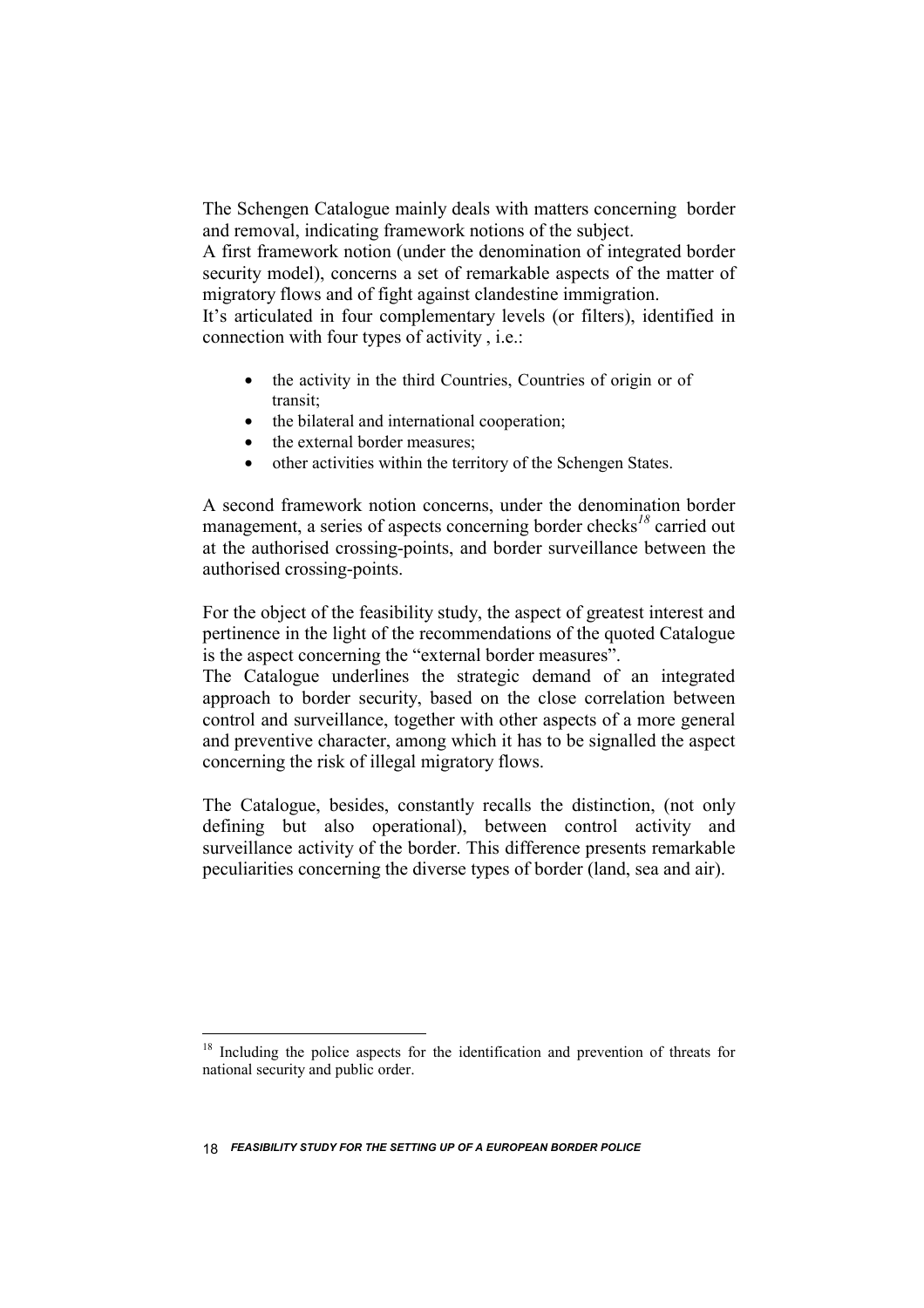#### **THE JURIDICAL FRAMEWORK**

6. *The Framework of the Objective of the Setting up of a European Border Police* 

It's now necessary to proceed with the formulation, in general terms, of the juridical organisation in which the problem of the setting up of a European Border Police must be properly placed.

In the normative provision of the Treaty on European Union (TEU) there is the strategic objective (art. 2, comma 4) to "maintain and develop the Union as an area of freedom, security and justice, in which the free movement of persons is assured in conjunction with appropriate measures with respect to external border controls, asylum, immigration and the prevention and combating of crime"<sup>19</sup>.

The objective is inserted in the TEU, Title VI, "Provisions on Police and Judicial Cooperation in Criminal Matters", where, in art. 29, it is stated: "without prejudice to the powers of the European Community, the Union's objective shall be to provide citizens with a high level of safety within an area of freedom, security and justice by developing common action among the Member States in the fields of police and judicial cooperation (…)".

This objective must be pursued through a closer cooperation between police forces, customs authorities and other competent authorities of the Member States, both directly and through the European Police Office (Europol), in conformity with art. 30 and art. 32 of the TEU.

The same objective is also mentioned in the Treaty Establishing the European Community (TEC), under Title IV, concerning in particular "Visas, Asylum, Immigration and other Policies Related to Free Movement of Persons", which, in art. 61, comma. 1. a, states:

 $19$ <sup>19</sup> This objective, in order to be pursued and implemented, must aim, according to the Treaty, at developing "a common action in the sector of police and judicial cooperation" between States.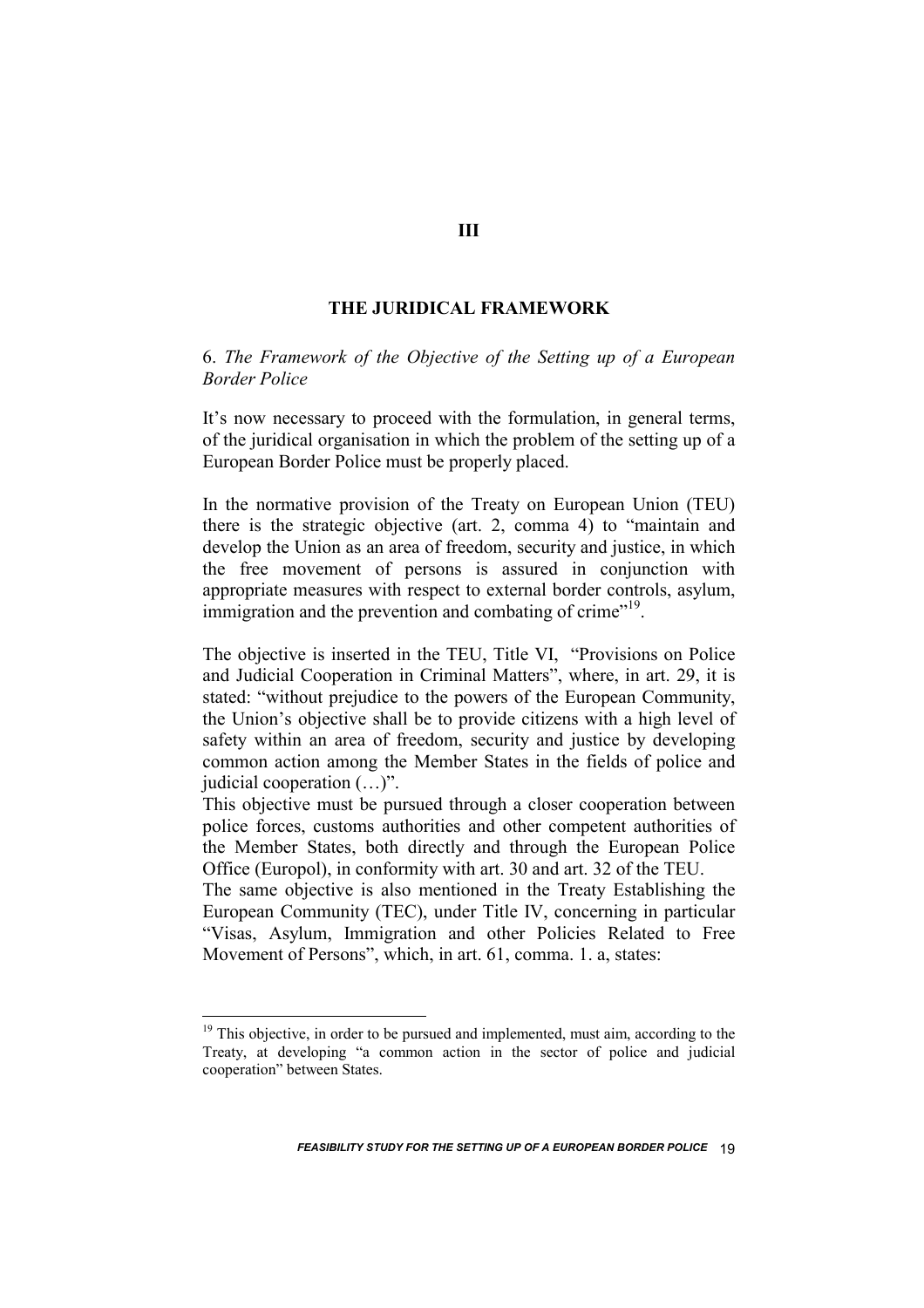"in order to establish progressively an area of freedom, security and justice, the Council shall adopt: a) measures aimed at ensuring the free movement of persons (…) in conjunction with directly related flanking measures with respect to external border controls (…)".

Furthermore, the TEC, art. 62, comma 1, establishes:

"The Council, acting in accordance with the procedure referred to in Article  $67^{20}$ , shall, within a period of five years after the entry into force of the Treaty of Amsterdam adopt: 1) measures with a view to ensuring (…) the absence of any controls on persons, be they citizens of the Union or nationals of third Countries when crossing internal borders 2) measures on the crossing of the external borders of the Member States which shall establish: a) standards and procedures to be followed by Member States in carrying out checks on persons at such borders; b) rules on visas (…)".

This article is the juridical basis of the regulations regarding external borders and visas policies.

Art. 63, comma 3, of the aforementioned TEC, establishes the competencies of the Council for "measures on immigration policy within the following areas:

- conditions of entry and residence, and standards of procedures for the issue by Member States of long term visas and residence permits  $(\ldots)$ ;
- illegal immigration and illegal residence, including repatriation of illegal residents (…)".

The are also the dispositions of the Convention for the application of the Schengen Agreement (art. 7 and art. 47) for a closer cooperation in the sector of border control.

<sup>&</sup>lt;sup>20</sup> "During a transitional period of five years following the entry into force of the Treaty of Amsterdam (May 1, 1999- May 1, 2004), the Council shall act unanimously on a proposal from the Commission or on the initiative of a Member State and after consulting the European Parliament".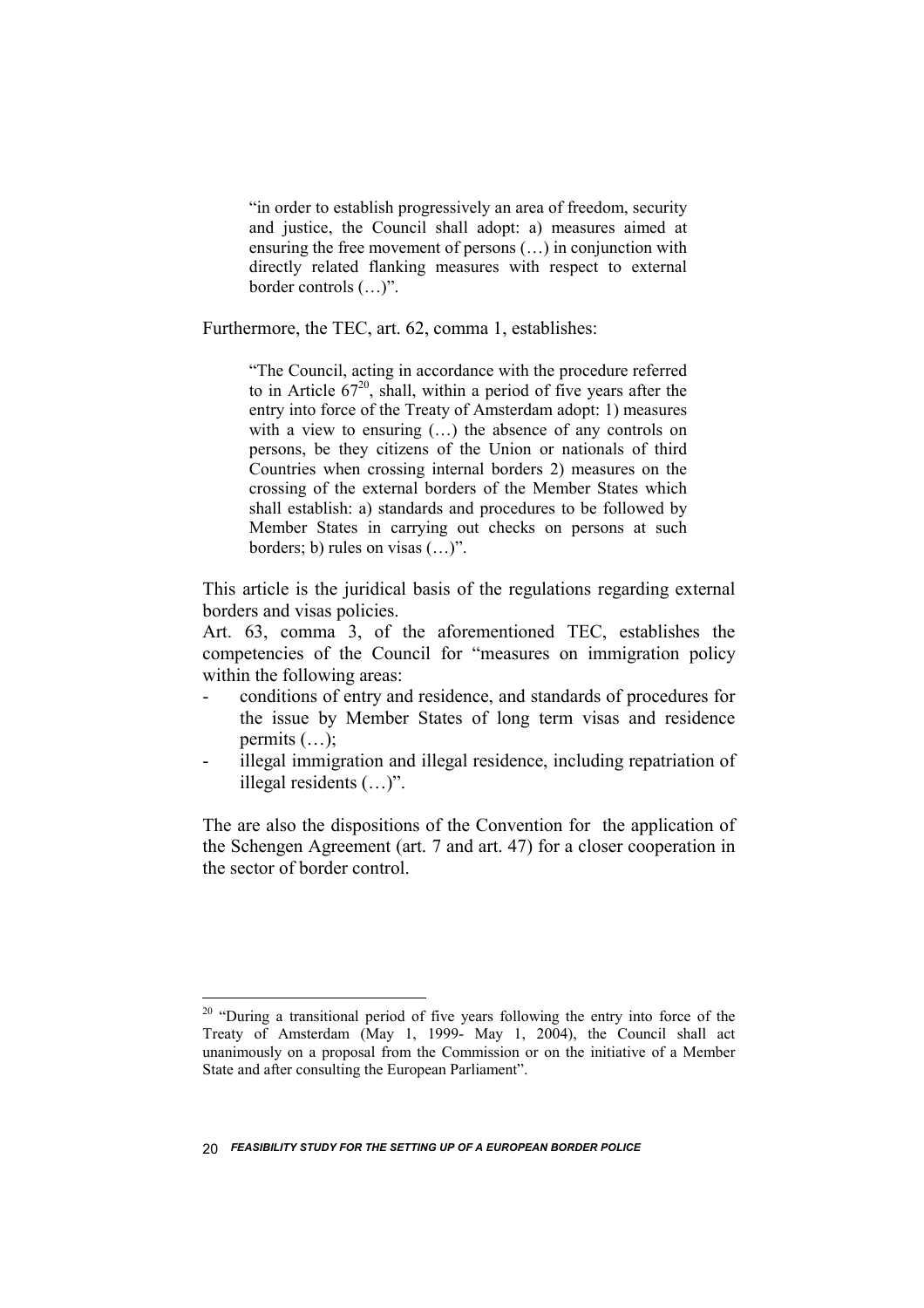# *7. Forms of Cooperation and Competent Institutions*

On this basis, the consequence is that the pursuance of the objective of preserving and developing the Union as an area of freedom, security and justice, utilises two forms of cooperation:

- Community cooperation (First Pillar), regarding the free circulation of persons and the directly connected flanking measures, concerning matters of external border control;
- intergovernmental cooperation (Third Pillar), centred on the cooperation, in criminal matters, between police forces and judicial authorities to prevent and suppress organised crime or other types of crime, terrorism, the trafficking of human beings and crimes against minors, the illicit drug and arms trafficking, corruption and fraud.

There is a theoretical distinction between the area of freedom, which is relevant in the Community field (First Pillar), concerning the free circulation of persons (internal market) and the area of security and justice, which is relevant in the intergovernmental field (Third Pillar), concerning the police and judiciary activities $2<sup>1</sup>$ .

Concerning the area of freedom, i.e. concerning the policies connected with the free movement of persons, the competent institutions are:

• the Council (with decisional power);

 $\overline{a}$ 

- the Commission (with non-exclusive proposal power, shared with the single Member States);
- the European Parliament (with consultative power).

Therefore, initiatives aiming at the adoption of measures having as their object rules and procedures (also for what concerns the organisational and functional aspects) in matters of checks on persons crossing the external borders, are within the competency of the aforementioned institutions.

 $21$  I.e. prevention, investigation and suppression of organised crime, terrorism, the trafficking of human beings, crimes against minors, of the illicit drug and arms trades, of the fight against corruption and fraud.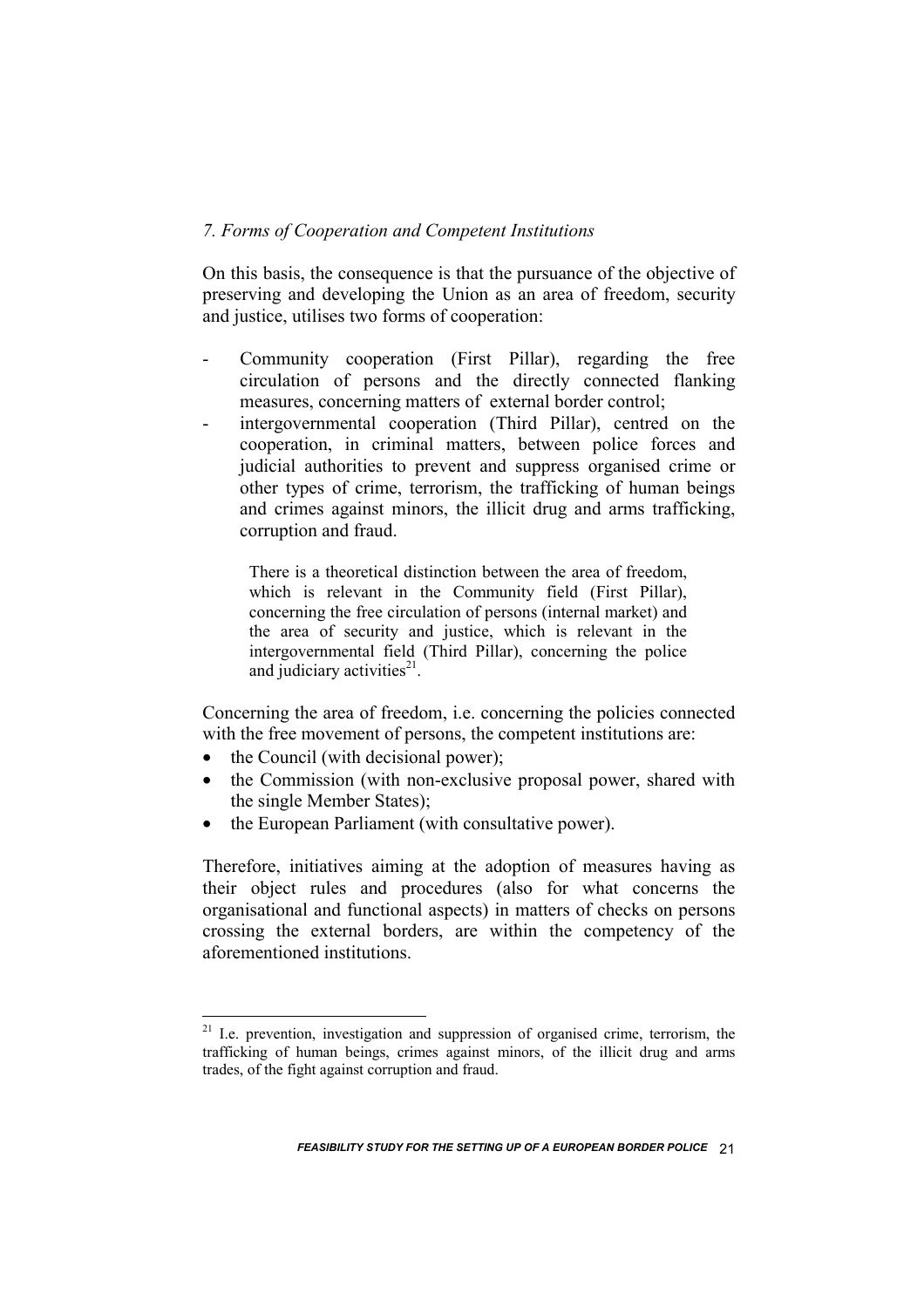For the area of security and justice, the competent institutions are:

- the Council (with decisional power but also of coordination;
- the Commission (with power of proposal, shared with the single Member States).

The initiatives aiming at adopting measures concerning rules and procedures (also for the organisational and functional aspects) in this matters are within the ambit of the competencies of the single Member States, through the Council; to the Commission is recognised (as well as to each single Member State) a power of proposal in the matter  $2^2$ .

## 8. *The Schengen Cooperation*

 $\overline{a}$ 

As a completion of the outlined picture, the Schengen Agreement of 1985 and the following actions (Convention and application in 1990, with the protocols and the following adhesion agreement) must be mentioned.

During the work of the intergovernmental Conference for the predisposition of the Treaty of Amsterdam, the problem of the insertion in the context of the Union of the system of cooperation, that was already started on the basis of the Schengen agreements concerning the free movement of persons and the police and judicial cooperation, became evident.

 $22$  Concerning the area of security and justice, other bodies empowered to intervene on the proposal of adoption of rules and procedures and in general, in the field of police and judiciary cooperation in criminal matters, are: (a) the European Parliament (with consultative power); (b) the Conference of the bodies specialised in Community questions of the single National Parliaments. The institution act envisages that the Conference can formulate contributions regarding the area of freedom, security and justice.

The potentially privileged role recognised to Europol (TEU art. 29 and art. 30) must be pointed out. It should be remember that according to art. 30, comma 2 of the TEU the Council, within five years since the entering into force of the Treaty of Amsterdam (i.e. within 2004) shall promote the cooperation through Europol, implementing a series of measures (in the following sectors and objectives: investigative operations, operational actions of mixed units, investigations on specific cases, assistance for the investigations concerning cases of organised criminality, liason agreements between examining police and magistrature bodies. It must also be mentioned an *ad hoc* body (already confirmed by TEU art. 36), the Coordination Committee, composed by high officers, with coordination tasks, and with the task of formulating opinions to the Council and to contribute to its works.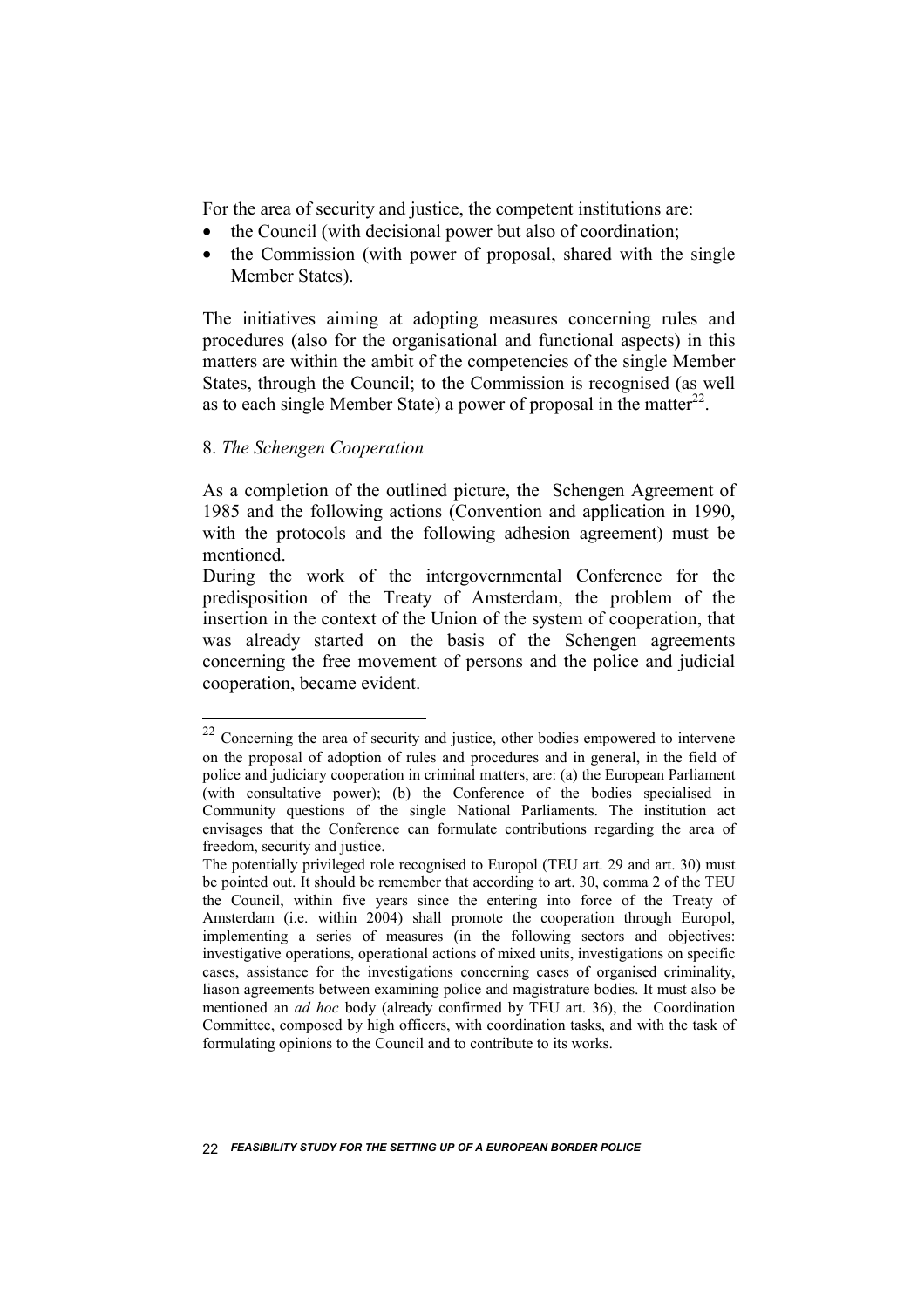The Protocol annexed to the Treaty of Amsterdam on the *acquis* of Schengen, that established its insertion in the ambit of the Union, has given life to a system of reinforced cooperation with the participation of 13 Member States, working in the sectors of the Third Pillar (police and judicial cooperation in criminal matters) and in the sectors of the First Pillar (title IV of the TEC concerning the free circulation of persons). Article 1 of said Protocol authorises the 13 Member States of the Schengen system to establish between them a closer cooperation in the aforesaid sectors $^{23}$ .

## *9. Typology of Acts*

The aforementioned distinction indicates the types of acts which can be adopted.

In matters of free movement of persons and connected measures (area of freedom), with particular regard to the rules and the procedures concerning the checks on persons crossing the external borders, Community acts can be adopted (art. 249, TEC) which are subject to the jurisdictional control of the Court of Justice, i.e., particularly:

• "rules"

 $\overline{a}$ 

• "directives"

Concerning the cooperation of judicial police in criminal matters (area of security and justice) the acts of art. 34, TEU can be adopted, i.e.:

• "common positions" in order to define the orientation of the Union with concerning a specific question);

<sup>&</sup>lt;sup>23</sup> Considering that the dispositions of the Schengen acquis (composed, besides the Convention of application and the subsequent adhesion agreements, by the dispositions, declarations or decisions adopted by the Executive Committee, and by the acts adopted by the bodies to whom the Committee has entrusted decisional powers) are divided between Title VI TEU and Title IV TEC, the Protocol itself has entrusted the Council, deliberating unanimously, the task to determine the juridical basis that legitimates the recalled dispositions. The Council, with a decision in May 1999 defined the acquis of Schengen, in order to determine the juridical basis for each of the aforementioned dispositions and decisions.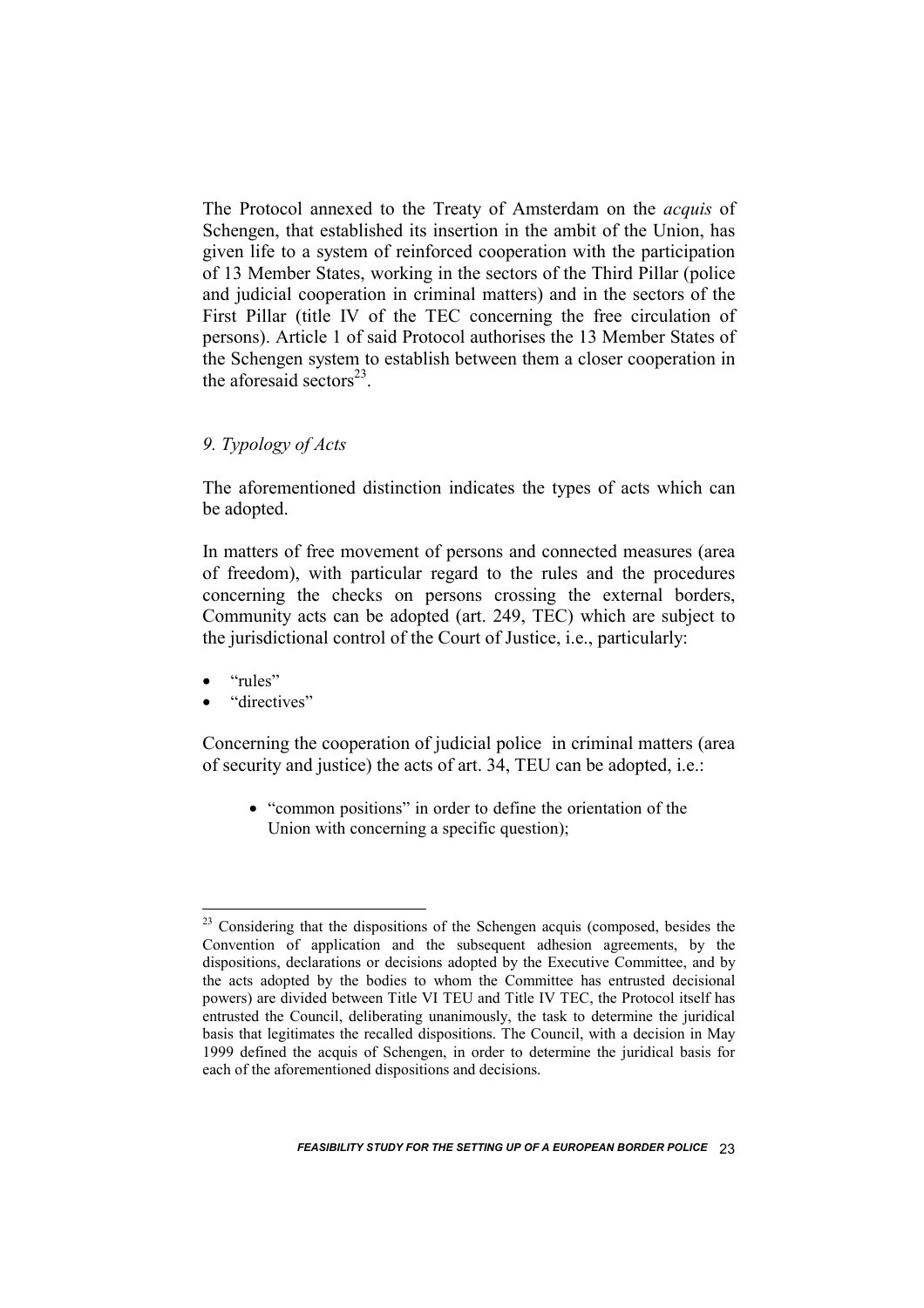- "framework decisions", to favour, in a similar way to the Community directives, the rapprochement of national legislations, being binding for the Member States as to the results to be obtained (except for the competency of the national authorities concerning the form and the instruments);
- "decisions", in order to pursue any other purpose coherent with the aims of the police and judiciary cooperation in criminal matters, except for the rapprochement of the national legislations, which are also binding for the States;
- "conventions", the Council recommends their adoption to the Member States, since the agreements adopted by at least a half of the Member States enter into force the said States.

Power over the validity or the interpretation of the framework decisions and the decisions, besides the interpretation of the conventions, has been granted to the Court of Justice.

# 10. *For a Unitary Notion of "Secure Borders"*

The distinction between measures of border management and measures connected to security and their contiguity, and for important aspects their overlapping (e.g. in the ambit of clandestine immigration) accentuates the problem of a unitary notion of "secure borders".

It seems opportune and necessary that Community method and intergovernmental method of cooperation between the Member States should come together in a single, coherent and consequent vision and progression of measures and initiatives.

In this perspective, it seems opportune to pursue the objective of a common policy for border security, jointly based on technicaladministrative services, prevention, issue and identification of visas and other documents for entry and stay, gathering and diffusion of relevant information data, control of migratory flows, implementation of repatriation procedures, etc., and the operative services for the surveillance of the borders and of the management of the interventions in question.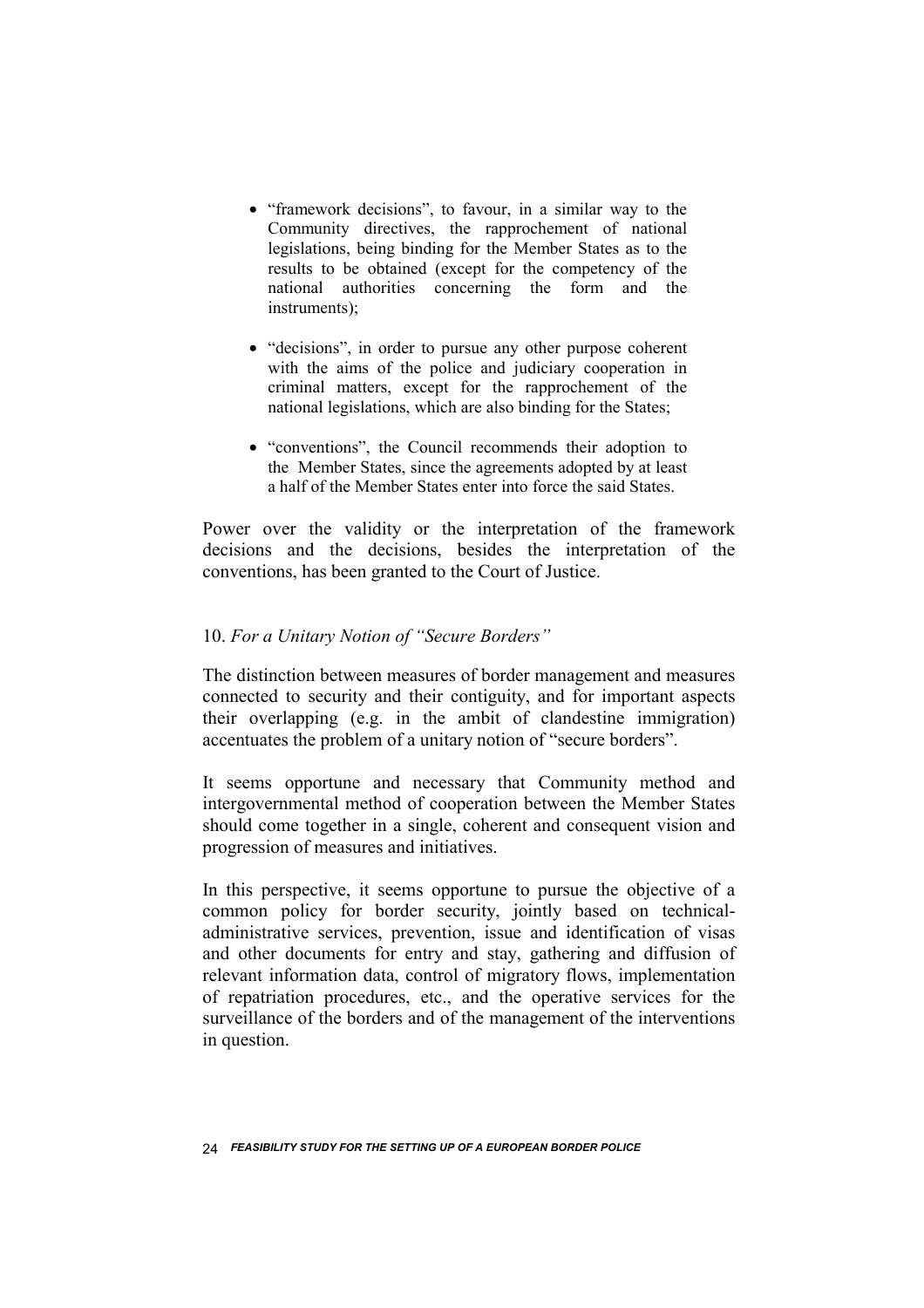Naturally, since the single Member States already possess competent structures to implement these services, it appears opportune to intervene in order to create synergic effects between the national actions, integrating the European dimension as a factor of support, coordination, assistance and orientation of the actions and national competencies.

# 11. *For an Integrated System (Multilevel and Multipurpose) of Border Security*

The aforementioned necessity is translated, at the methodological level, into a "global" approach, as defined by the Commission itself, aimed at implementing, from the point of view of the solutions that could be envisaged, a system of vigilance and control of the external borders (which is impressed in the rules and procedures concerning visas and immigration, and also on the organisational and functional aspects of the competent authorities, including the personnel training). The system shall be capable of providing the citizens of the Union with a high degree of security, in accordance with the requirements stated by the European Union Treaty.

This system shall possess the characteristics of an integrated system, organised on several intervention levels (multilevel) and articulated in order to perform different functions (multipurpose).

In order to guarantee both a greater organisational and functional elasticity and the greater coverage of the various plans and aspects (respecting the national differences), it's possible to depict a system organised on three intervention levels for the following functions.

Community Level. At this level, there's the need to uniform and harmonise the following rules and procedures: external borders control, issue of visas, re-admission and repatriation, illegal entry and residence. It appears necessary to evaluate and monitor the effective application of already existing common rules and procedures and, at the same time, to develop common means (for example, databanks) to be utilised in border surveillance, also through apposite common services (offices) collecting and distributing computerised data, training of qualified personnel to be utilised both at Community level and within the competent national administrations, with tasks of liaison and management and operational coordination.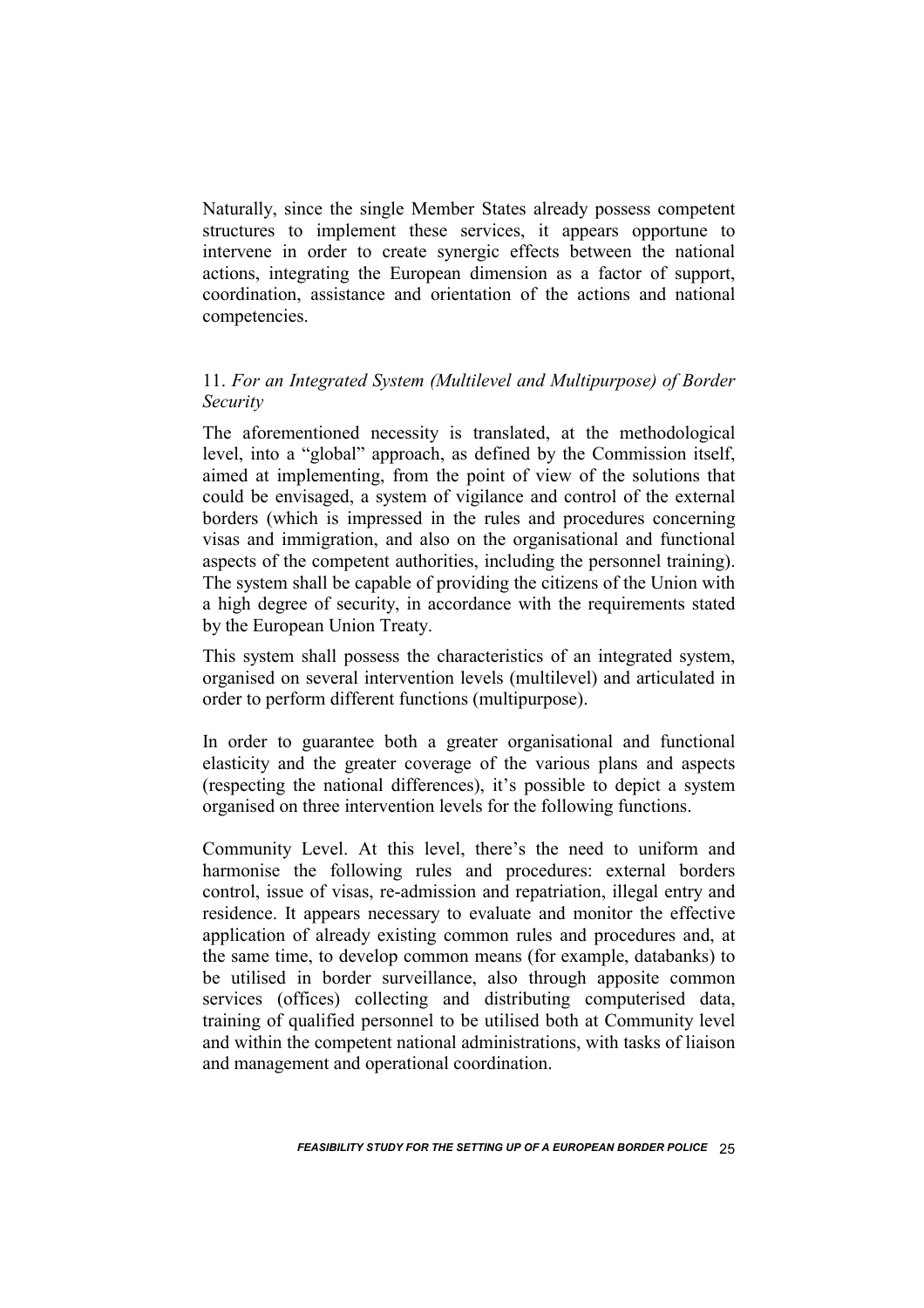Intergovernmental Level. At this level, there is the need for a liaison and coordination between competent authorities for a more efficient fight against criminality, clandestine immigration and illegal trafficking; also for the organisational-management and operative support in the field of control and surveillance of the external borders (e.g. through the setting up of "rapid response units").

National Level (single Member States). At this level there is the need, in connection with the other levels (and in particular with the Community level), for an effective implementation of the current rules and procedures, with an assessment and monitoring activity, with the standardisation of training models and the professional updating of personnel and connected administrative activities. Concerning each single State, there is the need for the organisation and management of the particular activities, within a structured framework of cooperation, also on the basis of conventions and agreements between States and competent authorities, considering the geographical positions of the various Countries and the peculiarities of the different types of borders.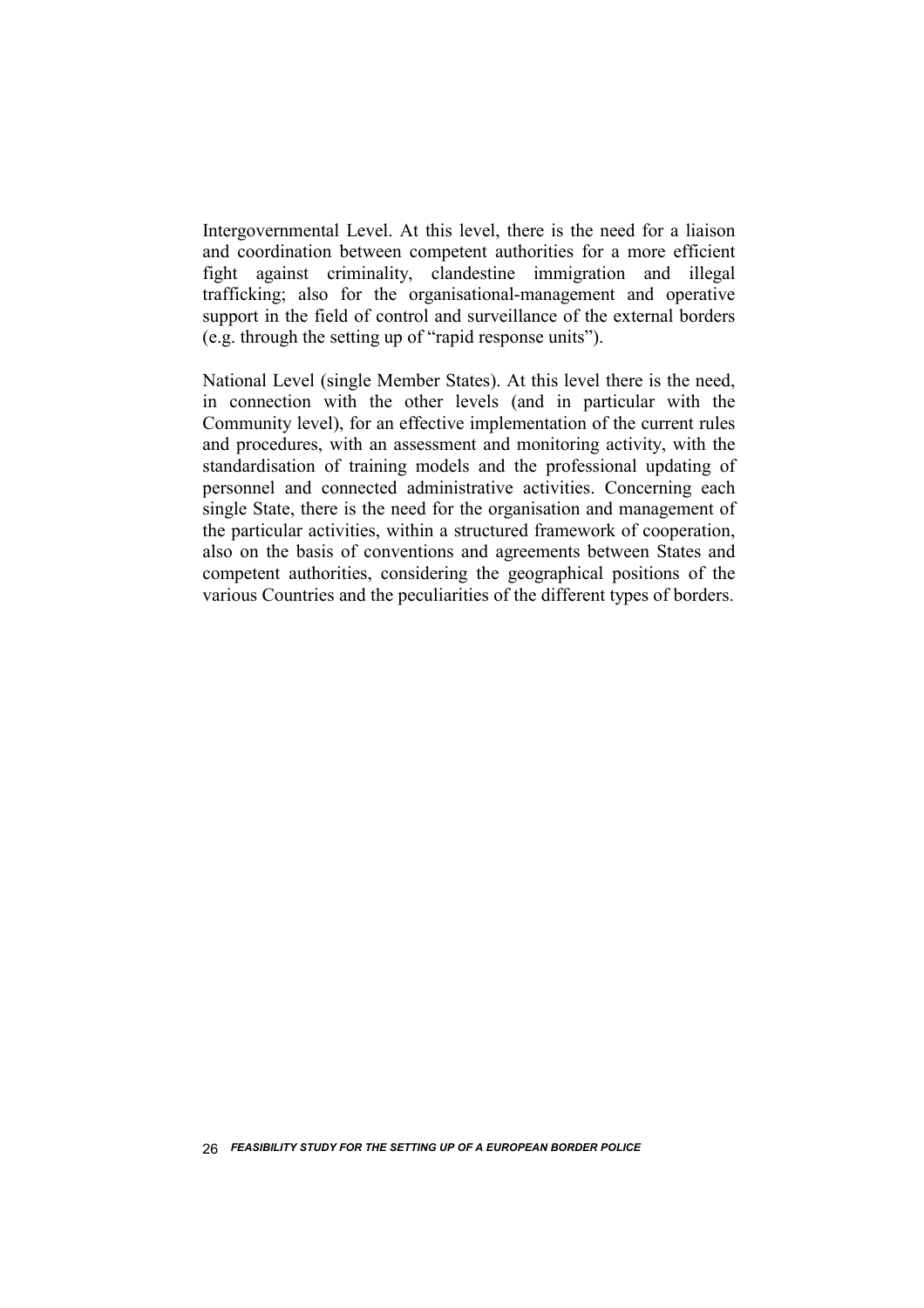#### **THE FURTHER CARRYING OUT OF THE STUDY**

#### 12. *The First Meeting of the Assessment Phase.*

 $\overline{a}$ 

The meeting took place between March 18 and 23,  $2002^{24}$ . It was characterised by plenary sessions alternated with the work of the three subgroups, that utilised a common matrix of classification, structured on the three aforesaid key-elements: "What", "How", "Who", specified in the note "First orientations for the assessment phase".

The three subgroups focussed their attention on the matters relating to the Border Management, as the essential component of the integrated model of border security, indicated in the Schengen Catalogue.

A remarkable part of the work was reserved to the identification of the "What"; while the problem of the "Who" appeared to be the crucial matter, i.e. the problem of the bodies, the entities or the structures entrusted with the pursuance of the objectives.

 $2<sup>24</sup>$  The participants received: the financial analysis concerning the area 9, by Prof. F. Amigoni of the University "Bocconi" (Milan), *Performance Indicators and Financial/Economical Profiles. An Analysis of the As Is Situation and Some Proposals for Future Work;* the first draft of the organisational analysis by Prof. S. Salvemini of the University "Bocconi", *Presentazione sintetica del documento finale di analisi;* the juridical-institutional study prepared, in a provisional version, by the University "Roma Tre" (Rome) *Lo spazio di libertà, sicurezza e giustizia e il ruolo dei servizi di polizia alle frontiere: per un sistema integrato di sicurezza esterna alle frontiere*; a dossier with EU documents, selected from October 30, 2001: 1) *Communication from the Commission to the Council and the European Parliament. Biannual Update of the Scoreboard to Review Progress on the Creation of an Area of Freedom, Security and Justice" in the European Union* (30/102001); 2) *Communication from the Commission to the Council and the European Parliament on a Common Policy on Illegal Immigration* (15/11/2001); 3) *Presidency Conclusions. European Council Meeting in Laeken* (14-15/12/2001); 4) *Comprehensive Plan to Combat Illegal Immigration and Trafficking of Human Being in the European Union* (28/02/2002); 5) *EU Schengen Catalogue. External Borders Control, Removal and Readmission: Recommendations and Best Practices*  (8/02/2002); a memorandum, *The Issue of a European Border Police* with a synthesis of the aforementioned EU documents.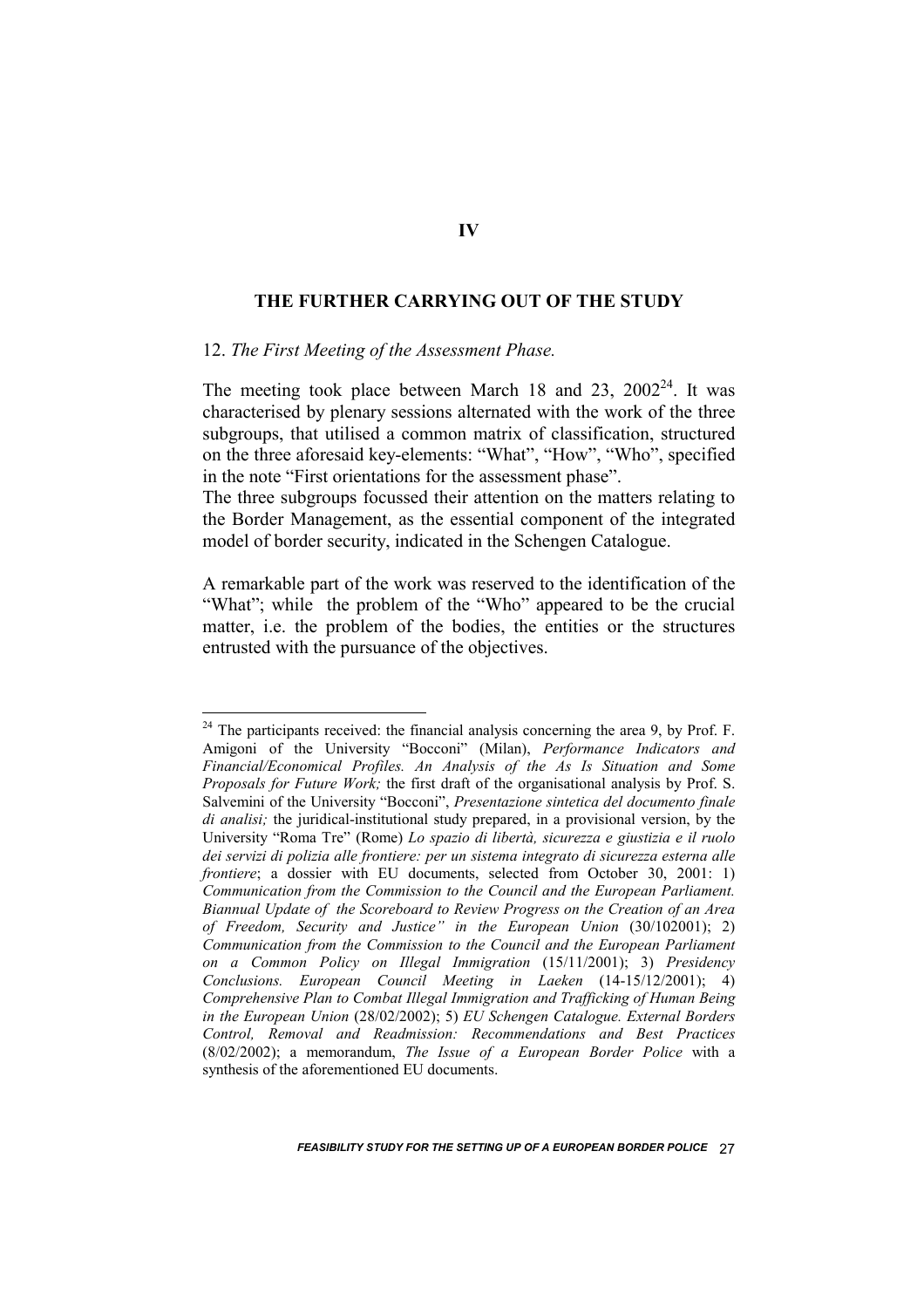The work carried out by the Study Group till March 23, 2002 allowed the acquisition of two important results:

- the formulation of a list of requirements/objectives of common value, whose satisfaction was considered fundamental for the start of a gradual process for the setting up of a European Border Police;
- a first sketch of the essential features of a common structure, assuring the continuity of the process, to carry out the basic activities (study, consultation, planning, monitoring, formation, operational or other remarkable activities) considered essential in the common interest.

The requirements/objectives list did not pretend to be exhaustive, but it offered numerous cues for the pursuance of the work, also for the width and heterogeneity of the problems pointed out. Naturally, all the aforesaid requirements/objectives converged around the Border Management.

The question of the possible solutions concerning "Who" for the start of the process for the achievement of the objectives identified by the Study Group remained open.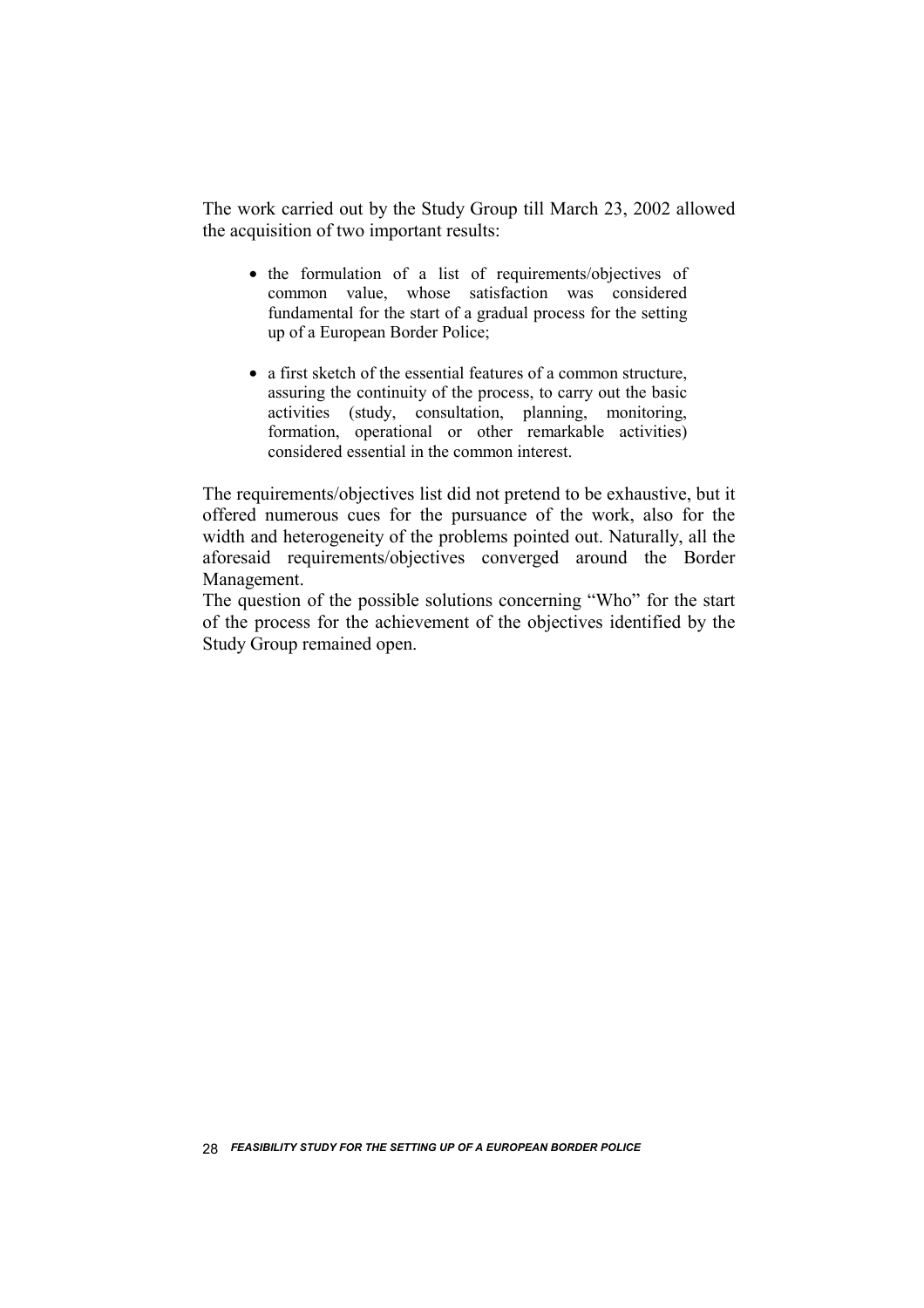#### **THE HYPOTHESISED MODEL**

#### 13. *The Approach to the Problem*

 $\overline{a}$ 

The open question was the central knot that had to be untied in the ambit of the feasibility study. It represented a true challenge imposing the overcoming of the limits of the usually accepted conceptual schemes.

The list of requirements/objectives was a solid point of departure, a very important but nonetheless insufficient acquisition.

In order to solve the problem of the fittest organisational form it was necessary, from a methodological point of view, to explore the previous European teachings and experiences, in the light of the theoretical contributions of the academic component. This was the starting point towards the discovery of a new organisational model.

The analysis of the aforementioned experiences and contributions showed the existence of two fundamental types of organisational models: the first one it's "traditional", i.e. oriented towards the creation of organisational forms with a unitary character<sup>25</sup>. In order to function properly it requires a stable and known context, but it has difficulties in providing fast and adequate answers to requirements that are often absolutely unpredictable $^{26}$ .

The second type of model is a network model. It's less centred and formalised and can adapt itself much better to contexts characterised by instability and by the necessity to take decision in a short period of

 $25$  These forms were the most diffused in the past, and require a centralised structure for certain activities. They have some advantages (unity of intents and action) but require a lot of resources and a long implementation time. There are also other difficulties: these structures are slow from a decisional point of view and could become rigid and therefore bureaucratised.

<sup>&</sup>lt;sup>26</sup> The functioning common structures in the ambit of the Third Pillar can be classified as unitary organisational forms, and they present the typical difficulties of this centralised forms.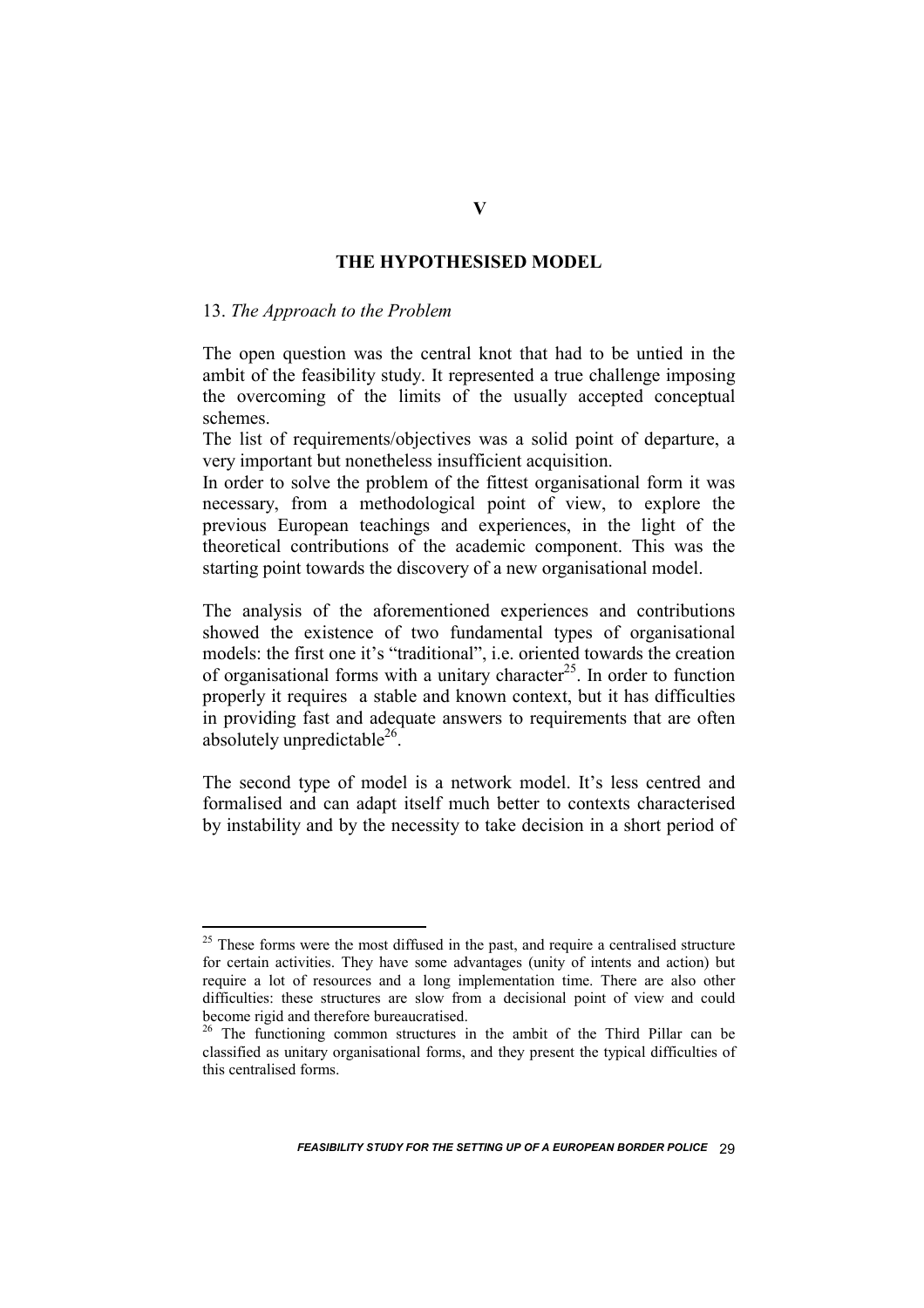time; this model has a pronounced structural and functional flexibility $2^7$ .

The network model has also some disadvantages, i.e. the tendency of the individual components to acquire an ever increasing degree of autonomy, with costs problems connected to the necessity to duplicate the internal services.

There was a dilemma: unity versus variety, with the consequence of attributing a priority character to the creation of a centralised structure, or variety versus unity, adopting a strategy aimed at satisfying the greatest number of needs, taking the risk of favouring incontrollable centrifugal forces.

The solution to this difficult dilemma was found in the consideration that between the unitary and network organisational forms there could be a legitimate intermediate model.

It is a modified network structure with a centralised body with coordination functions. This intermediate form provides the advantages of the network forms, in terms of adaptation to the various contexts and decisional rapidity, and the advantages of the unitary forms, in terms of action coordination and of the obtainable economies.

It's a *tertium genus*, i.e. a particular model, identifiable with a polycentric and multipurpose system, characterised by structural lightness, by the possibility to develop itself in a gradual and progressive way and by operational flexibility.

# 14. *The Hypothesised Model: Contents.*

 $\overline{a}$ 

The hypothesised model is a "network" model<sup>28</sup>, articulated in a series of "knots", each of them related to specific and sector requirements/objectives, organised as operational Centres with a little nucleus of support and assisted by a certain number of consultants/experts. These consultants/experts, coming from the

 $27$  The network forms allow the conjugation of the advantages of presence and adaptation at a local level, with the possibility to benefit from synergies without the necessary costs for the *ex novo* construction and maintenance of centralised units.<br><sup>28</sup> The model was presented for the first time on April 8 2002 in Las Palmas, during

the meeting of the responsibles of the Border Police of the 15 EU Countries.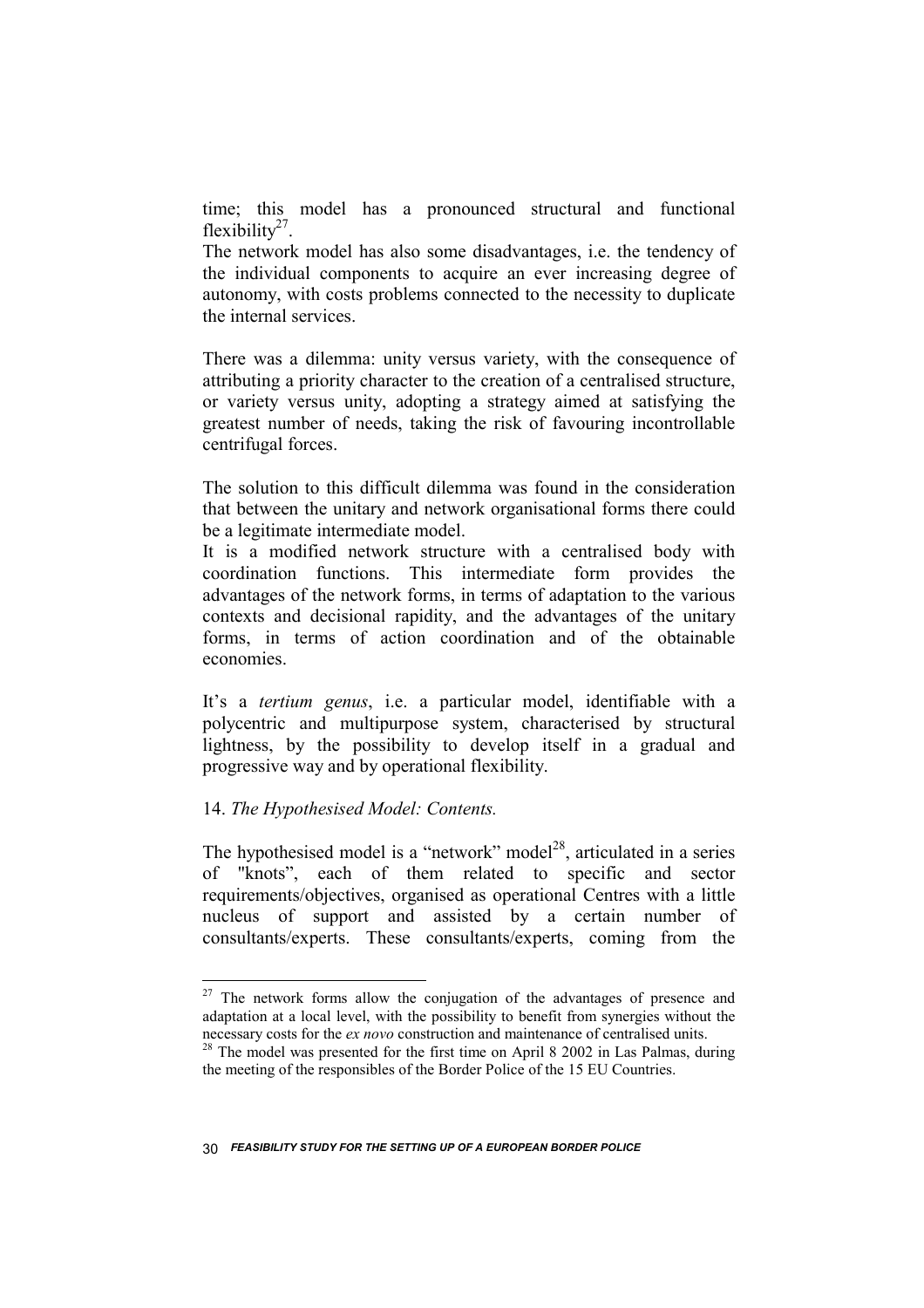Countries interested in the diverse objectives, should contribute meaningfully to their best attainment.

At the level of technical coordination it is assumable the setting up of a "Council of (National) Representatives", formed by the responsibles of the border Police, with the task to trace the guidelines, in order to assure the best pursuance of the activity of the Centres, in the frame of a harmonic development of the whole system. The Council of Representatives should reunite with at least quarterly periodicity and should be helped by a permanent secretariat, of reduced dimension. This would be the way to create a network system, comprehending a series of knots/centres, with a strong degree of autonomy and specialisation, but at the same time tightly interdependent, and coordinated by the aforesaid collegial body.

This would be the start of a gradual process of sedimentation of competencies and experiences, also at the operational level, that could lead to the setting up of a European Border Police as a central element of an integrated and coherent strategy.

## 15. *The Countries Participating to the Project*

The participation, on voluntary basis, to the hypothesised system will be open to all the EU Countries (they will be therefore indicated, from now on, with the expression "Countries participating to the project"). Naturally, for the other EU Countries it will be possible to adhere to the initiative at any time they will consider such a step to be opportune. The participation, as observers, to the activities carried out in the knots/centres will be also possible for the EU candidate Countries from the beginning. This is a highly desirable event.

#### 16. *The Centres*

 $\overline{a}$ 

The setting up of each Centre is determined by the presence of one or more common requirements. Each of them will have to be well defined, for it will represent the "mission", i.e. the competence of the Centre.

Each knot/centre will be a place of planning, experimentation, verification and/or implementation at a common level<sup>29</sup> of the actions required for the attainment of one or more objectives.

 $29$  I.e. the carrying out of the innovations, after the positive results of the verification.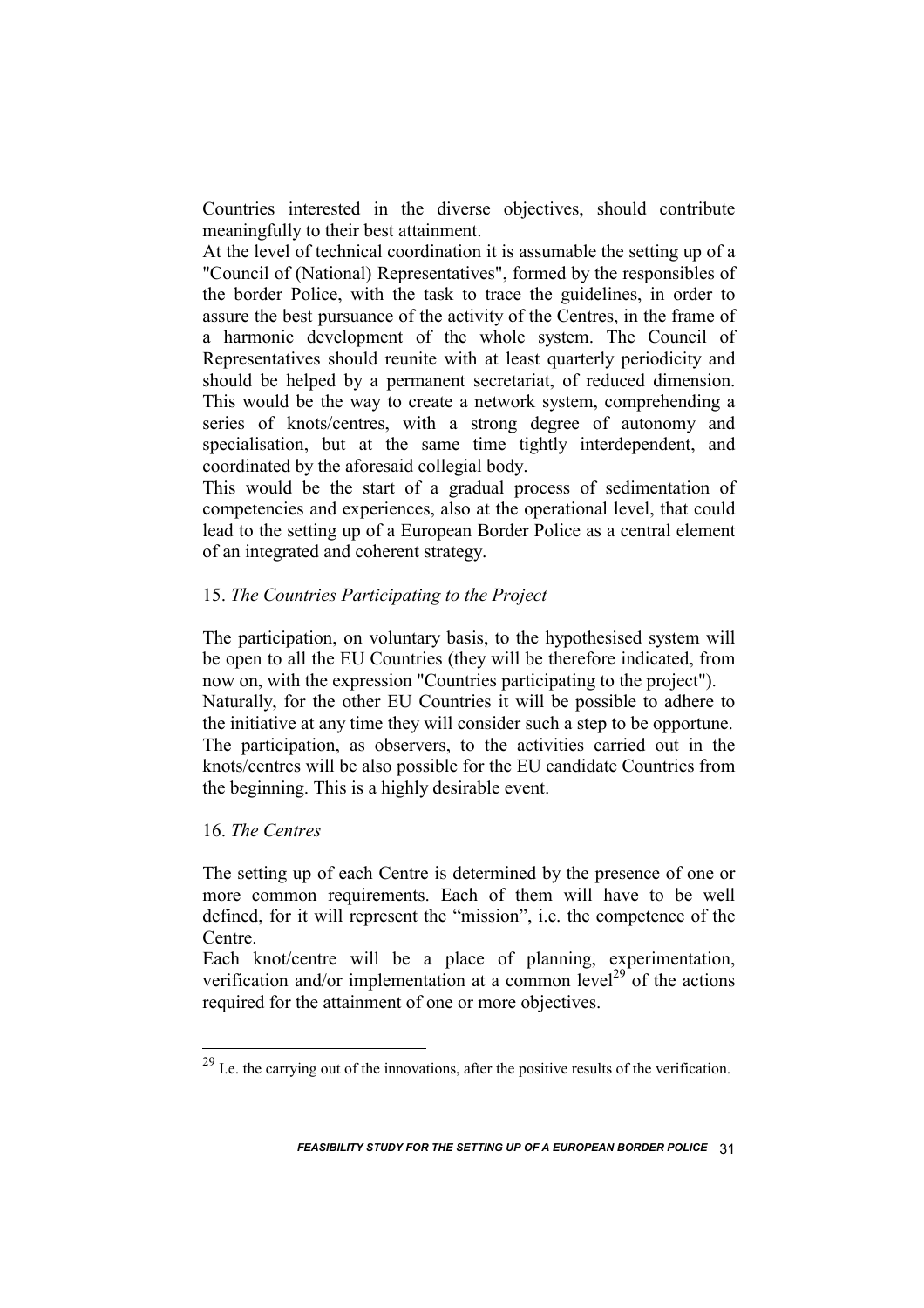This involves the fact that every Centre will have of a strong degree of autonomy and specialisation, besides its recognisability and legitimisation to entertain relationships of various type with diverse subjects. In order to achieve this goal, it is essential for the Centre to possess some requisites (generic and specific requisites) of functionality.

The Centres will be set up in the Countries participating to the project. Each of the Centres will be entrusted to the care of a responsible  $30$ , designated by the host State. The heart of the Centre will be a "steering group", formed, besides the responsible, by the advisers of the Countries participating to the project, interested in the pursuit of the objective entrusted to the Centre. The steering group will be able to operate permanently, or through working sessions planned in accordance with a fixed calendar, with more or less close expirations, or through sessions summoned *ad hoc.*

Each Centre shall have of a nucleus of support with adequate material and human resources, for the objectives that must be achieved. It will be possible to aggregate to this nucleus the experts of the Countries participating to the project.

The responsible for the Centre will periodically present a report concerning the activity carried out and the achieved results, including a detailed account on the management of the resources.

Relatively to the diversity of the objectives and to the different modalities of implementation, it will be possible for every Centre to be different from the others from the point of view of organisational structure, operational procedures, volume and type of resources.

# 17. *The Functionality Requisites of the Centres*

 $\overline{a}$ 

Concerning the possession of the generic and specific requisites of functionality –the essential condition for the recognisability and the legitimisation of the Centres to entertain relationships of various type with diverse subjects – it's opportune to specify the following aspects. The generic requisites are referred to the "fitness" of the single Centre to develop activities of planning, experimentation and verification (and also implementation at the common level) of the measures aimed at improving the security of the external borders.

<sup>&</sup>lt;sup>30</sup> The Study Group has proposed a "profile" of the responsible: high level senior Police officer; experience in the field of immigration; knowledge of the specific objectives given to the centre; accredited to the Council of Representatives.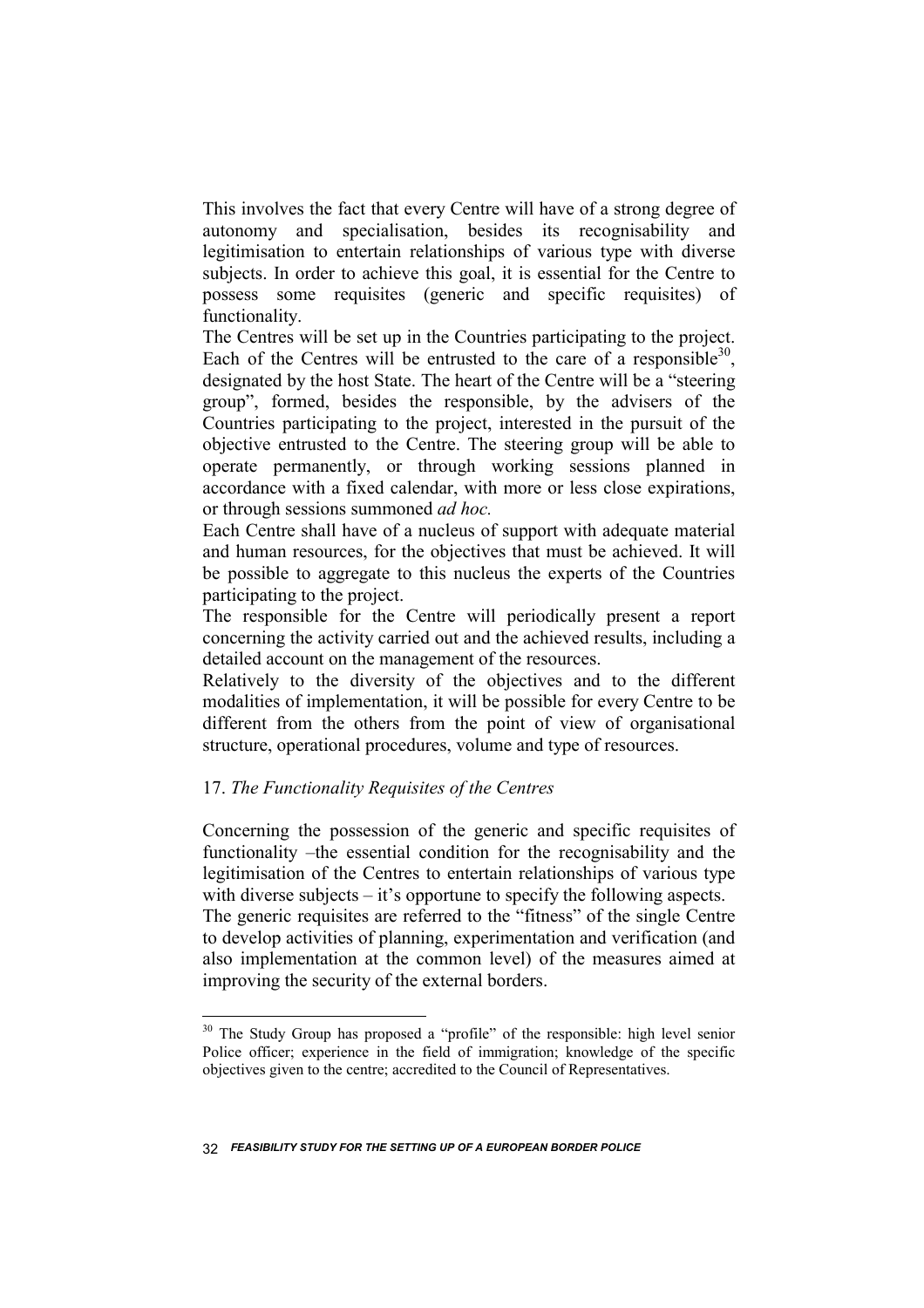Among these requisites there are: the appropriateness of the physical structures, the fitness of the systems of communication, the qualification of the employed personnel, especially from the point of view of the attitude to operate in the search of creative solutions in a context of international collaboration.

The specific requisites concerning the availability of appropriate equipment and of a suitable know-how of specialist character, in order to allow the Centre the carrying out of the following activities:

- defining the nature of the problems;
- elaborating solutions connoted by feasibility and verifiability:
- pointing out the solutions that could be considered to be in conformity with the criteria of efficiency, effectiveness and inexpensiveness;
- carrying out the relative experimentation;
- verifying the experimentation;
- taking care of the possible common application.

All the requisites will be pointed out by the responsible of the Centre in his periodic report.

#### 18. *Birth and Development of the Centres*

 $\overline{a}$ 

The birth of every Centre will take place independently from the birth of other Centres. From the beginning of its activity the Centre will be provided with all the necessary means for the carrying out of its activity.

It is predictable that in the initial phase each Centre will need a support nucleus of reduced dimensions, capable of providing the essential support to the steering group.

The steering group shall apply itself intensively for the formulation of the guidelines and for a coherent programme of activity $3<sup>1</sup>$ .

 $31$  It will not be an easy task, regardless to the finality of the centre. In fact, the objective to pursue will be strongly characterised by novelty and originality. These aspects were underlined in the documents prepared by the three subgroups, in the parts concerning the motivations and the added value of the objectives. These characteristic will require, from the steering group, abundant imagination and creativity.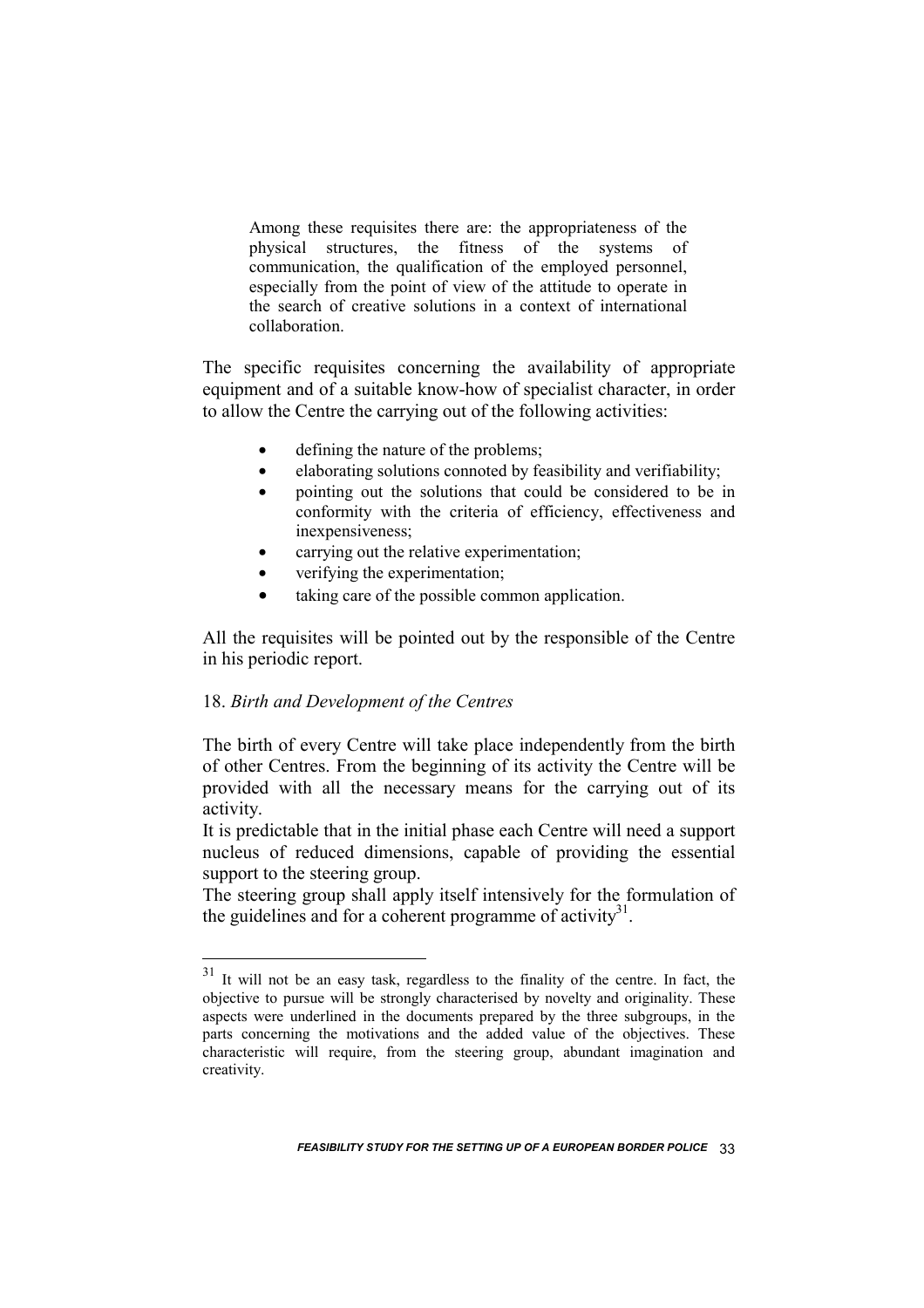The formulation of the guidelines and of the activity program presupposes the fact that the steering group will establish autonomously its own operation rules, the necessary indicative criterions for its action, and the principles of the formulation of the performance parameters.

The above mentioned rules, criteria and principles shall be explicitly stated in written form by the steering group, also for the ratification on behalf of the body that will be designated. It will be possible to modify the rules, criteria and principles with the same procedure.

These presuppositions are indispensable in order to provide the Centre with the necessary impulse for an organised series of operational steps and appropriate organisational measures, allowing the full deployment of all its potentialities $^{32}$ .

The development dynamics of each Centre will depend from:

• the nature of the objective

 $\overline{a}$ 

• the advancement state of the activity

The dynamics will show, to a certain extent, an increasing course, both in terms of the activity volume and of the dimensions of the structure. After the completion of planning, experimentation, and verification, there could be a decreasing course.

In some cases there will be the total disappearance of a Centre, or its absorption in other Centres. This event will indicate that the objective was not only attained, but also that there is no need for further activities, or that the residual activities are of such a reduced dimensions that they can be entrusted, without drawbacks, to another Centre.

 $32$ The Study Group has given a series of suggestions: (a) in some cases (of operational character) permanent meeting points; (b) intranet sessions, videoconferences; (c) periodical meetings of experts, (d) carrying out the missions ordered by the Council of Representatives; (e) periodical reports to prepare the Council of Representatives meetings; (f) regular contacts with other Centres; (g) assessment of the results.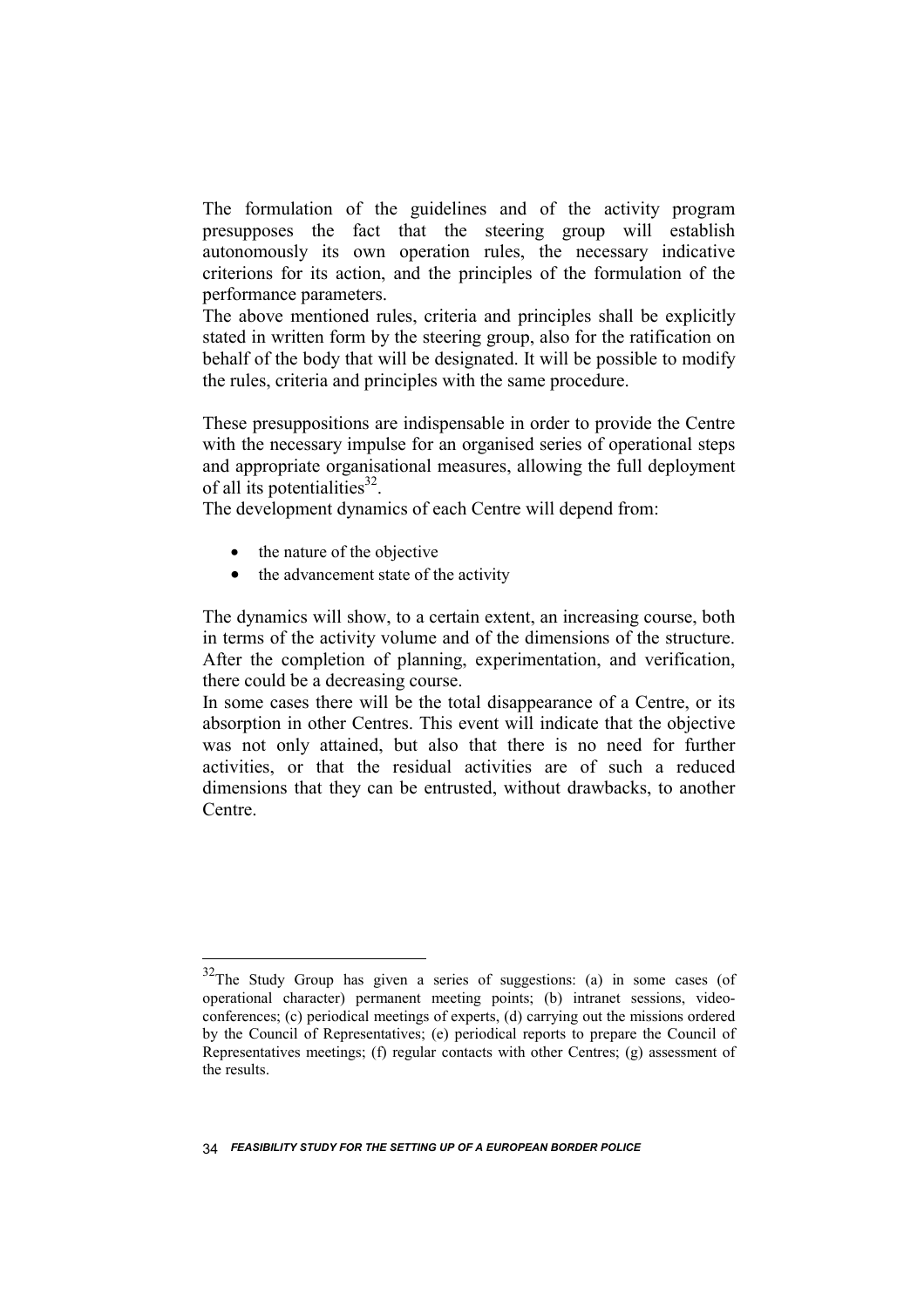#### 19. *The Centres as Knots of a Network System*

 $\overline{a}$ 

All the Centres, even if characterised by a strong degree of autonomy and specialisation, will be tightly interdependent, as components of a network system, of which every Centre is a knot<sup>33</sup>.

It's important to observe that within the network system there could be "specialised networks" or clusters<sup>34</sup>, characterised by the particular frequency and intensity of their relationships.

The benefits deriving from this organisational choice are numerous. First of all there is the opportunity, offered to the Centres, to entertain with other subjects relationships of collaboration<sup>35</sup>. It will be possible for them to collect experiences and practices from other contexts (also external) becoming a privileged place of generation of new knowledge, that could be disseminated within the system. The available resources in the ambit of the system could be integrated in the most opportune way, with the result of creating precious synergies.

Among other benefits there are also the greater speed of circulation of information and the drastic reduction of the possibility of their distortion, thanks to the minor number of passages  $36$ .

Besides, there will be a harmonisation process of definitions and operational practices, with the result of the progressive creation of a

- communication instruments allowing the exchange (e.g. periodical meetings, electronic communication systems, periodical exchange of personnel etc.);
- mapping instruments, i.e. instruments allowing to know in which point of the network there are certain specialised knowledge and capacities (i.e. periodical description the problems and the solutions frequently faced and adopted by each knot);
- visibility instruments, i.e. instruments pointing out for everybody the knots of the network where there are specific knowledge and capacities (i.e.

<sup>&</sup>lt;sup>33</sup> Each knot must carry out all the activities of its competence in order to find the solution to the problems. The network system must allow the possibility, for each centre, to use the knowledge gained by the other knots. To this end, three typologies of instruments are necessary:

annual conferences debating the results of the mapping activity). 34 Clusters are defined as "aggregation of actors more intensively connected or characterised by a smaller distance".

<sup>&</sup>lt;sup>35</sup> It is predictable that some centres will have to develop technical relationships with other external bodies, e.g. Europol.

<sup>&</sup>lt;sup>36</sup> This reduction derives from the network organisational structure.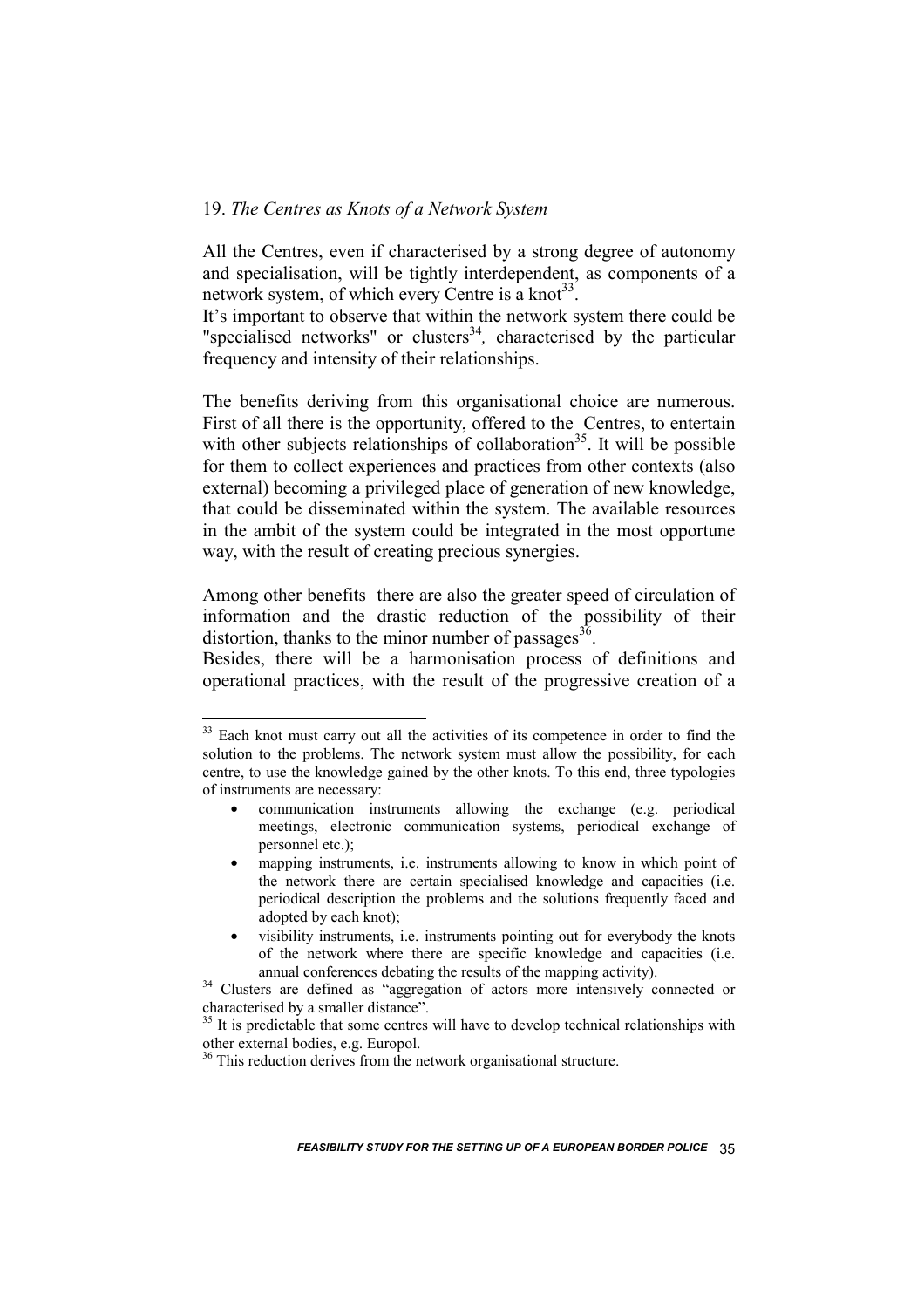common language, particularly fit to favour the knowledge transfer and a meaningful incentive to the learning process.

The knowledge attainable through a network organisational form shall provide the border Police of the Countries involved new areas for the improvement of their performance in terms of efficiency and effectiveness.

The dissemination of knowledge shall allow the effectiveness increase through the updating concerning the political economical and social changes, the increasing of the efficiency shall be achieved through the widening of the ambits for the utilisation of the acquired knowledge.

Through the reciprocal knowledge between the components of the system, developing positive expectations of behaviour, there will also be increasing trust, involvement and engagement. The network structure will create a virtuous circle that allowing an increase of reciprocal trust and the possibility to exploit the knowledge on a large scale.

In order to strengthen the spirit of collaboration, it will be useful to make the affiliation to the system recognisable. This affiliation could be meaningfully represented by some symbolic elements, i.e.: badges on the uniforms, certifications of training courses, identifying logos, charts of the Centres and/of the operational sectors. They will signal the particular value attributed to the common mission.

The symbolic element will have a value within the system, as a sign of participation to a "quality process", and at its external, as a guarantee of a "quality service".

#### 20. *The Evolution of the System*

 $\overline{a}$ 

A reticular structure does not evolve in a simple and linear manner. The nature of the network organisational form allows, however, to proceed gradually, starting with the constitution of a few knots. The situation will have the tendency to become more complex for three reasons:

• the increase of the number of the Centres<sup>37</sup>;

 $37$  New centres will be created in order to satisfy the previously identified needs.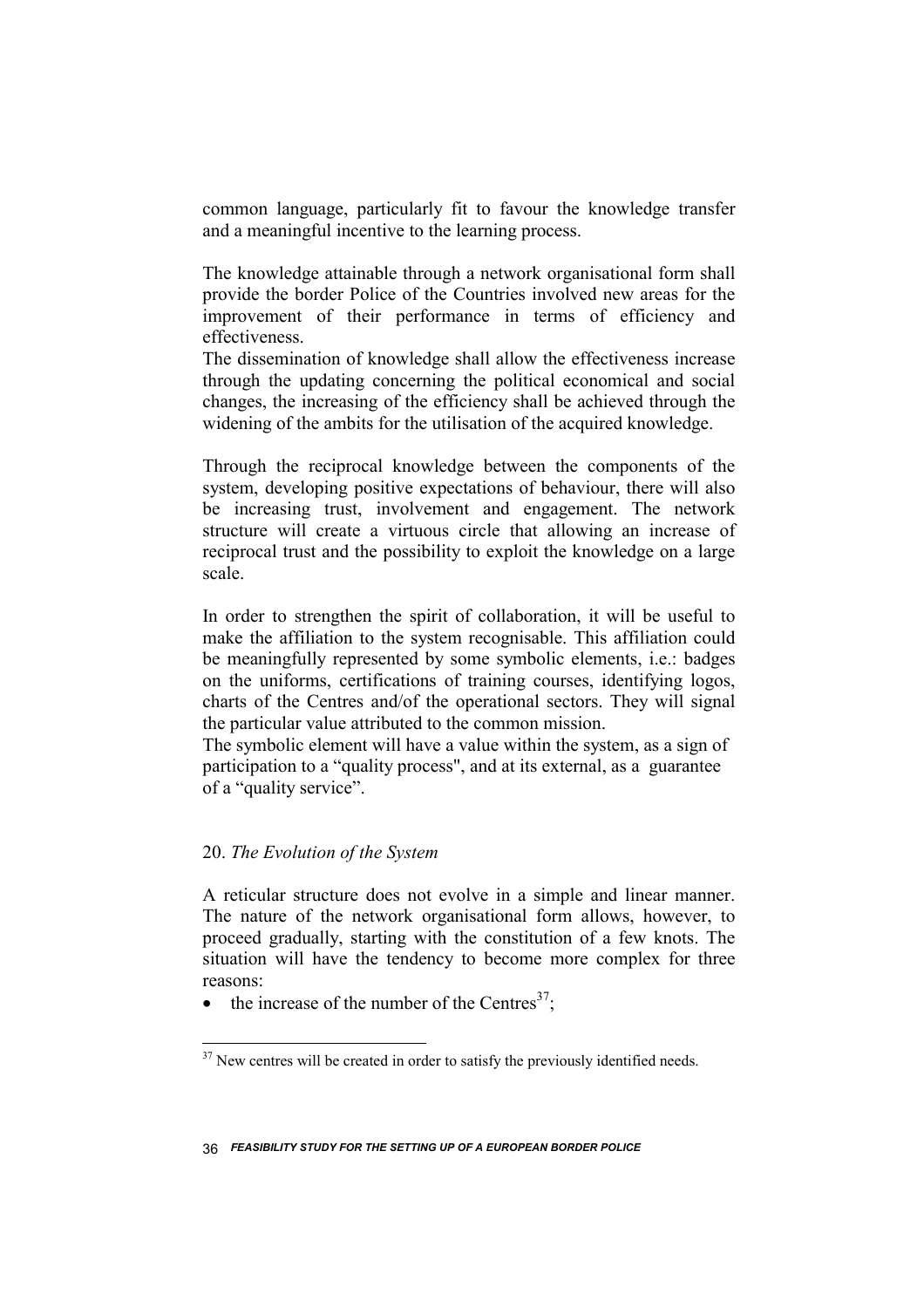- the growth of the number of the Countries participating to the Project:
- the changing of the needs<sup>38</sup>.

 $\overline{a}$ 

There are many possible directions of the changes. A Centre could extinguish itself because the requirements for which it was created has desappeared, or has lost priority in comparison with other requirements, or because the objective has been achieved<sup>39</sup>. A Centre could desappear joining another Centre, because the attainment of the original objective converged with the objective of the latter; or it may happen that a growing Centre could witness the creation, within itself, of "specialised" units that in time could detach, originating other specific Centres.

Besides the phenomena of extinction, multiplication, fusion and division of some Centres, there could be phenomena of consolidation (in certain cases it could be one of the consequences of the aforementioned phenomena) that could lead to the constitution of "strong" Centres $^{40}$ .

To face adequately this complex evolutionary process<sup>41</sup> it is necessary to introduce adequate instruments to check the growth of the system. In other words it is necessary to introduce the notion of "embryonic system of controlled growth<sup> $542$ </sup>. The beginning consists in little knots whose growth must be controlled.

In order to assure this control it is necessary the above mentioned centralised body with coordinating functions.

<sup>38</sup> The change of the needs can be caused by changes in the context (e.g. an historical event could modify the priority order of the objectives) or by the attainment of an objective.

This could be the case of a centre set up for the elaboration of a practical guide.

<sup>40</sup> The "strong" centres could even become the divisions of a future European Border Police, if in the future there will be a unitary option.

<sup>&</sup>lt;sup>41</sup> The process is, from a certain point of view, is similar to the process characterising the free market.

 $42$  The growth of this embryonic system is defined as "controlled" for two reasons.

It's controlled because in this way it will be possible to constantly and appropriately modulate the organisational aspects with the change of the circumstances.

It's controlled because it will be possible to avoid the proliferation of Centres moving in a divergent direction from the final goal: a European Border Police.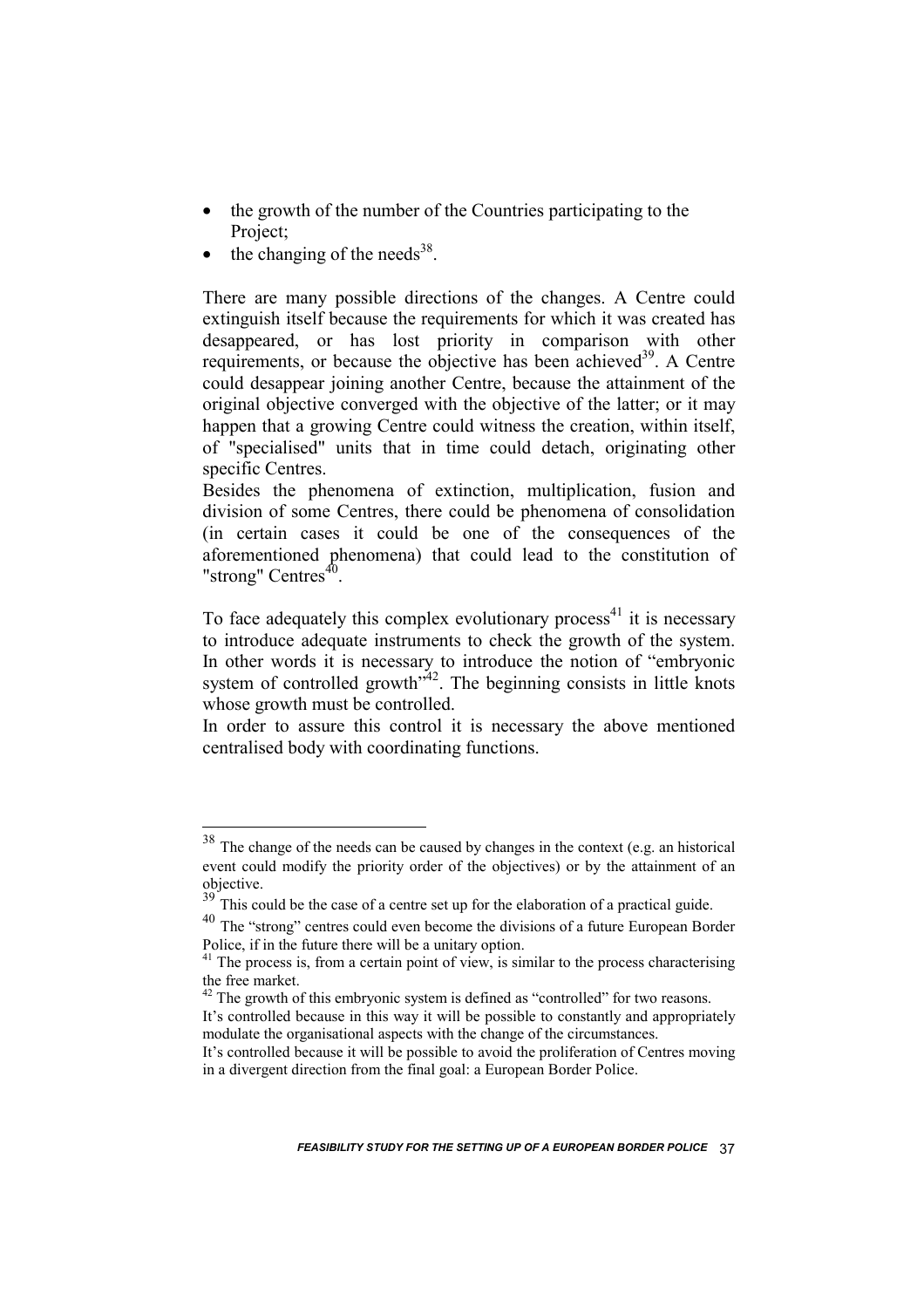# 21. *The Council of Representatives*

The coordination of the system could be entrusted to an *ad hoc* body with functions of general character, guaranteeing in a continuous way the global functioning of the network and its balanced development.

This body can be identified in the above mentioned "Council of Representatives"43, composed by the responsibles of the border Police of the Countries participating to the project.

The Council shall meet on a periodic basis, or in relationship to requirements of extraordinary character.

The Council of Representatives will be supported by a permanent secretariat.

### 22. *The Theme of the Resources*

 $\overline{a}$ 

The necessary financial, instrumental and human resources for the operation of each Centre, can be classified as follows:

- Resources required for the ordinary operation of the Centre: in the initial phase, the resources for the creation and the operation of the nucleus of support, will be provided by the host Country; the resources for the advisers and experts by the respective Countries of origin; in the following phases, there could be able have a common allocation of the costs of operation, also with the contribution of the European Commission;
- Resources for the implementation of specific activities, i.e.: the resources for the planning, the experimentation and the verifications of the pilot initiatives (in the first phase) will be provided by the Countries participating to the project; the resources for the experimentation and the verifications (in the following phases) and the resources for the implementation of the various measures, will be provided also with of the contribution of the European Commission.

It will be also necessary to conceive a common division of the burdens also for the expenses of general character for the operation of the system, e.g. the expenses for the Council of Representatives.

With the growth of the system, it will be necessary to create functions specialised in the definition and in the management of the policies of

<sup>43</sup> The denomination of this body is purely explanatory: it is possible to change its name in order to identify more precisely its competencies.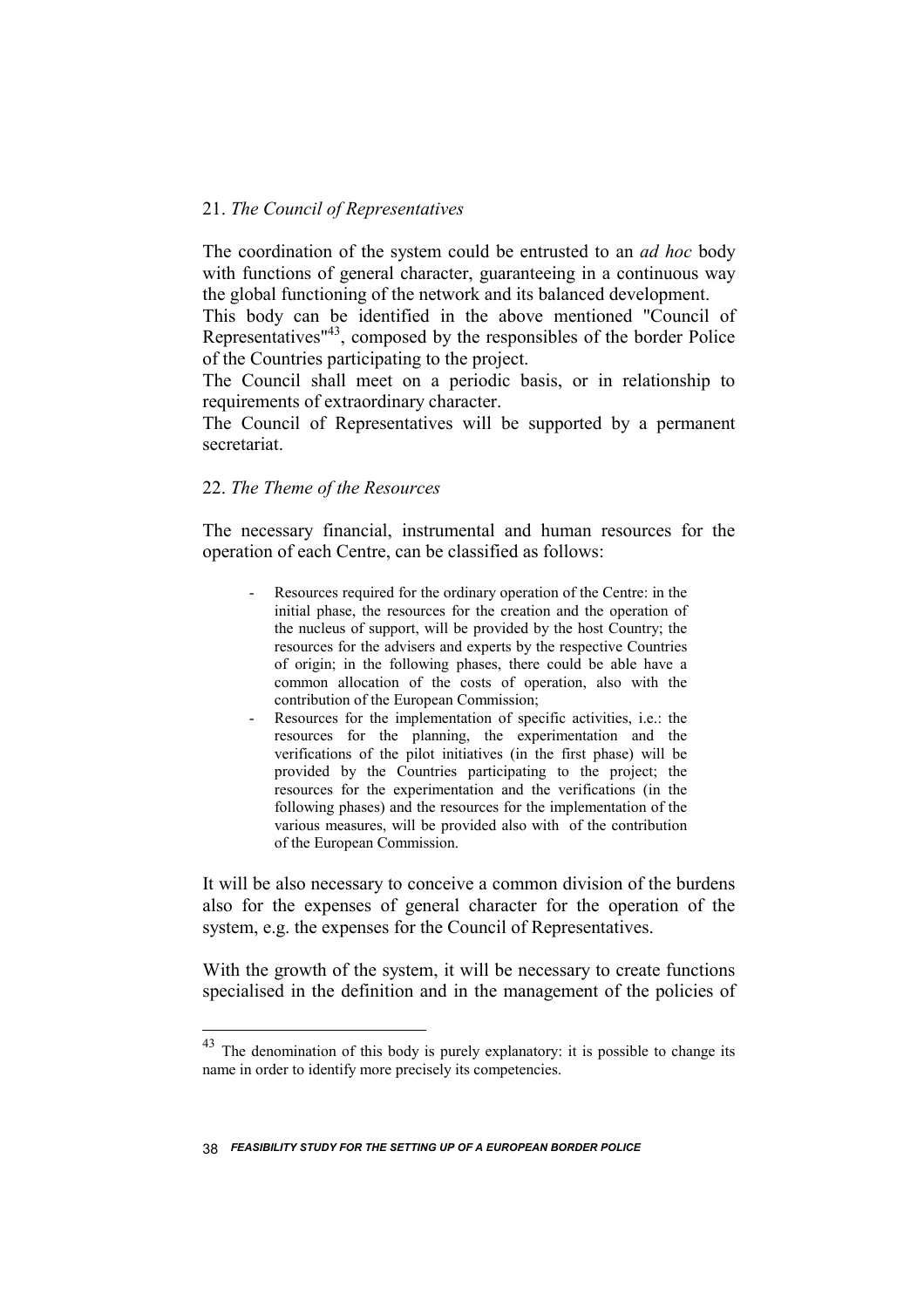resource allocations at the network level and that could contribute to the formulation of the rules of burden sharing between the Member States.

In the perspective of the European integration, border management will cease to be a specific problem of the single States, and will become a "common interest". The financing necessary to this goal shall not be granted according to a specificity principle, but from a point of view of subsidiarity and solidarity between States. The consequence should be the setting up of a common fund, to which the EU Member States should contribute not according to parameters based on the "importance" of their borders (e.g. their length) but according to equity and solidarity and to the contribution capacity of each Member State. (e.g. the Gross National Product of each State related to the total GNP of the Member States).

## 23. *The Characteristics of the Model*

The model possesses the following distinctive characters: it's an open system, capable of receiving inputs and provide outputs from and to the external, and therefore, to interact with all the other components of the greater "integrated border security system"; it's subject to growth and differentiation, adjusting to the changes of the situation. The knots/centres, therefore, could increase their number, increase their competences or lose the partially, or disappear as a consequence of the aggregation with other knots.

The flexibility and elasticity of the system, and its harmonic development, will be assured by the fact that the knots/centres will be always regulated in the their growth (or contraction) and differentiation by the Council of Representatives. It will be possible to conjugate harmoniously two apparently conflicting requirements: the autonomy of the single knots/centre and their effective coordination.

The geographical dispersion of the knots/centres on the European territory will be useful for the management economy; at the same time, it could encourage in meaningfully the explication of the project potentiality in the various Countries.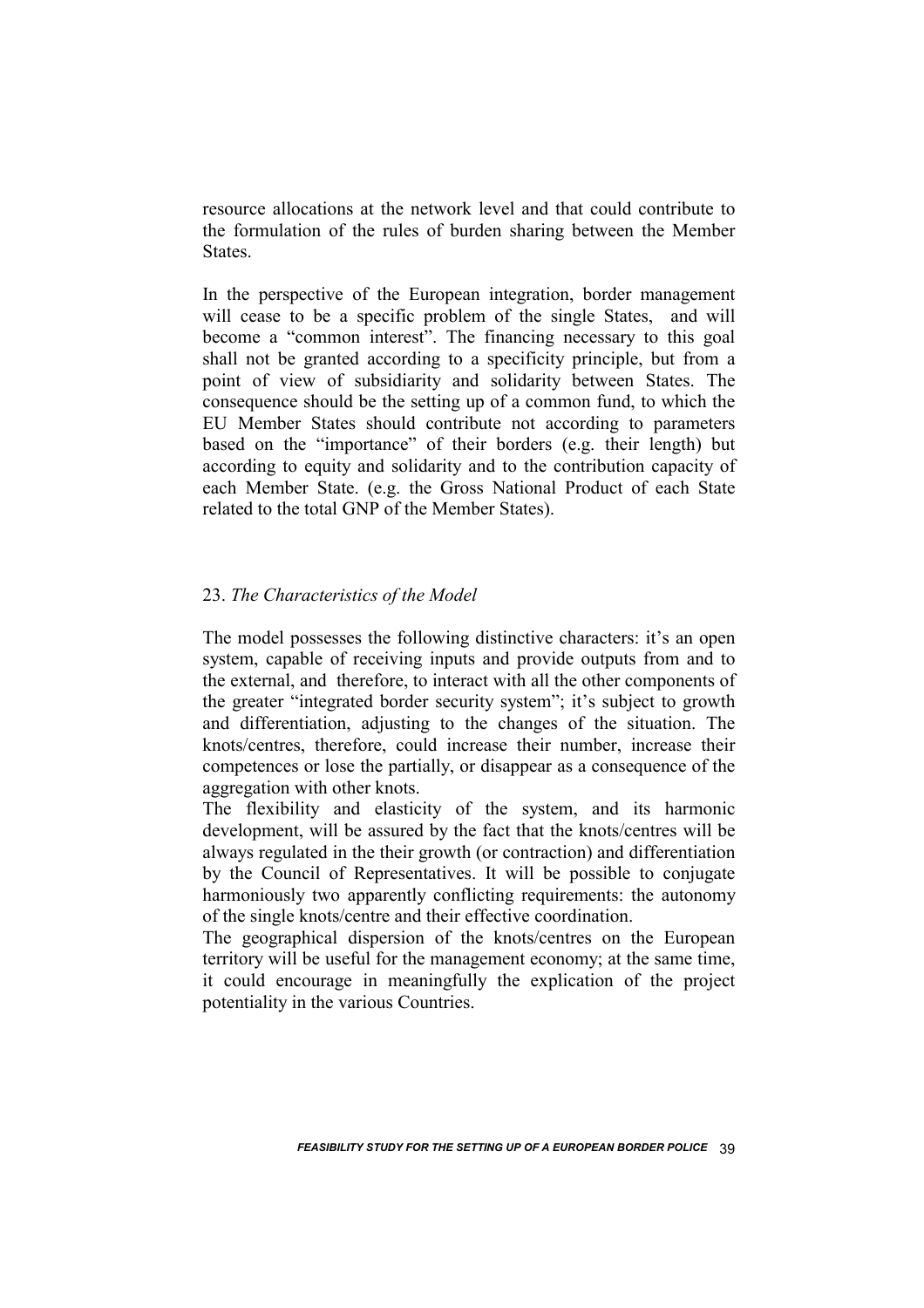# 24. *The Start of the System.*

The completion<sup>44</sup> of the outlined system, will be the point of arrival of a gradual process<sup>45</sup> that will begin with the setting up of some Centres, and that will have a progressive development.

Medium-term, the system is destined to form a solid basis for the setting up of a European Border Police.

The strongly innovative character of the hypothesised model requires its experimentation, allowing the setting up of its operational mechanisms.

### 25. *The Pilot Project*

 $\overline{a}$ 

The immediate start of system could take place with a pilot project: the "International Airports Plan". This plan presents a peculiarity: it concerns many strictly interconnected objectives. This fact suggests that they should be unitarily pursued. It must be underlined that the validity of this approach has to be limited in space and time, i.e., to the very first phase of the start of the system and to an extremely circumscribed context.

The international airports represents a privileged laboratory of advanced experimentation of the whole system because:

- All the EU Countries have an international airport; this is therefore a common factor;
- Each airport is a closed area" in which border controls are carried out by selected and specialised bodies;
- These facts allows to test and implement standard procedures, that can be exported also to other types borders.

The pilot project shall explore the possibility to implement operational standard and common procedures, and their organic collection in a

<sup>44</sup> Considering the overall flexibility of the system and the fact that it is characterised by a dynamic equilibrium, the term "completion" has to be understood in its relative sense.

<sup>&</sup>lt;sup>45</sup> The various components of the system (the centres) could grow unequally, considering the inevitable differentiation of their "advancement states" in the pursuing of their tasks. This will depend by many variables, often external to the system.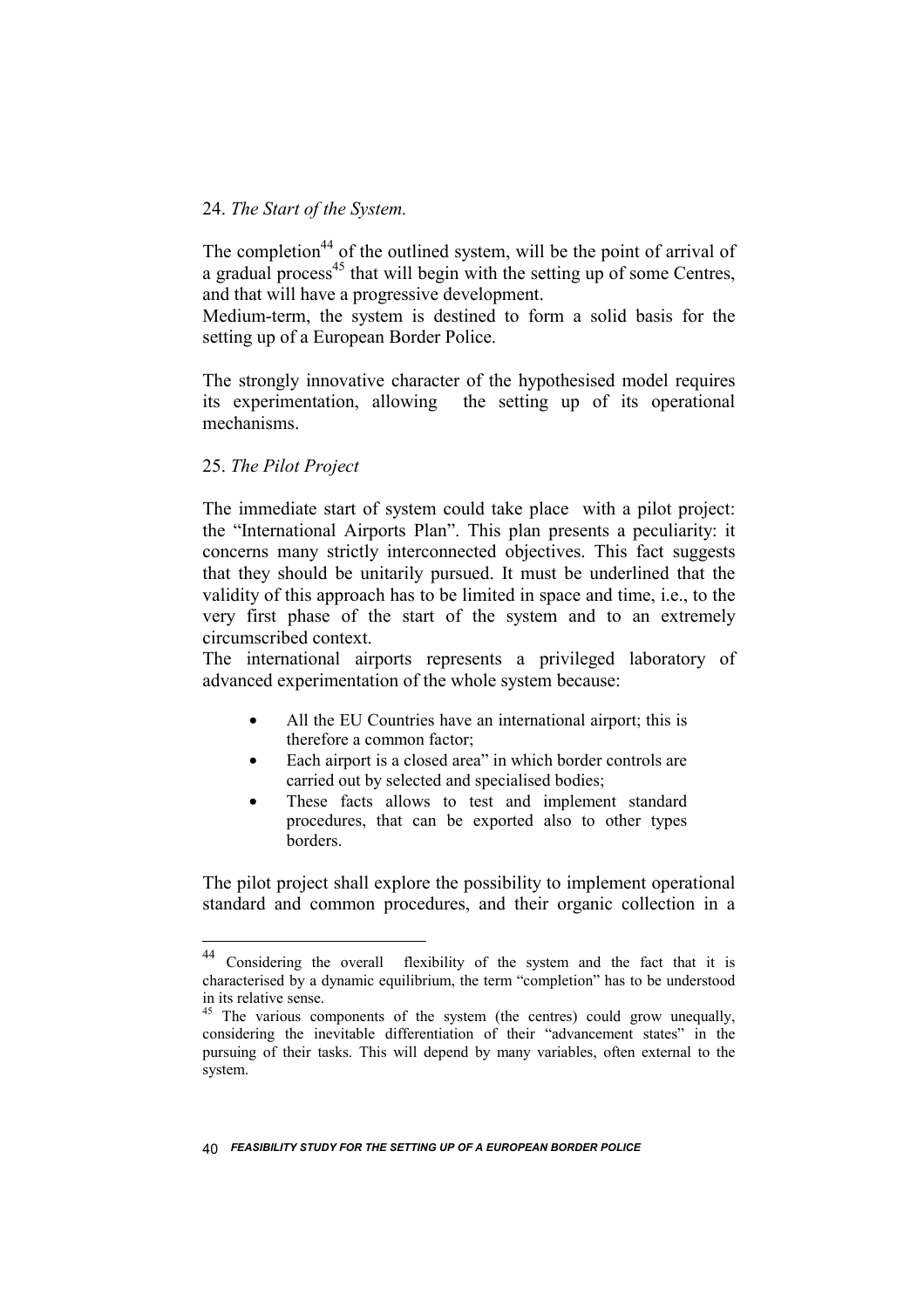"practical guide" as a basis for a common training<sup>46</sup>. One objective shall be the implementation of a remote-access, real-time updated database, in which insert all the data and the collected information. The adequacy of standards, procedures, common training and database will be verified and updated continually, through the setting up of mixed operational squads.

Further pilot initiatives, in necessarily limited number, in order to avoid the overload of the system in the first phase, could be started, in presence of a strong interest of the EU Countries and the willingness, by some of them, to host the operational Centres. In order to provide the International airports plan of a proper support it would be possible to set up other connected pilot projects concerning common training and risk assessment<sup>47</sup>

### 26*. The Short-medium Term Possible Developments*

The main predictable developments in the short-medium period are:

- The start of the common application for the first acquisition of the "International Airports Plan";
- The creation of other knots:
- The setting up of the network and its activation;
- The formal setting up of the Council of Representatives.

## 27*. The Performance Indicators*

 $\overline{a}$ 

The matter of the performance indicators has different aspects. The problem must be considered differently if concerns the assessment of the innovative activity of the Centres (planning, implementation, experimentation and verifications, the latter concerning the pilot projects), or if concerns the implementation activity of those measures, proposed by the Centres, considered to be in conformity with the

<sup>46</sup> The international airports plan is a microcosm, including several objectives. The patrimony of knowledge and innovations acquired thanks to the plan will become a resource for all the other centres.

 $47$  The Common training and risk assessment projects should be focussed, in their initial phase on the needs of the International airports. In this way there could be three connected centres, each of them hosted by a different EU Member State.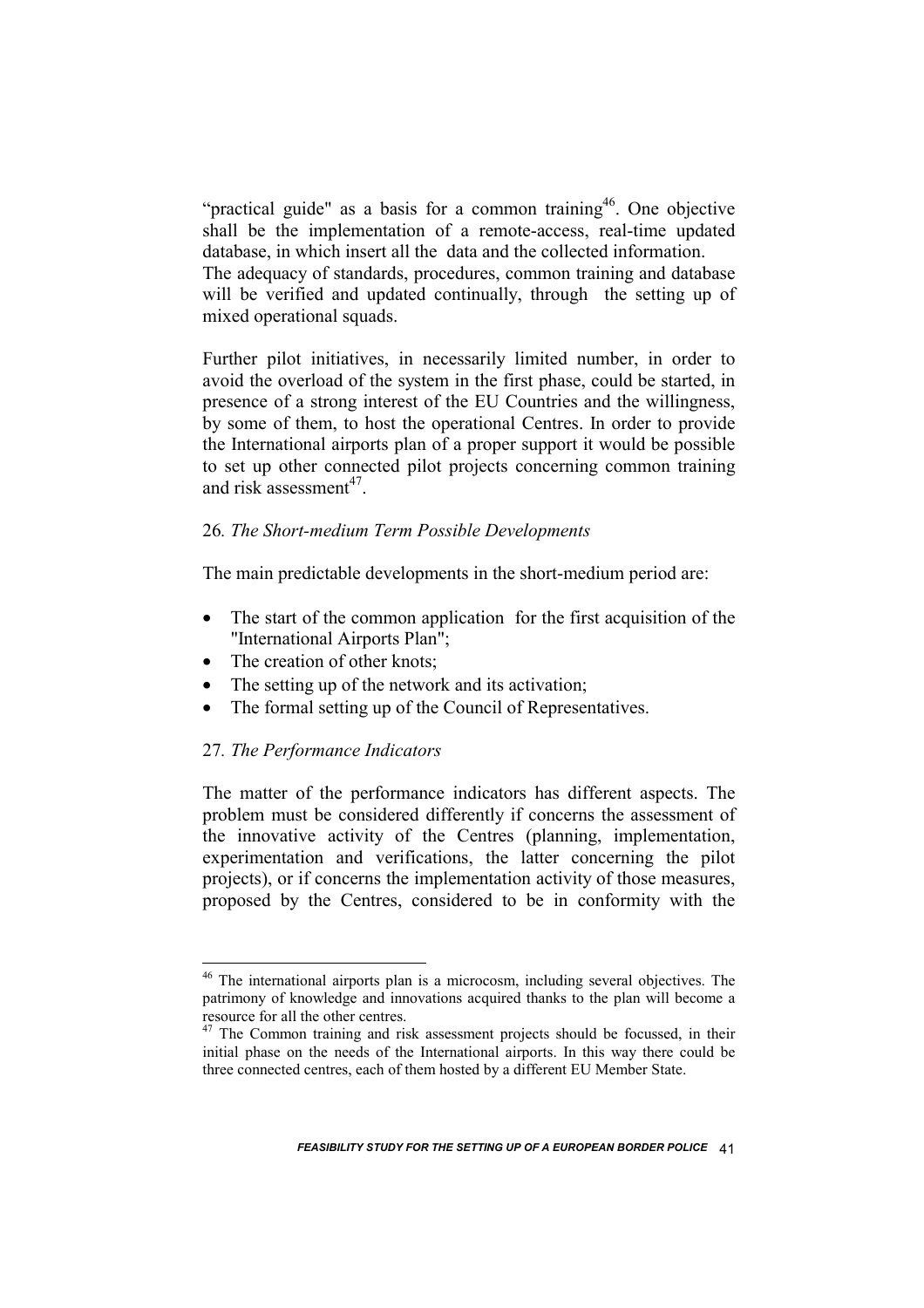criterion of efficiency and effectiveness with the goal of the improvement of the activity of the border police.

In the first case, in fact, only indicators of qualitative type, with due cautions, can be applied. The utilisation of quantitative indicators could only, according to a vast specialised literature, provoke the shift of the attention of the Centres from the search of the "best" and feasible solutions to the mere reporting of the activities and their justification, i.e. a shift of the attention from the goals to pursue to the instruments<sup>48</sup>

Such indicators, as above said, they will have to be established autonomously by the steering group of each Centre.

Concerning the implementation of innovative measure plans elaborated by the Centres (and recognised as applicable in the common area), it will be necessary to apply an assessment concerning the effectiveness and the efficiency.

The assessment shall be implemented in the respect for the principles of *public accountability*49.

Public accountability is a concept that underlines: the degree of satisfaction degree of the needs of the collectivity, or, more in particular, the satisfaction of the subject recipients of the public service; the modality of the carrying out of business management (the correct and economical utilisation of the resources, the respect for the formal norms etc.); the legitimisation mechanisms of consent and the guardianship of the general interest (credibility, transparency etc.) $50$ .

 $\overline{a}$ 

<sup>48</sup> This shift is a particular case of the well-known "Gresham law", (the bad coin chases away the good one). The bad coin, in this case, is represented by the quantitative measurements overshadowing the qualitative assessments. The results would be the impossibility to control effectively the activity of the centres from the point of view of opportunity and feasibility.

The assessment of the achieved results, for the enterprises, is facilitated by the presence of the market, that through the exchange mechanism and the relationships prices/costs and prices/proceeds, allows an objective judgement on the utility of the goods and/or services. In the public institutes, on the contrary, the assessment of the results is particularly complex, since the goods and/or services is not regulated by the ambit of the contexts of the market, and since the main finality of these institutes the tutelage of the general interests of the common interest.

<sup>50</sup> *Public accountability* is divided in (a) *legal* or *fiscal accountability*, concerning the correct use of public resources depending from the formal rules and the equilibrium bindings; (b) *managerial accountability*, concerning the economic use of resources in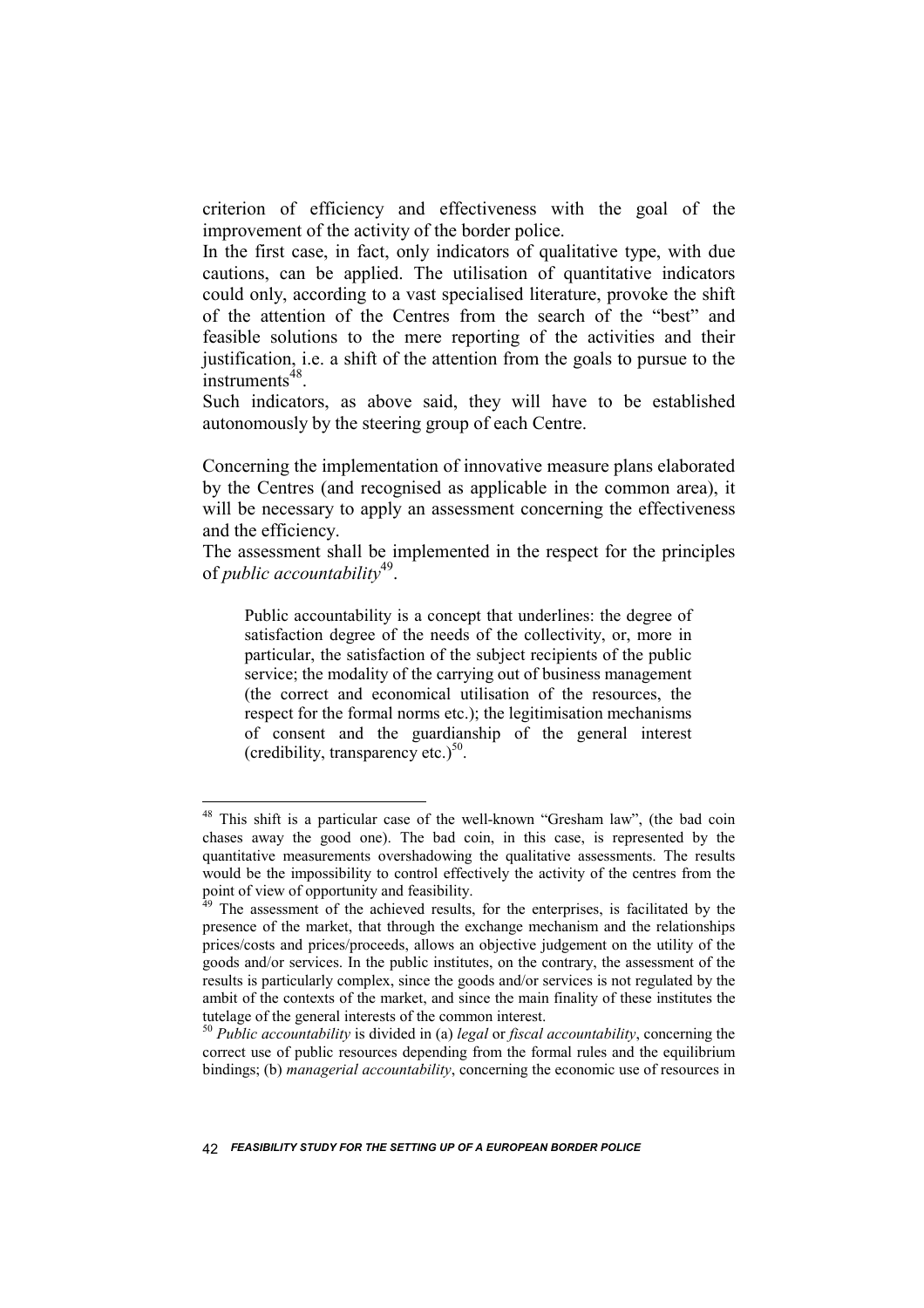According to theoretical considerations of general character, the representation and the assessment of the performance of the European border police should be carried out respecting the followings points:

- efficiency, i.e. the relationship between the offered performances (intermediary result or output) and utilised resources  $(input)^{51}$ ;
- effectiveness, i.e. coherence between quantity and quality of the services and quantity and quality of the satisfied needs (final result or outcome);
- inexpensiveness (long term), i.e. the ability of the European police to pursue a balanced relationship between resources and satisfied needs, guaranteeing the autonomous and lasting development of the organisational order and of the resources;
- institutional output, concerning the assessment at the business plan (judgement on the inexpensiveness), at the political-representative plan (political judgement).

This approach is in harmony with what has already been defined concerning Europol: the "healthy management" is the management that respects the economy principles and the cost/effectiveness relationship in the use of the budget allocations. It is necessary to identify clear quantified objectives and verify the progresses in their attainment.

 $\overline{a}$ 

the carrying out of management operations; c) programme accountability connected to the optimisation of the overall results of the programmes of public intervention.

<sup>&</sup>lt;sup>51</sup> It should be opportune to define a set of "key performance indicators" (KPI) capable of assessing the qualitative level of Border services.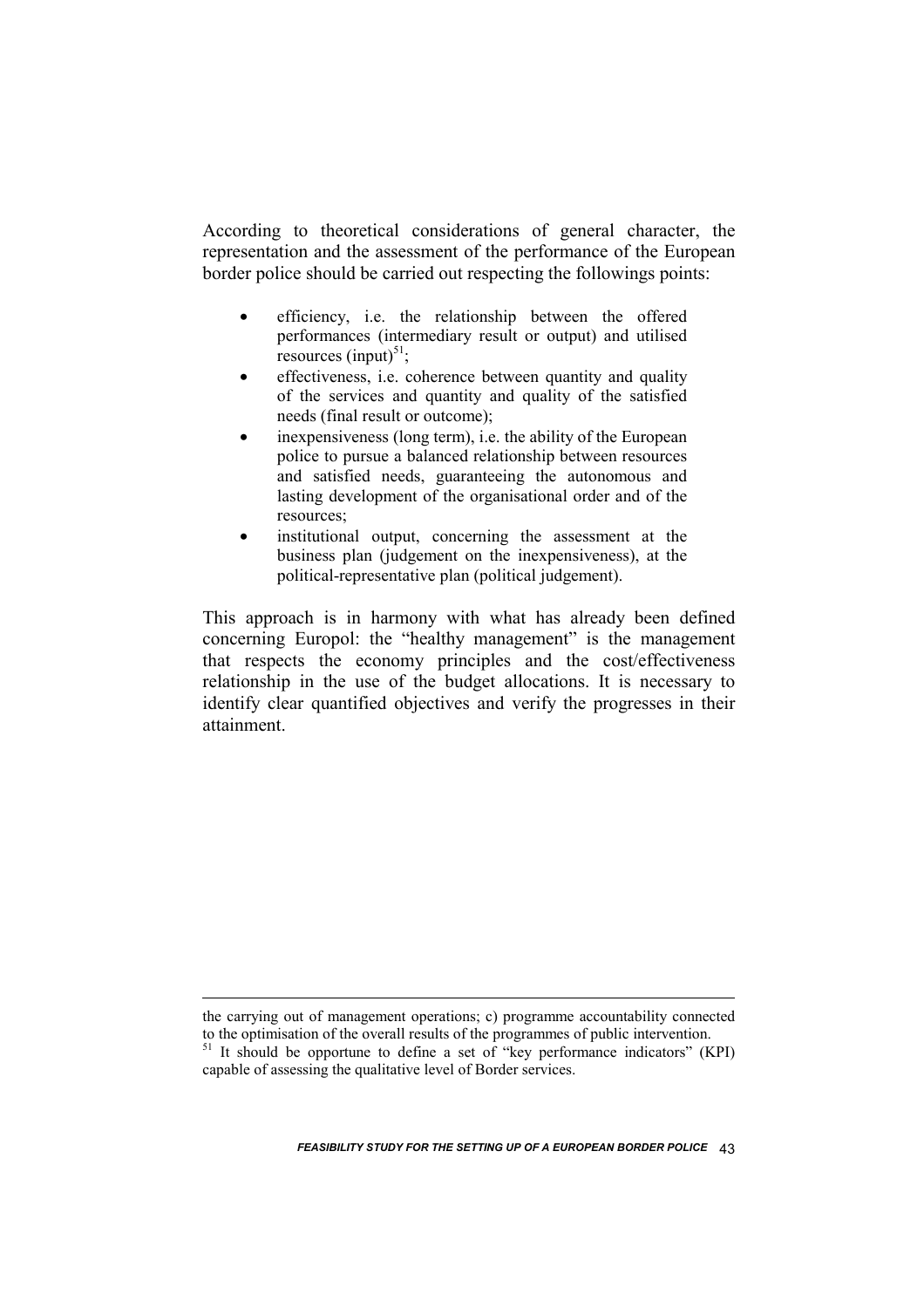*FEASIBILITY STUDY FOR THE SETTING UP OF A EUROPEAN BORDER POLICE*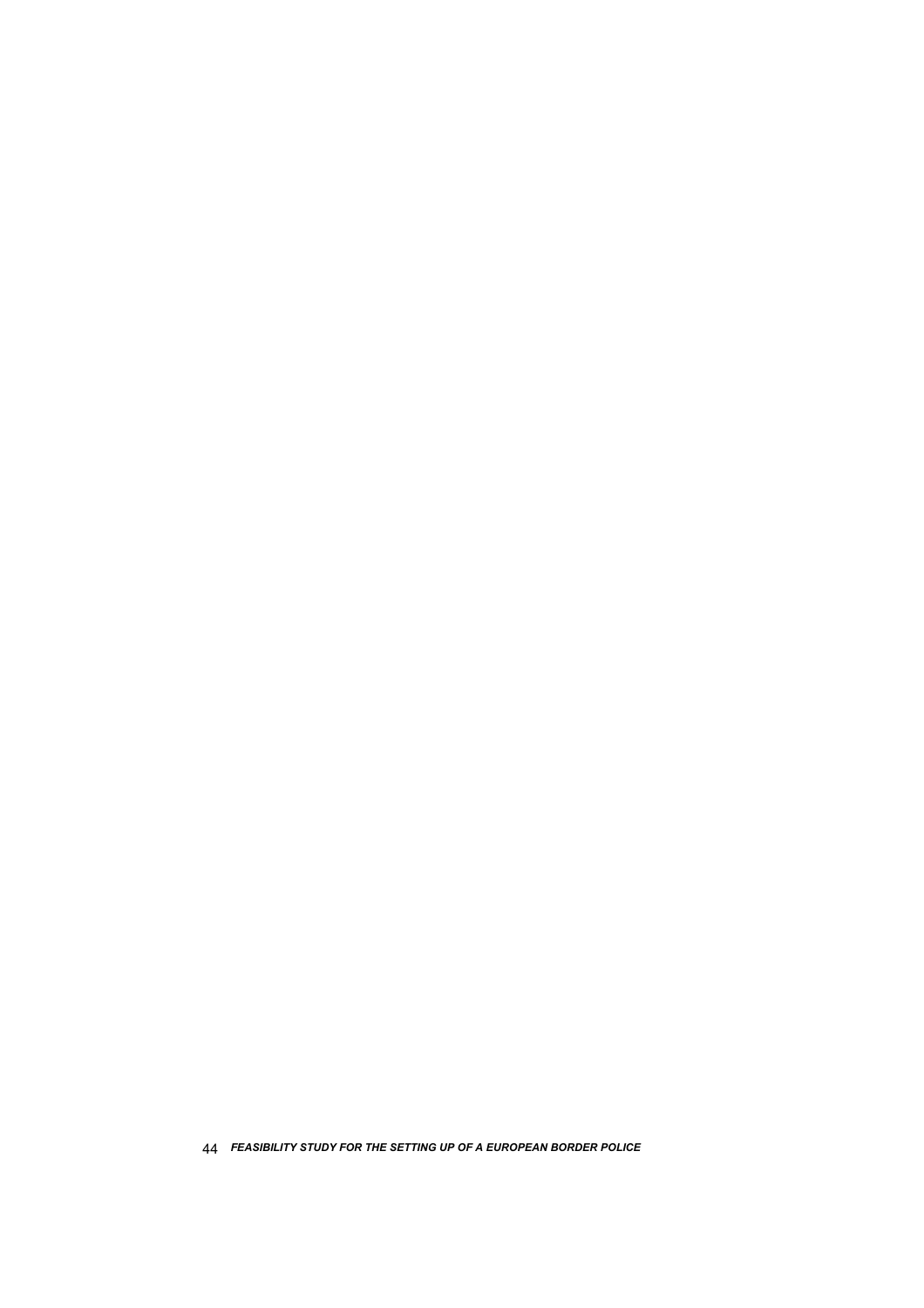# **THE HYPOTHESISED MODEL IN THE COMMUNITY PERSPECTIVE**

### 28. *Phases and Implementation Instruments: General Picture*

In order to arrange the hypothesised model from the point of view of its phases of implementation and of the possible juridical instruments, the following general observations can be formulated.

First of all it's necessary to underline, in accordance with the guidelines of action recently confirmed by the JHA Council (February 2002), that the approach to the theme of the security of the external borders of the Union, in order to be effective, must have an unitary and global character.

This implicates, consequently, a competition of Community and intergovernmental competencies, concerning border control (on persons and things) and border surveillance, with the connected activities, in both cases, concerning administrative and Police functions (prevention and security).

The demand to translate this unitary and global approach in a integrated system of structural and inter-pillar coordination, based on a network articulation, constituted by Centres capable of interacting among them and with the competent national authorities.

It will be possible to given an institutional answer, suitable and global, capable of satisfying the common demands in the various ambits of intervention.

Considering the complexity of the prefigured system and its open and flexible articulation, also diversified by the interlacement of Community and intergovernmental competencies, it seems reasonable to foresee, also in accordance with a presentation of juridical character, a gradual implementation of the system, starting with an adequate experimentation.

The experimentation could be circumscribed in specific ambits in connection with the pilot projects.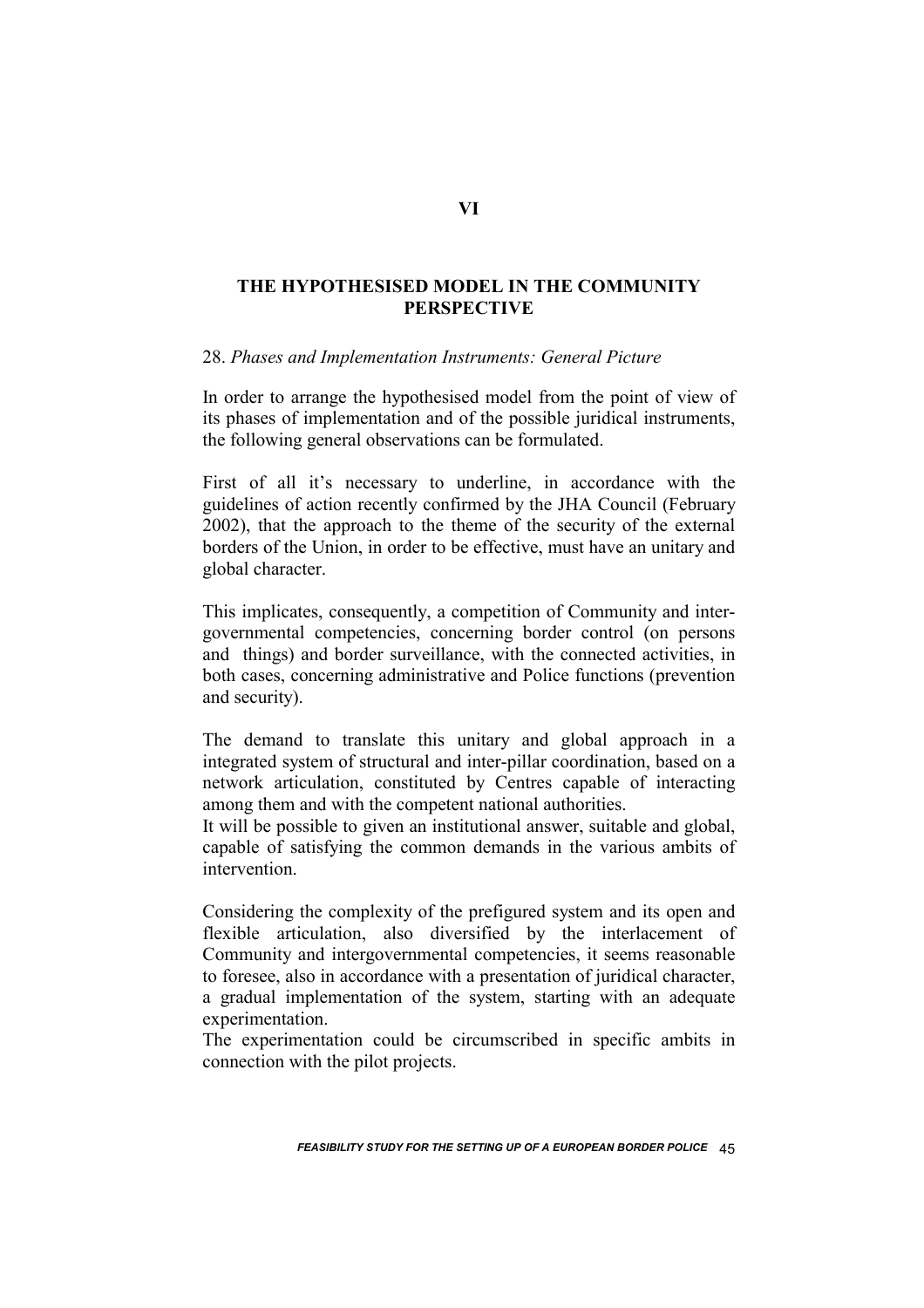# 29. *The Coordinating Role of the Council: Administrative Cooperation with Internal Relevance*

In this framework, the role of the Council has a particular importance, as defined by the art. 34, first paragraph, TEU:

"In the areas referred to this Title, Member States shall inform and consult one another within the Council with a view to coordinating their action. To that end, they shall establish collaboration between the relevant departments of their administrations".

To this aspect it must be added the specific power acknowledged to the Council itself, by art. 32:

"The Council shall lay down the conditions and limitation under which the competent authorities referred to in Articles 30 and 31 may operate in the territory of another Member State in liaison and in agreement with the authorities of that State".

On the basis of these dispositions it seems assumable, at least in the initial phase and of the start of the experimentation, a form of operational cooperation ("collaboration between the competent services" of the national and/or local administrations) in individual and specific ambits (e.g. pilot projects), with a character of administrative cooperation with internal relevance, i.e. decided by the single States with provisions of the competent bodies. These provisions could be assumed with an agreement between the competent authorities, on the basis of a "recommendation" of the Council.

From this point of view, it seems opportune to connect the initial phase of experimentation to the Schengen system concerning the implementation of the integrated model of border security and the management of the borders, including the controls at the authorised crossing points, and the surveillance, in accordance with the indications of the Catalogue.

The Council, individuating since now some specific ambits (in connection with the pilot projects) for the beginning of the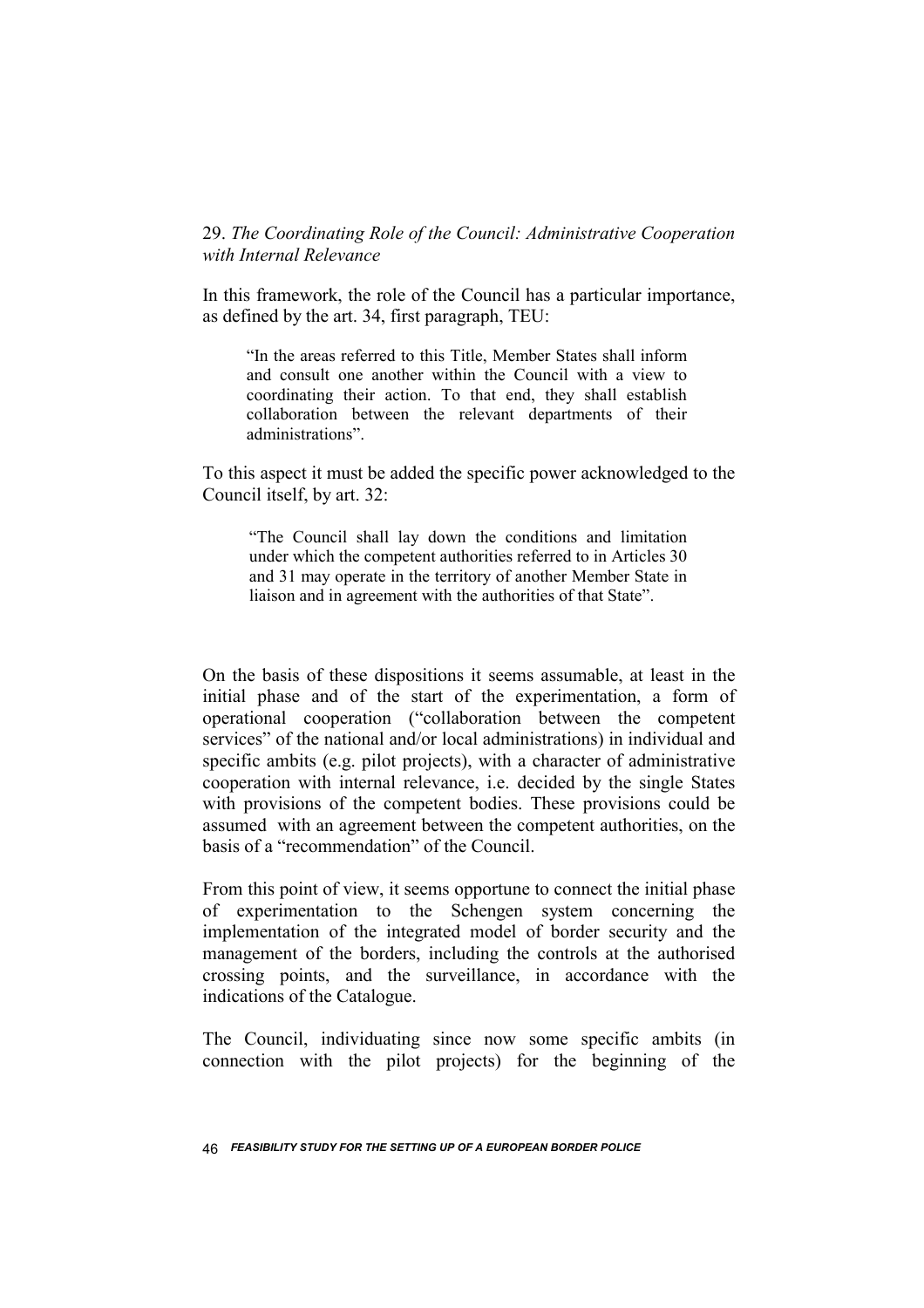experimentation of the border management, and using its coordination powers (with the objective to implement the collaboration between the competent services at the level of the single administrations), in agreement with the Commission and having informed the European Parliament, could entrust a special "group of experts" and representatives of the interested administrations of the technical coordination of the initiatives $52$ .

# 30. *"Ordinary" Juridical Means*

 $\overline{a}$ 

As already specified, there are several instruments that can be utilised for the common action in the sectors of the Third Pillar, naturally added to the regulations and to the directives of Community competence (in the sectors of the title IV TEC).

These instruments are of ordinary character, since they were provided by the TEU for the implementation of the common action in order to guarantee to the citizens of the Union an elevated level of safety in an area of freedom, security and justice (title VI TEU). These instruments are diversified in character and yet united by the fact that their adoption is unanimously requested.

A first instrument is represented by the "common position" it is an address action, without binding value and yet capable to give a start in the single Member States to a virtuous synergy of reactions towards a determinate direction, in order to implement, on the ground of operational cooperation, technical-organisational premises, developing, in time, into more consolidate and defined institutional forms of cooperation.

A second and more incisive instrument is constituted by the framedecision, an act with binding value and a function equivalent to a directive, that obliges the Member States to adjust the internal provisions aiming at their rapprochement. This type of act is particularly adequate to achieve an objective of harmonisation on the plan of the disciplines of substantive law, rather than on the plan of the disciplines that regulate the organisation, the competences and authority procedures and the structures.

 $52$  In the hypothesised model, this function is performed by an *ad hoc* body called "Council of Representatives".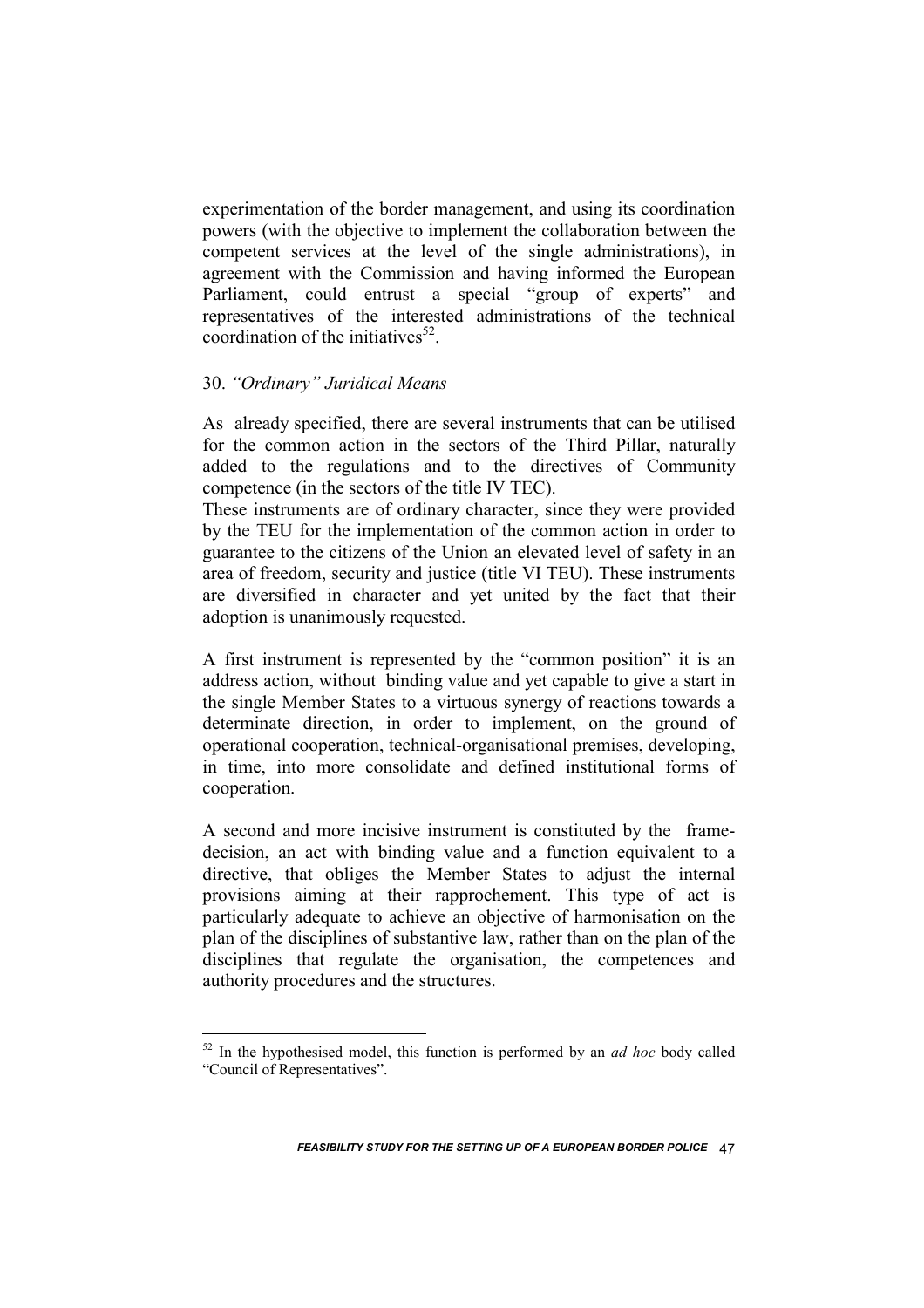A third instrument is represented by the "decision": an act with binding value, but without the purpose of a harmonisation of the national provisions; it seems more adequate to pursue a rationalisation of organisational structures and procedures that, respecting the national differences, are finalised to face common demands.

The fourth instrument available is represented by the "conventions", whose adoption is recommended to the Member States and that become binding for the States that have ratified them, in the case of a ratification by at least a half of the States of the Union. In comparison with the frame-decisions and with the decisions, this conventional instrument already prefigures a scenario of cooperation. This cooperation, even though requiring the unanimity for its definition, can find its implementation in a diversified way, on the basis of its ratification only by a part of the States (and limited only to these States), translating itself into a type of reinforced cooperation implemented indirectly.

# 31. *"Extraordinary" Juridical Means: Reinforced Cooperation*

This special form of cooperation was introduced with the treaty of Amsterdam but, as it is well known, is subject to strict conditions and limits (title VII TEU).

First of all this form of cooperation can operate in connection with the Community ambit (provided that doesn't concern exclusive Community competencies) and with in connection with the competencies of the Third Pillar, whereas it was specified that the relative procedure doesn't jeopardize the dispositions of the protocol relating to the integration of the *acquis* of Schengen in the ambit of the European Union. It can be observed that, in the ambit of the Third Pillar, the recourse to the reinforced cooperation is authorised by the Council, that deliberates with a qualified majority of 62 votes, representing at least ten Member States (without the necessity of a formal proposal of the Commission). A Member State can oppose itself to the authorisation for specified and important internal political reasons. In this case the decision is a competence of the Council, that pronounces itself unanimously (art. 40).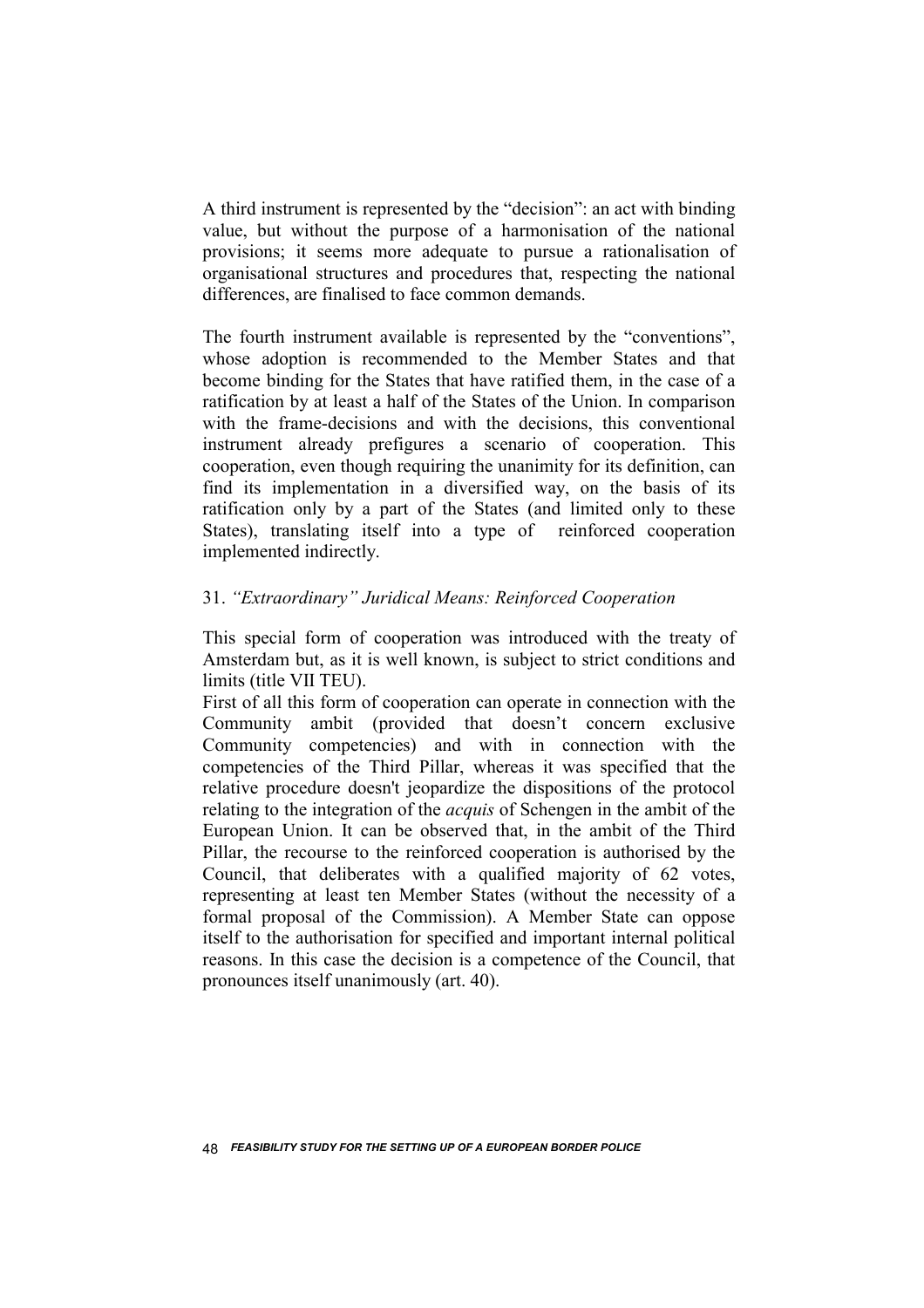# **THE CONCLUSION OF THE STUDY**

### 32. *The Second Meeting of the Assessment Phase*

The meeting was held between April 22 and April 30,  $2002^{53}$ .

The characteristics of the hypothesised model were illustrated in ample and detailed way, mentioning its presentation in Las Palmas on April 8, 2002. The most meaningful profiles of the model (from the point of view of the organisation theory, of its development potentiality, of the possible modalities of start and implementation, and of the connected implications pertaining to the consolidation of the common area of freedom, security and justice) were analysed.

Subsequently, the essential relationship between the various requirements/objectives indicated by the Study Group during the previous meeting, and the possible Centres, as places entrusted of the necessary activities for the achievement of the objectives was also underlined. It was also noticed, besides, that a single Centre could take care of the satisfaction of several requirements, if they have meaningful points of contact.

The necessity to explore without delay the problems related to the "how", i.e. the essential element, among the three previously indicated elements, that was still to be examined was also underlined <sup>54</sup>.

 $\overline{a}$ 

<sup>53</sup> The participants received: the synthetic presentation of *The Hypothesised Model*, the slides presented in Las Palmas at the meeting of the responsibles of the Border Police of the 15 EU Countries. The text also included the description of the development of the model (*The Hypothesised Model*, *Outline and Characteristics*); the contributions prepared by prof S. Salvemini of the University of "Roma Tre" (Rome), *Documento finale di analisi* and *Documento finale di proposta,* an analyisis of the economical profiles prepared by Prof. F. Amigoni of the University "Bocconi" (Milan) *La gestione economico-finanziaria della Polizia di Frontiera Europea.* Prof. L. Moccia, of the University "Roma Tre" of Rome presented the report *Lo spazio di libertà, sicurezza e giustizia e il ruolo dei servizi di polizia alle frontiere: per un sistema integrato di sicurezza delle frontiere esterne.* It was also announced that the English translation of the text would have been available.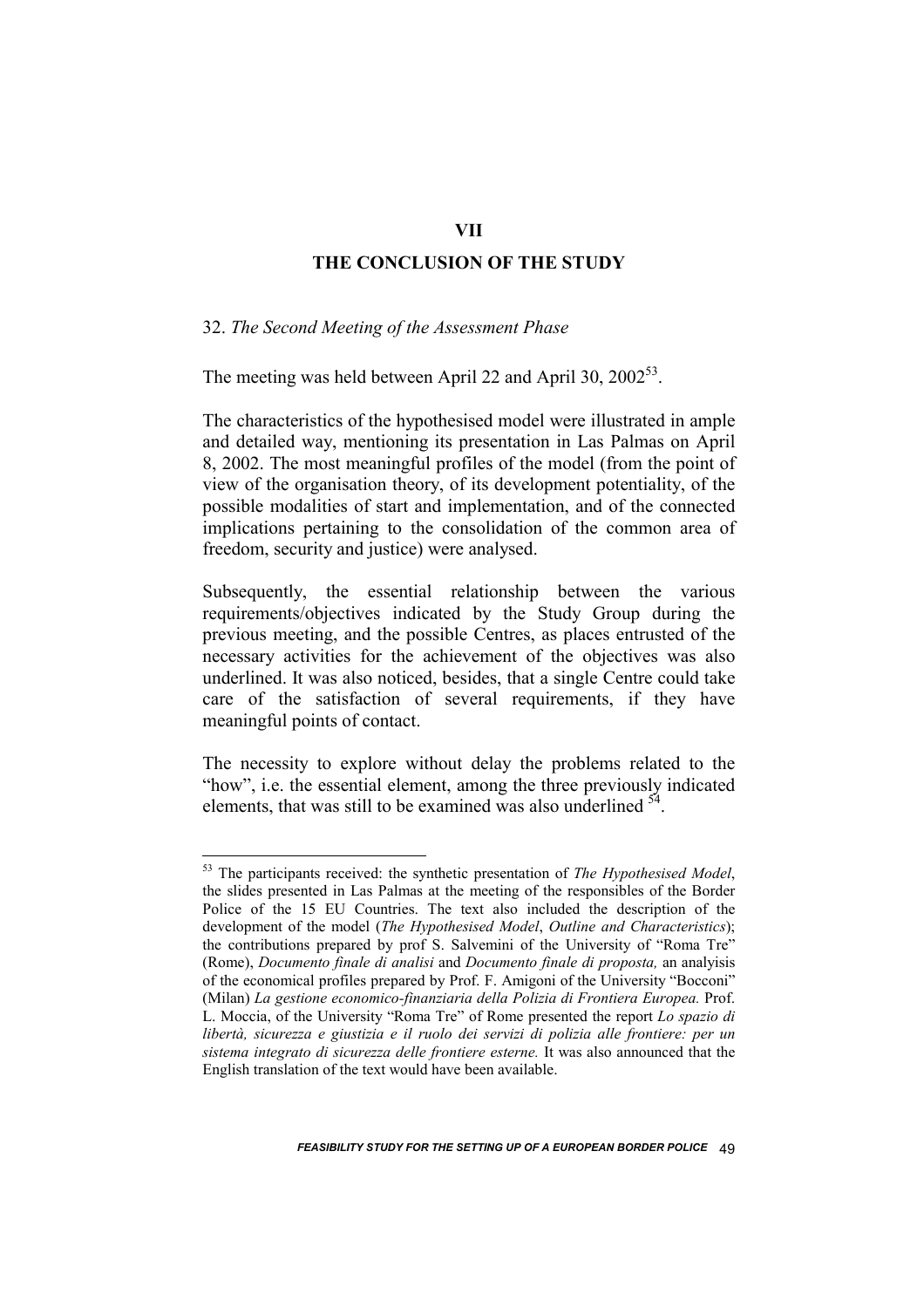It was remembered that the "what" was already era already accurately individuated and represented, with the formulation of the list of requirements/objectives of common value, while concerning the "who" the solution was identified in the setting up of a polycentric network system.

Concerning the "how", it was held into due account the fact that its examination could not be disjoined from the constant consideration of its tight interdependence with the other two elements.

The Group, considering the work carried out in the previous meeting, decided to focus its attention on the following aspects of the "how":

- how the "whats" could be carried out and developed;
- how the "whos" (i.e. the single centres/knots) could organise and activate themselves in order to achieve the individual "whats".

The Group also provided indications concerning the reasons why every "what" was included in the requirements/objectives list. It was also indicated the "why" of the inclusion, on the basis of the existing situation and of the achievable added value.

For the completeness of the analysis every objective was placed in correspondence of three possible implementation terms: short, mid and long term.

All the aforementioned elements were mentioned in a series of tables all of they made a report on each of them related to each objective. The result is a list of 16 requirements/objectives.

The indications are to be conceived as cues for reflection and proposal: they do not pretend to be neither exhaustive nor mandatory.

Some slides have been predisposed to point out the possible structure of a hypothetical Centre and its other characteristics.

 $\overline{a}$ 

<sup>54</sup> In the note *First Orientation of the Assessment Phase* three essential elements were pointed out: WHAT, HOW, WHO.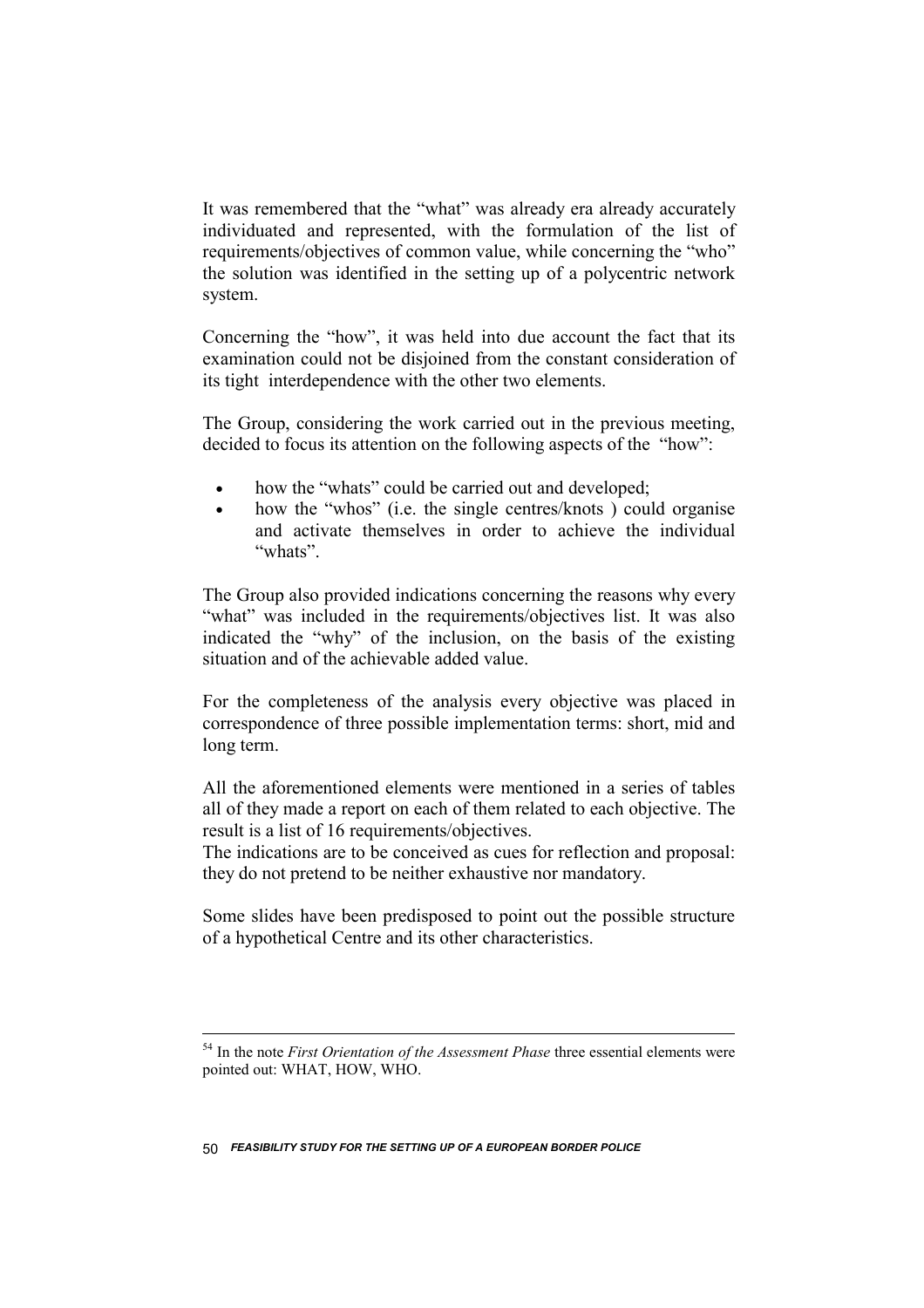Two of the reunions of this second meeting were dedicated to the presentation of the juridical profiles related to the ideas that the Study Group was elaborating.

The assessment phase ended on April 30, respecting the terms indicated in the original proposal of the feasibility study.

This date should not be understood only as the point of arrival of a work, even if important, of data collection, classification and analysis but also as the completion of the project whose final objective was already stated in the first meeting of the Study Group on October 23, 2001.

In this objective the European Border Police was indicated as the point of arrival of a path, that was still to be discovered in its complexity. This path has gradually emerged during the study.

Several critical aspects, the central questions, the opportunities offered by the context, the difficulty of implementation were identified.

The Study Group was capable of discovering, with the strong engagement of all its members, a succession of steps, a flexible path compatible with the political system of the Countries and, above all, feasible.

The activity of the Study group has been constantly characterised by pragmatism. A choice was made: i.e., to avoid the temptations of utopia. The Study Group left aside the "how it should be" of the future European Border Police, and proceeded decidedly, realistically and with methodological rigour, from the "as it is" situation, towards the identifying of the first concretely practicable steps, keeping its focus on the final goal: the European Border Police.

The objective of the feasibility study seems to be achieved. But even if not, the accomplished work can be defined, within all its limits, as a contribution of knowledge, the fruit of a vast harvest of data, organically classified and analysed.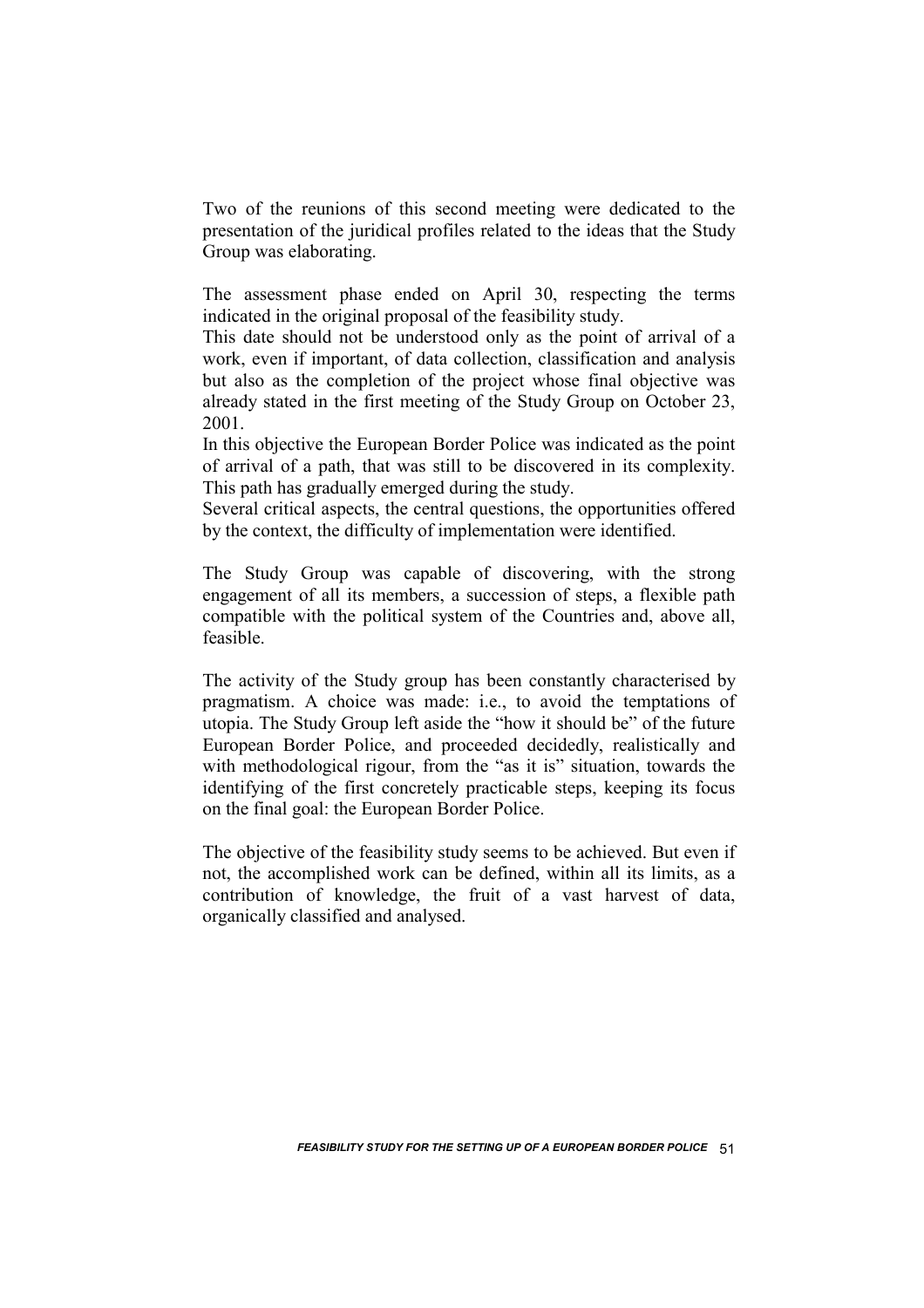*FEASIBILITY STUDY FOR THE SETTING UP OF A EUROPEAN BORDER POLICE*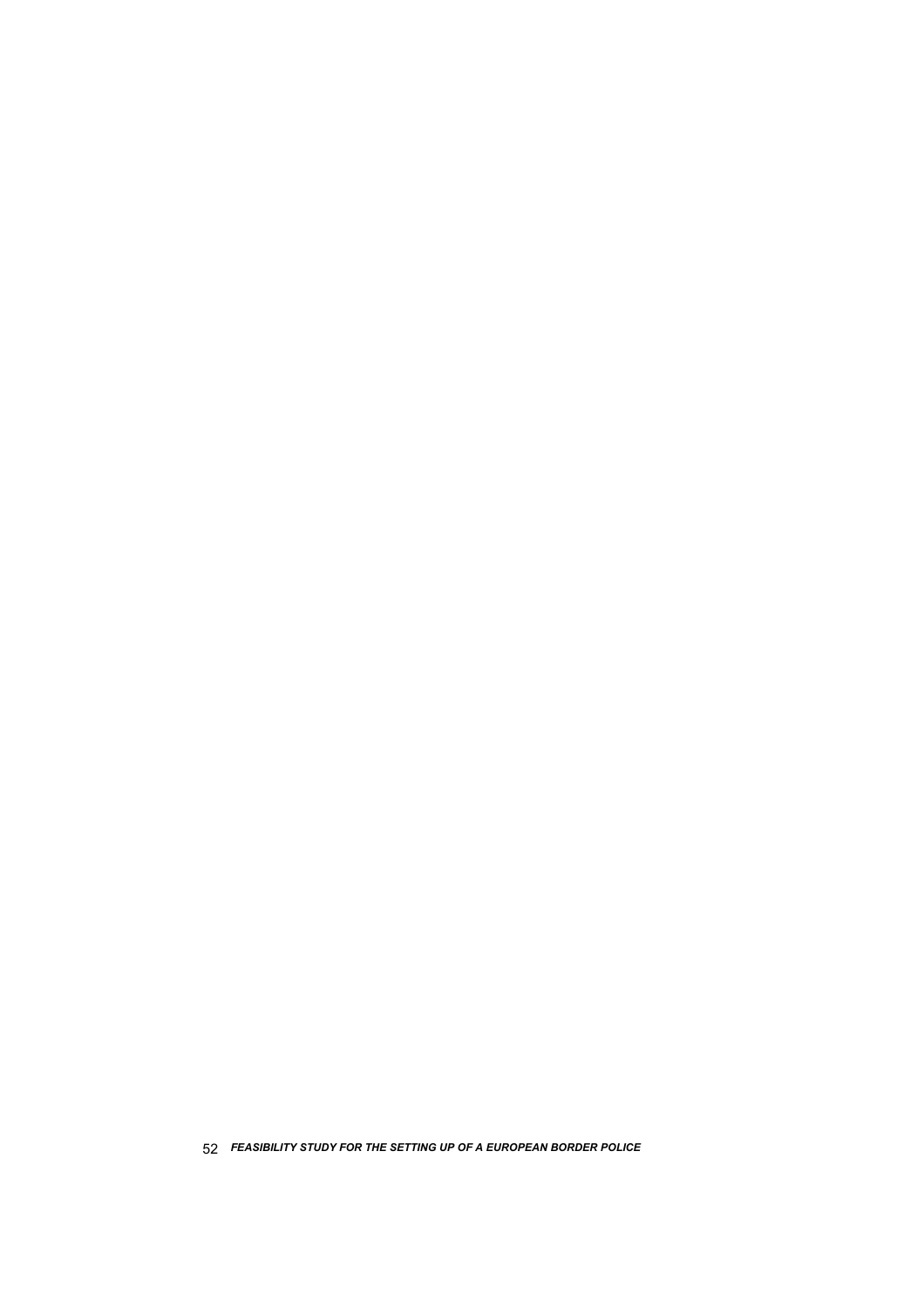# **THE REQUIREMENTS/OBJECTIVES AND THE SETTING UP OF THE CENTRES**

# *33. The Requirements/Objectives*

- A. Setting up of an immigration liaison officer network at the international airports of the MS
- B. Setting up of an immigration liaison officer network:
	- in non MS
	- located at the ms headquarters
- C. Network of centres for forged documents
- D. Creation of an integrated secured intranet between different national border police units
- E. Creation of a uniform practical guide for border control guards
- F. Personnel exchange among border checking points
- G. Common risk assessment
- H. Common training
- I. Rationalize repatriation operations
- L. Rapid response unit
- M. Expert group for missions abroad
- N. Coordinated criminal investigation related to cross-border crime and linked to illegal immigration
- O. Creation of a permanent technical support cooperation facility and development of new technical equipment for border control/border surveillance.
- P. Quality management
- Q. Centres for border police and customs cooperation at external borders
- R. Common core curriculum

**VIII**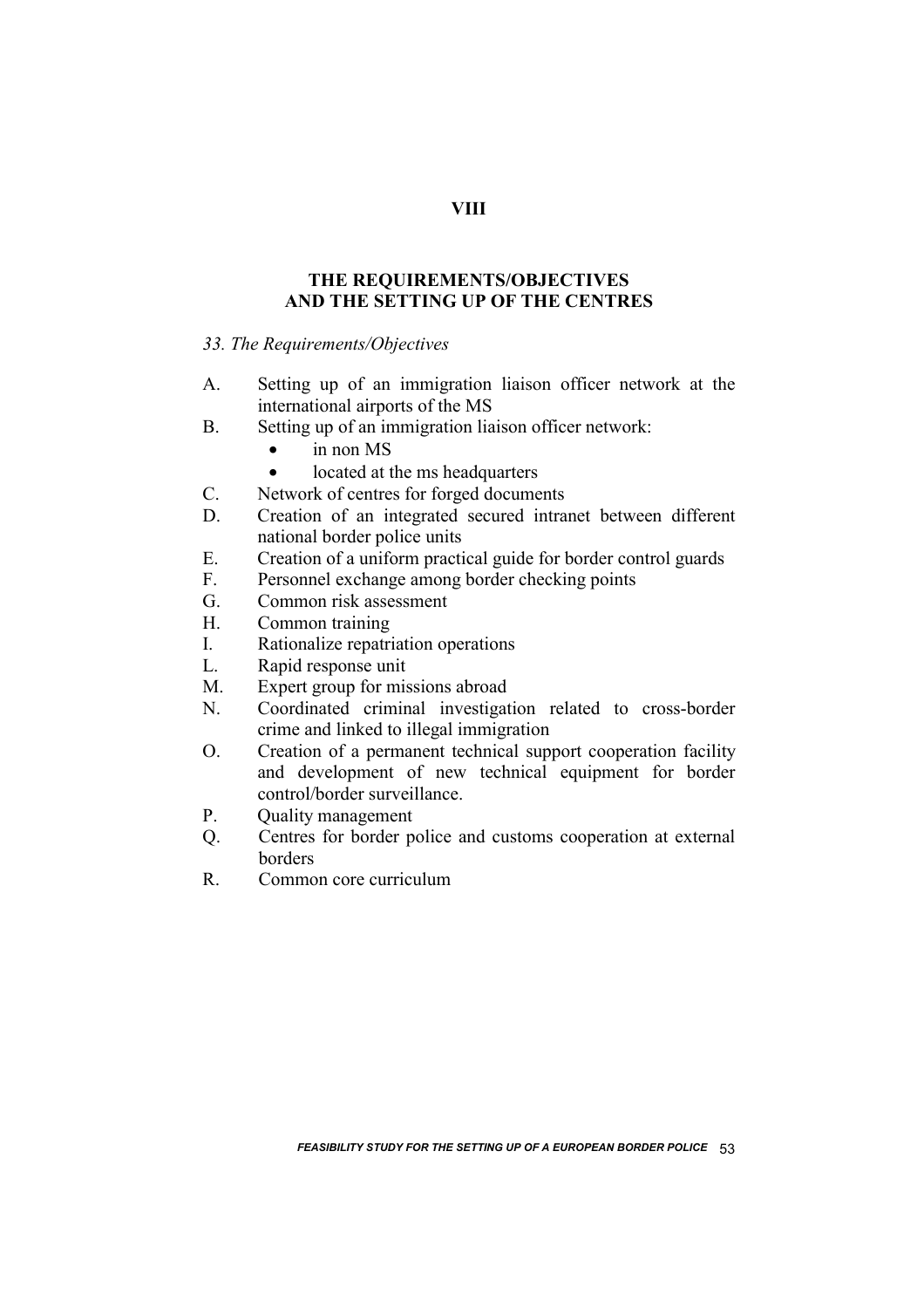### *Specific Object (what)*

# **SETTING UP OF AN IMMIGRATION LIAISON OFFICER NETWORK AT THE INTERNATIONAL AIRPORTS OF THE** MS

### *Why – Considering the existing situation and describing the added value*

#### *Existing situation:*

At present some MS exchange border control officers posted at airports. The tasks of these officers are:

Supporting in case of difficulties concerning repatriation, refusal of entry, detection of forged documents. Exchanging of information concerning modus operandi, migration flows and risk encountered in the Country. Gathering information about the hosting Country, participating in training in the Country.

#### *Added value:*

International Airports are located at every MS. Regulations and problems are similar. They all are one of the "entrance gates" to the European area of freedom, security and justice. So they appear to be the most suitable place to start with the building up of a common European Border Police. Extending the number and the functions of the ILOs at the international airports gives the possibility to build up step by step an European Border Police at the operational basis.

This leads to:

- Burden sharing:
- Implementation of best practices on the highest level;
- The common responsibility in the control of the external borders at international EU-airports will be enhanced on the spot.;
- A higher level of operational cooperation will be achieved;
- Knowledge and experience among the different national services involved would be enhanced;
- Enhanced detection methods:
- Enhanced exchange of expertise in the field of forged and falsified documents.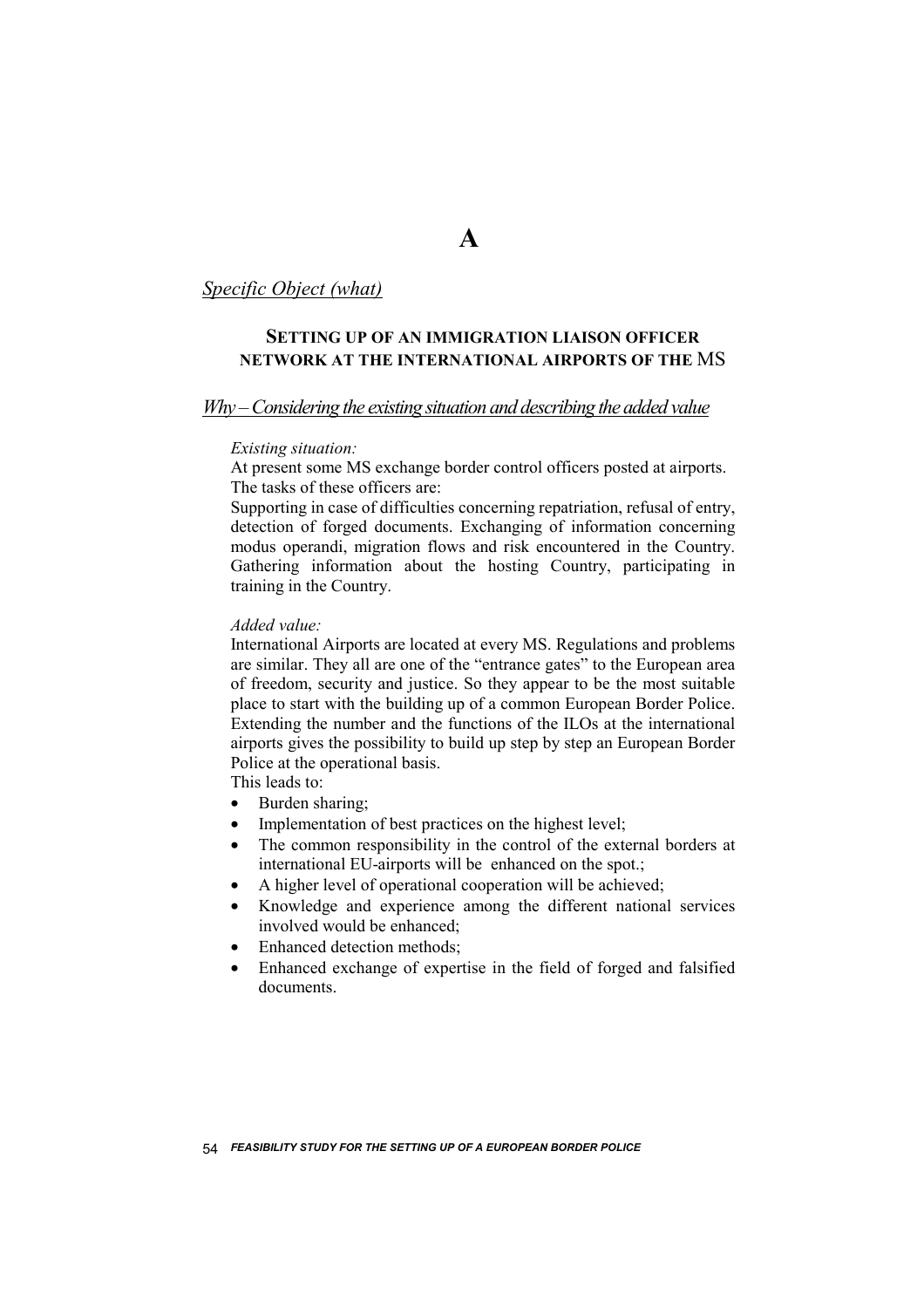# *How should this object be developed and enhanced*

Border police officers from interested MS, specialist on airports, will be sent to international airports of other MS. They will be integrated in the shifts and the whole system of the respective air-border-crossing point. In a further phase they should have the power to carry out checks and controls. A possible exchange of high rank officers could be foreseen.

# *How the centre will achieve its goal (activities/organisation)*

- Pointing out international airports of the MS for a pilot project
- Defining how to integrate the guest police officers in the staff of the host Country and the duration of the deployment
- Organizing the staff recruiting
- Establishing and managing an automated intranet system giving support to the network
- Managing the gathered information, respecting the data protection regulations
- Defining professional profiles of the ILO in order to establish common and specific training programs

*Timetable:* **short-short term**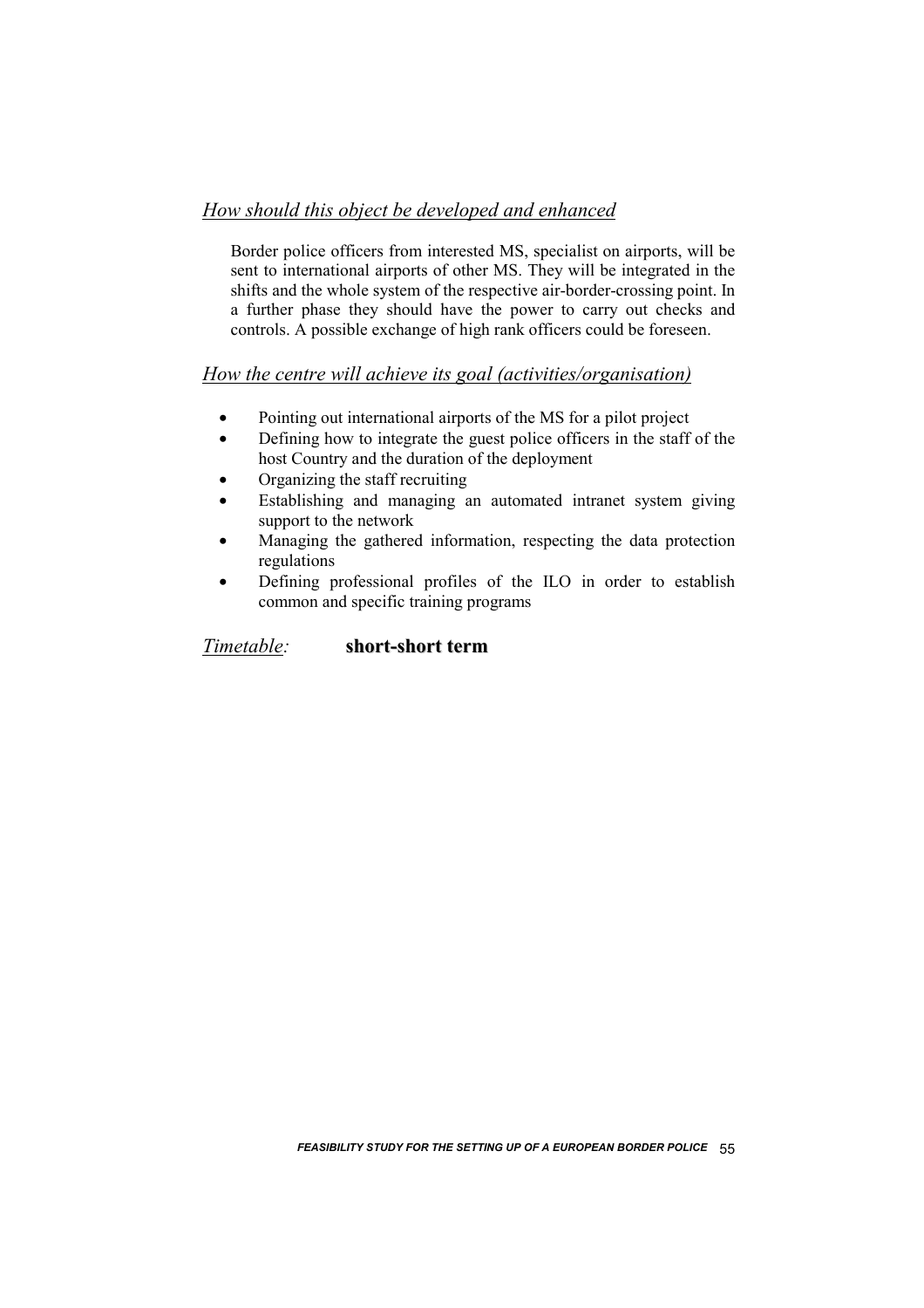*Specific Object (what)*

# **SETTING UP OF AN IMMIGRATION LIAISON OFFICER NETWORK:**

• **IN NON MS** 

### • **LOCATED AT THE MS HEADQUARTERS**

*Why–Considering the existing situation and describing the added value*

#### *Existing Situation*:

Most MS have ILOs in non - MS. Some of them have ILOs at the headquarters of other MS. At present some MS exchange border control officers posted at airports.

The tasks of these officers are among others:

Provision of support in case of difficulties concerning repatriation, refusal of entry, detection of forged documents. Exchange of information concerning modus operandi, migration flows and risks encountered in the Country. Gathering information about the hosting Country, participating in training in the Country.

*Added value:* 

- The creation of a Immigration Liaison Officer network is a harmonising exercise and allows an EU common approach. It will allow a reduction of duplicated efforts in gathering information.
- All the information gathered will be shared.
- This would lead us to a greater cost effectiveness while simultaneously increasing the comprehensive knowledge on the existing situation.

### *How should this object be developed and enhanced*

• Immigration liaison officer network in non MS

All the ILOs of the MS located in the same foreign Country should work together. This cooperation should go on in an implemented network. This network should provide information for all MS. Requests coming from the MS should be sent into this network and answered from it. The network should be based on: regular meetings, if possible a common office, shared with all others ILOs specialised in other matters (organised crime, drugs etc.) which are frequently linked with immigration.

The ILOs building this network could work as well on the spot as in headquarters.

Immigration Liaison Officers located at the MS headquarters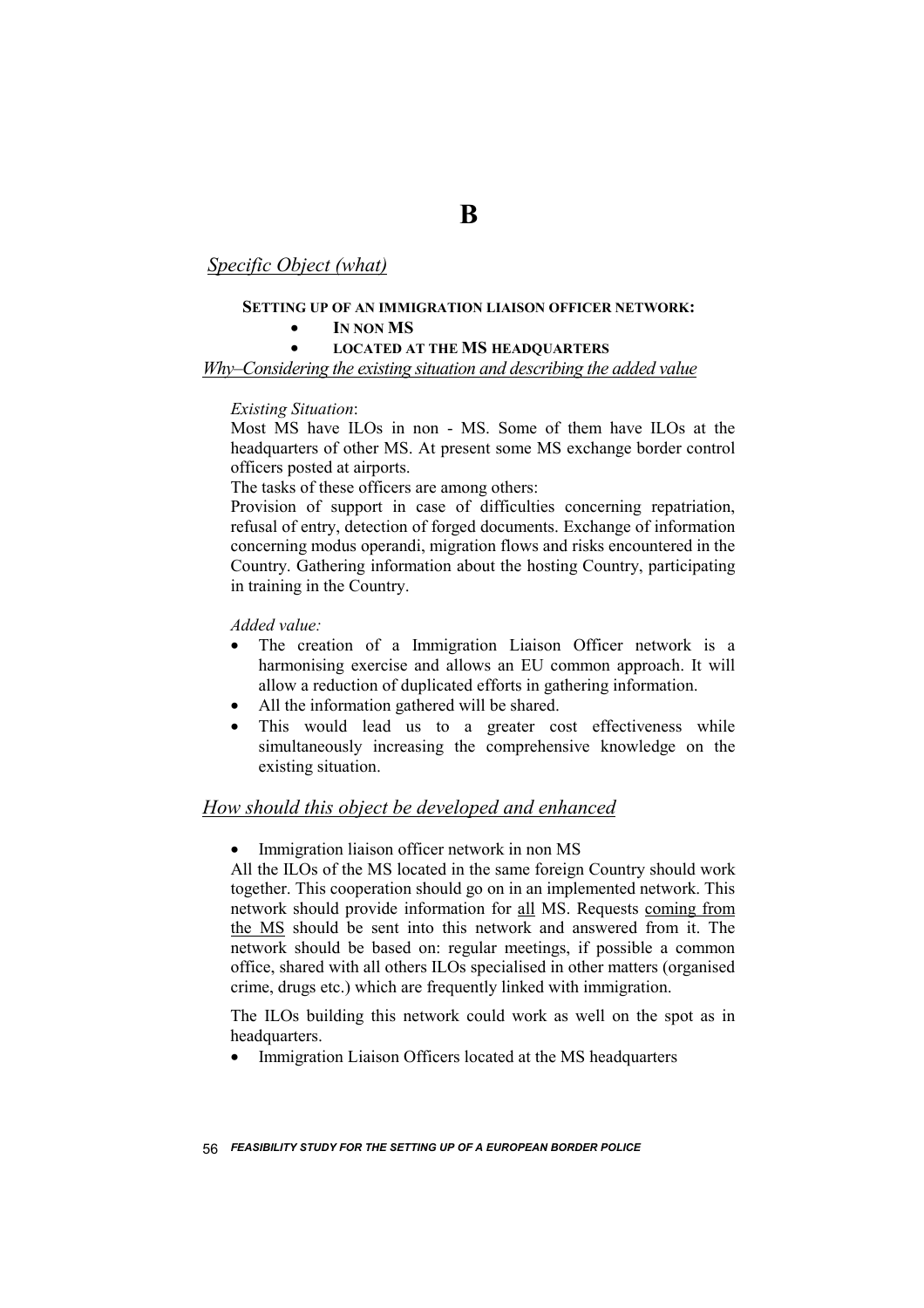The responsibilities of these ILOs in the MS do not necessarily have to change.

Information tools

Finally the existing networks of the ILOs in the foreign Countries, in the headquarters of MS and the offices at the main MS airports should be linked by setting up an integrated and secured computerised system.

# *How the centre will achieve its goal (activities/organisation)*

- The centre will be dimensioned according to the network extension of the ILO from the participating MS and be deployed in the different Countries covered.
- Proposed tasks:
- Establishing and managing an automated intranet system giving support to the network.
- Managing the gathered information, respecting the data protection regulations.
- Establishing an updated ILO deployment system in the EU participating Countries as well as in non MS, this according to the outcomes of the risk analysis centre.
- Contributing to the definition of assignments and functions of the ILO at the EU external borders.
- Defining professional profiles of the ILO in order to establish common and specific training programs.
- Establishing protocols for the request and transmission of the information.

# *Timetable:* **short term**

Since it is clear that an in depth analysis of the migration phenomenon in all its dimensions is required in order to establish a common strategy, and since it is obvious that the gathered information in the framework of the ILO network will contribute to the realization to the above mentioned analysis, the set up of this network should be seen as urgent.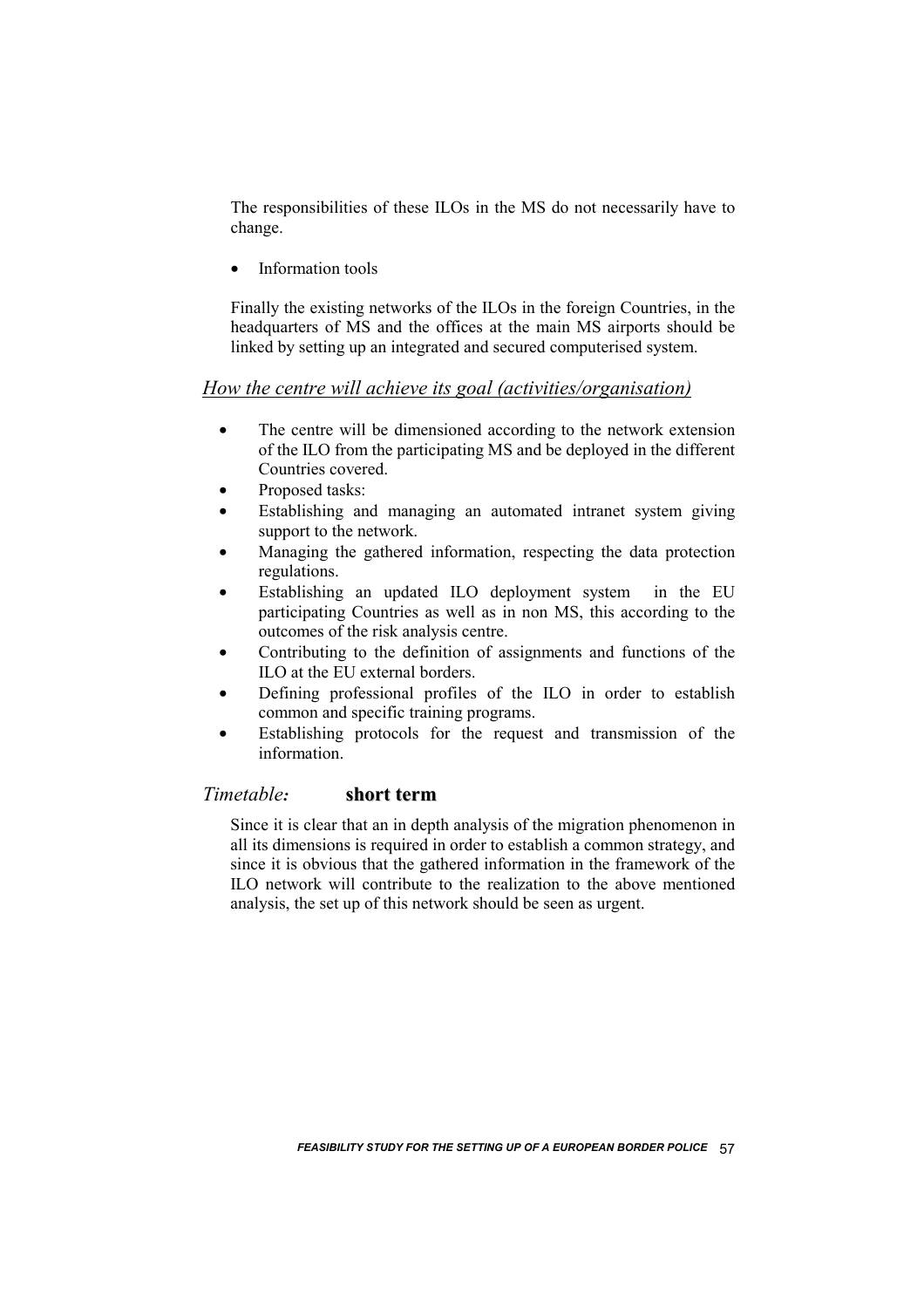*Specific Object (what)*

#### **NETWORK OF CENTRES FOR FORGED DOCUMENTS**

#### *Why–Considering the existing situation and describing the added value*

#### *Existing situation:*

In all Countries at least one office (department, service, etc.) is charged with advisory and consultative tasks related to document forgery.

In most Countries, there is a central national database, which contains specimens of authentic documents as well as samples of forged documents.

#### *Added value:*

- Sharing of the most comprehensive data in relation to both genuine and forged documents;
- Avoid duplication of the efforts in the field of collection and dissemination of the information;
- Enhanced exchange of expertise in the field of forged documents will improve the overall quality of the border control at the outer borders through:
	- Improved communication between experts;
	- Better (and continuously updated) view on the modus operandi;
	- $\blacktriangleright$  Enhanced detection methods by sharing expertise;
	- $\blacktriangleright$  Tailor-made training.

# *How the centre will achieve its goal (activities/organisation)*

- The centre's dimension must follow the development of the network, i.e. in function of the number of participating MS and the bodies and or units involved;
- Establishing and managing an automated secured intranet system permitting the transmission of the information on the documents (including high definition image quality transmission in order to vide the facilities to conduct computerized verification checks on travel documents). This system should also permit that all participating Countries have permanently identical and updated data;
- Establishing protocols for the transmissions of the information (e.g. alert documents, description of genuine documents,…);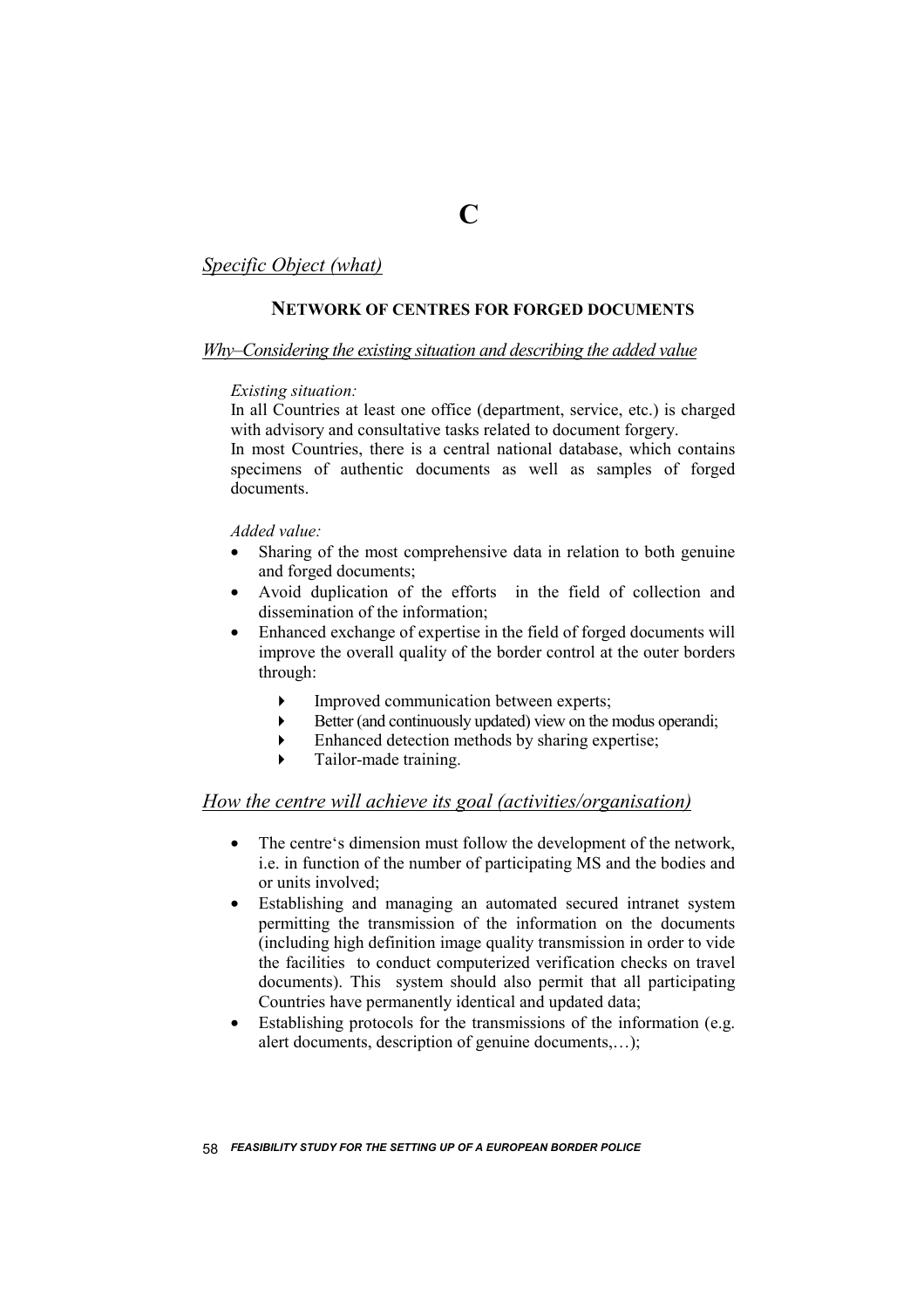- Management of the gathered information, respecting the data protection regulations. This management also includes the drafting of an ad hoc analysis in order to provide:
	- $\rightarrow$  guidance to the participating member states, in the field of training and in the fight against all forms of travel document abuse;
	- issuing fraud alerts documents both in hard copy and electronically via the above mentioned intranet system;
	- guidelines and indications on forgery detection equipment for border police of the participating Countries and, in particular, for dedicated units skilled in detection and examination of suspect travel documents;
	- guidelines and indications in the field of the development of security features of travel documents and visas.

# *Timetable***: short term**

The relevant dimension of document abuse emphasises an urgent setting up of the centre.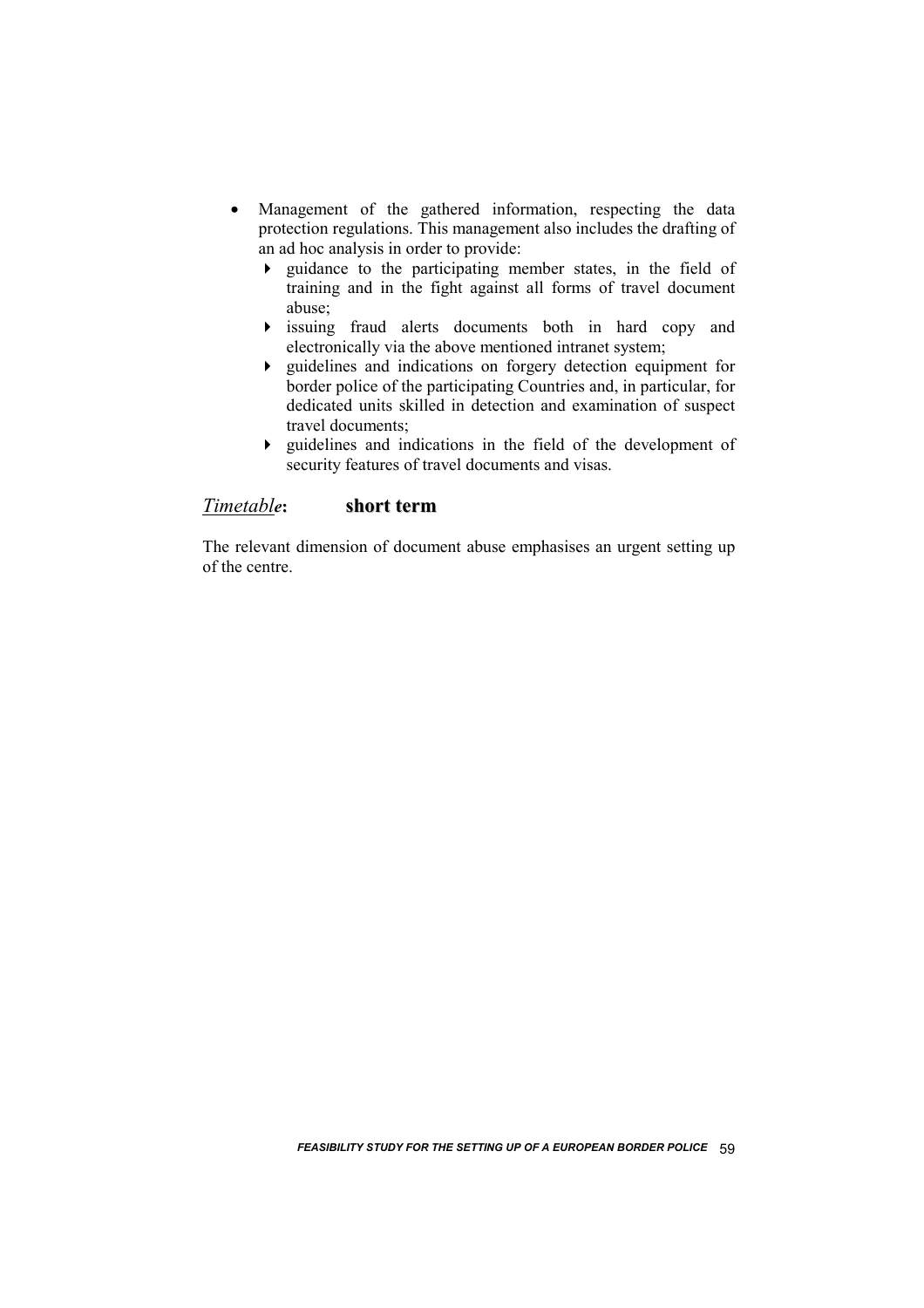*Specific Object (what)*

# **CREATION OF AN INTEGRATED SECURISED INTRANET BETWEEN DIFFERENT NATIONAL BORDER POLICE UNITS**

#### *Why–Considering the existing situation and describing the added value*

#### *Existing situation:*

For the time being an integrated secure intranet doesn't exist. Other information tools have been created at EU level (SIS), and others are currently being developed (FADO). However, all these tools have been foreseen to cover limited and specific issues, not providing a comprehensive and integral communication network in all the related matters.

#### *Added value:*

The integration of all existing and developing information tools into a wider multimedia communication network would guarantee the whole interconnected system, enabling the immediate transmission of data among all the centres eventually created, as well as with the predetermined services of the participating Countries.

### *How should this object be developed and enhanced*

A European Border Police intranet should integrate the computerised systems supporting the activities of all the centres eventually proposed *(necessary to determine the priority for implementation*), providing a permanent and comprehensive interconnection between all of them. The system should be set up and focused at first to fulfil the tasks or needs of the centres in charge of developing the ILO network as well as the border police and customs cooperation.

This integral intranet should link the different pre-determined border services at the external borders as well as in the national headquarters of the participating Countries. It could also be used for the "Early Warning System" of CIREFI

### *How the centre will achieve its goal (activities/organisation)*

Studying and identifying the technical specific characteristics of the system.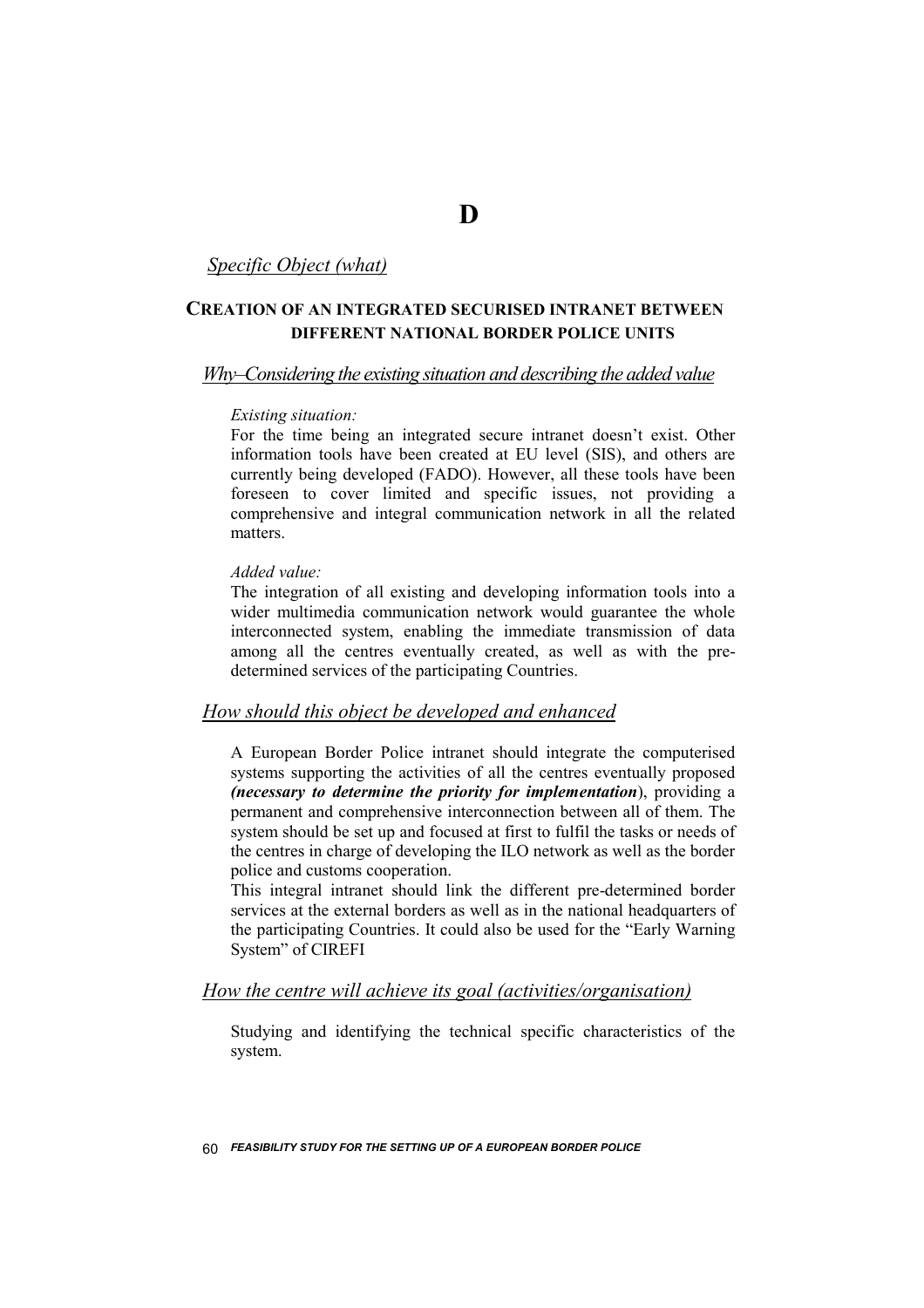- Starting up a research to identify the concrete system fulfilling all previously mentioned technical characteristics.
- Evaluating the costs for its constitution, management and maintenance.
- Redacting protocols for the distribution of the costs among the participating Countries.
- Supervising and controlling the proper installation of the whole system.
- Drawing protocols for the proper use of the system.
- The centre would be the final responsible for the appropriate use and management of the integral system, including the maintenance.
- Determining the professional profiles of the staff charged with the whole system (technicians, computer experts, financial and organizational analysts) .In this sense, it would have the task to eventually contract, according to envisaged protocols, maintenance services in the private sector.
- Establishing recruitment conditions and regulations.
- Giving 24 hours assistance and advice to the integrated computerized systems of the various centres.

*Timetable:* **short term**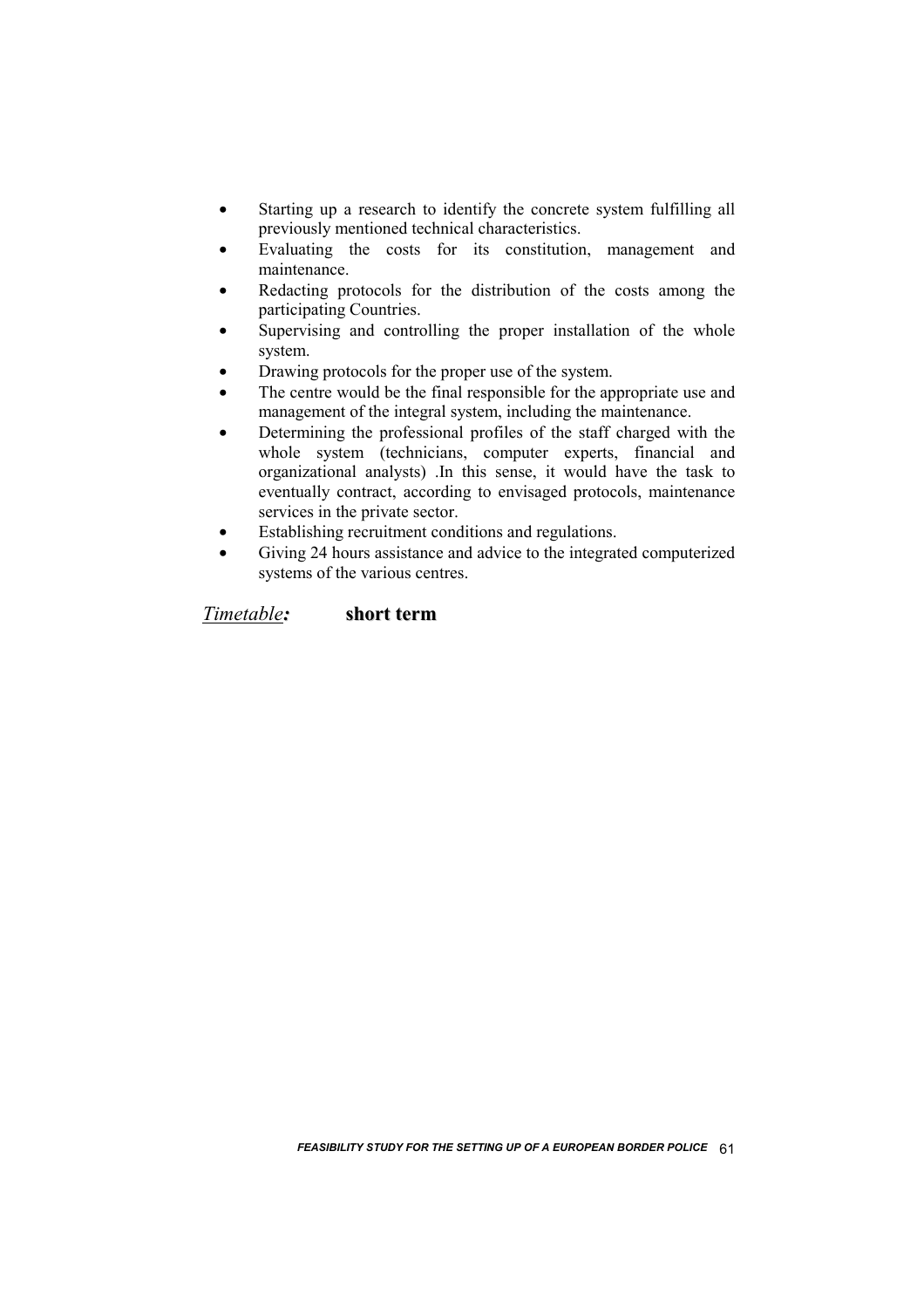*Specific Object (What)*

# **CREATION OF A UNIFORM PRACTICAL GUIDE FOR BORDER CONTROL GUARDS**

#### *Why - Considering the existing situation and describing the added value*

#### *Existing situation:*

The Schengen Common Manual, including all the annexes, is not an efficient tool for the border guards to take a quick decision at the first line.

*Added value:*

- To summarize and simplify the Schengen legislation.
- Possibility for taking quicker decisions.
- Standardize methods at European level.
- Base for a common training.

# *How should this object be developed and enhanced*

- Create a computerized guide containing extracts of the Common Manual, its annexes, and other EU documents for an effective and fast control (including simplified check lists on entry requirements per nationality).
- Ask Countries to provide documents, suggestions, recommendations, etc. in order to improve the existing documentation.
- Unify the forms used in the different Countries.
- Find out the needs of the operational staff in international workshops.

# *Timetable*: **short term**

## *Remarks*

#### *Proposal:*

This work should be carried out by the centre charged with training.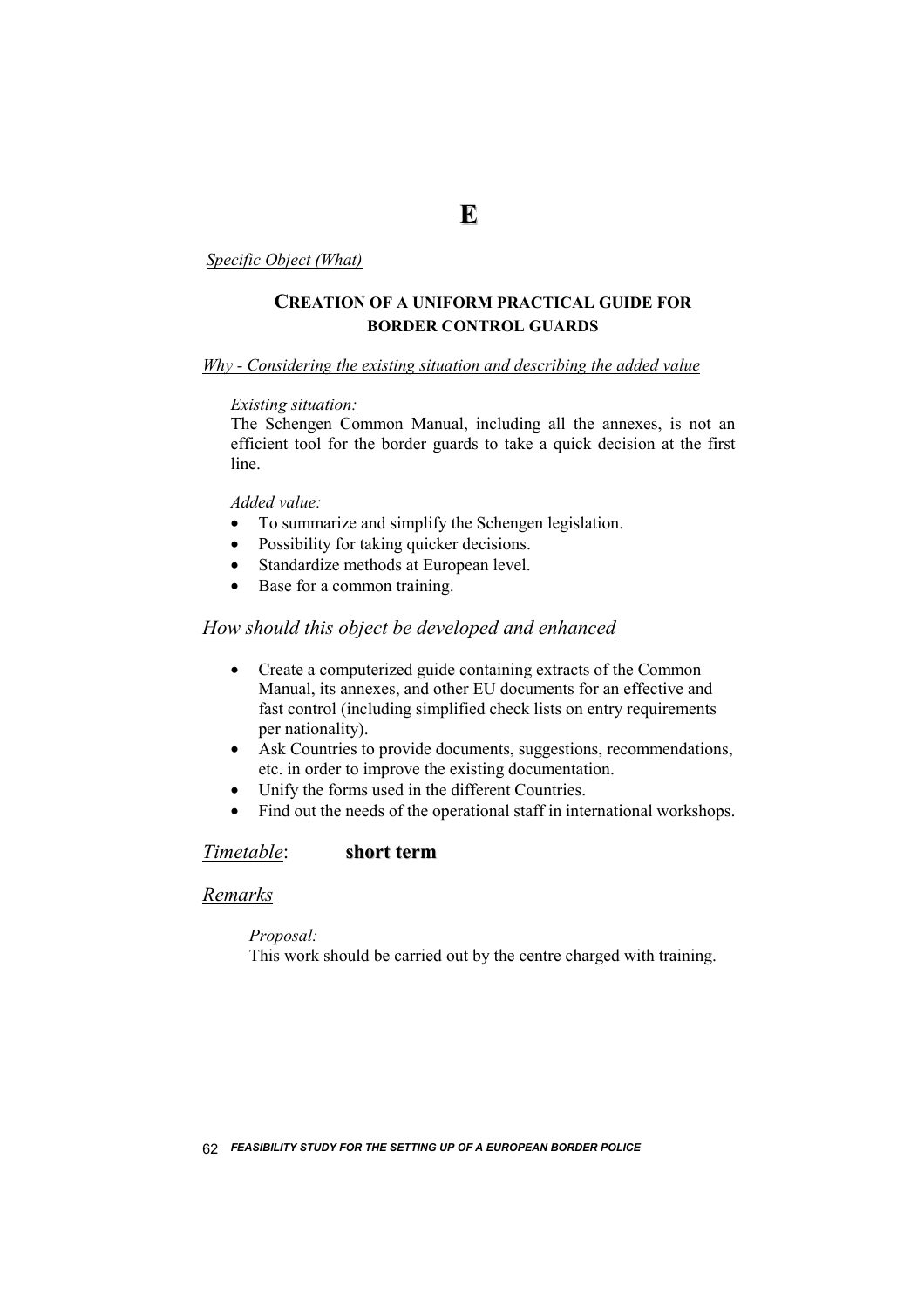*Specific Object (What)*

# **PERSONNEL EXCHANGE AMONG BORDER CHECKING POINTS**

### *Why-Considering the existing situation and describing the added value*

#### *Existing situation:*

Occasionally few MS exchange staff between risky border check points*.* 

*Added value:*

- Optimise the cooperation
- Direct contact at operational level for immediate solutions
- Optimise thorough checks by assistance in adequate language.
- Quick response to sudden inflow of immigrants at one or several BCPs.
- Mutual exchange of know how and information.
- Improve training and procedures.

### *How should this object be developed and enhanced*

- On the basis of risk analysis, the exchange of BCPs. officers among M.S; MS and candidate states should be intensified.
- Member States should provide a pool of qualified officers for this purpose. This list must be permanently updated by one centre. The rules and procedures should be laid down thoroughly.
- According to the needs of the Countries one centre could manage the exchange of this personnel.

### *How the centre will achieve its goals (activities/organisation)*

- In order to prepare or modify rules, agreements, procedures it is sufficient to meet periodically or work via internet sessions or video conferences.
- To organize personnel exchange it is necessary to create a permanent contact point in an operational centre.
- Every officer sent abroad must prepare a report in order to evaluate the mission.
- Asking for the interest of the Countries; organizing working groups; starting pilot projects.

*FEASIBILITY STUDY FOR THE SETTING UP OF A EUROPEAN BORDER POLICE* 63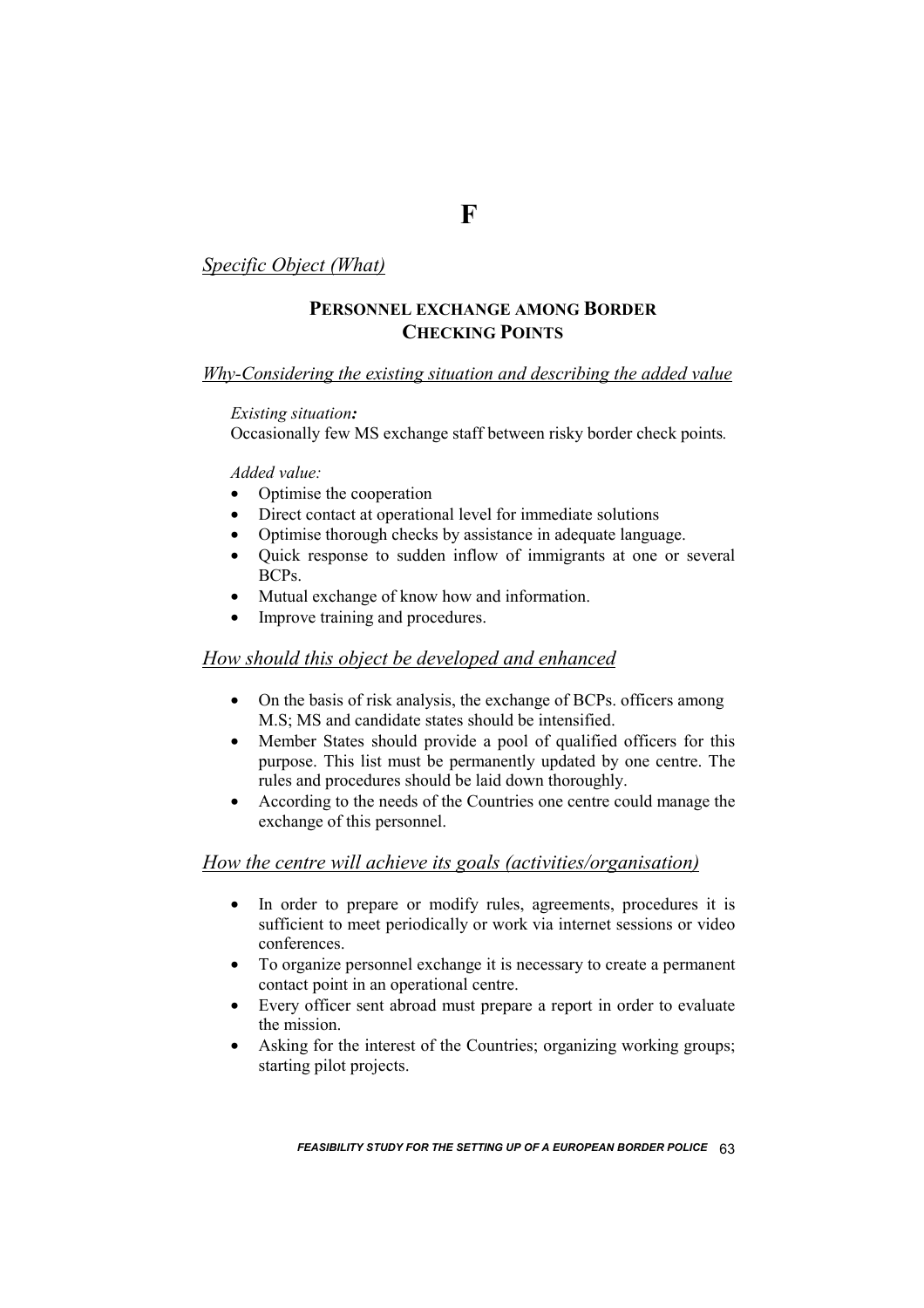- Carry out the missions ordered by the Council of Representatives.
- Prepare periodical reports for the meetings of the Council of Representatives.
- Regular contacts with the other centres, specially for operational purposes.

# *Timetable***: short term**

This centre should be initialized as a nucleus as soon as possible after the setting up of the Council of Representatives.

## *Remarks*

*Proposal***:** 

- During the first phase a new centre should be created to plan and organize all the tasks mentioned above
- In a second phase these tasks should be shifted to another centre dealing with operations matters.
- Multilateral operations.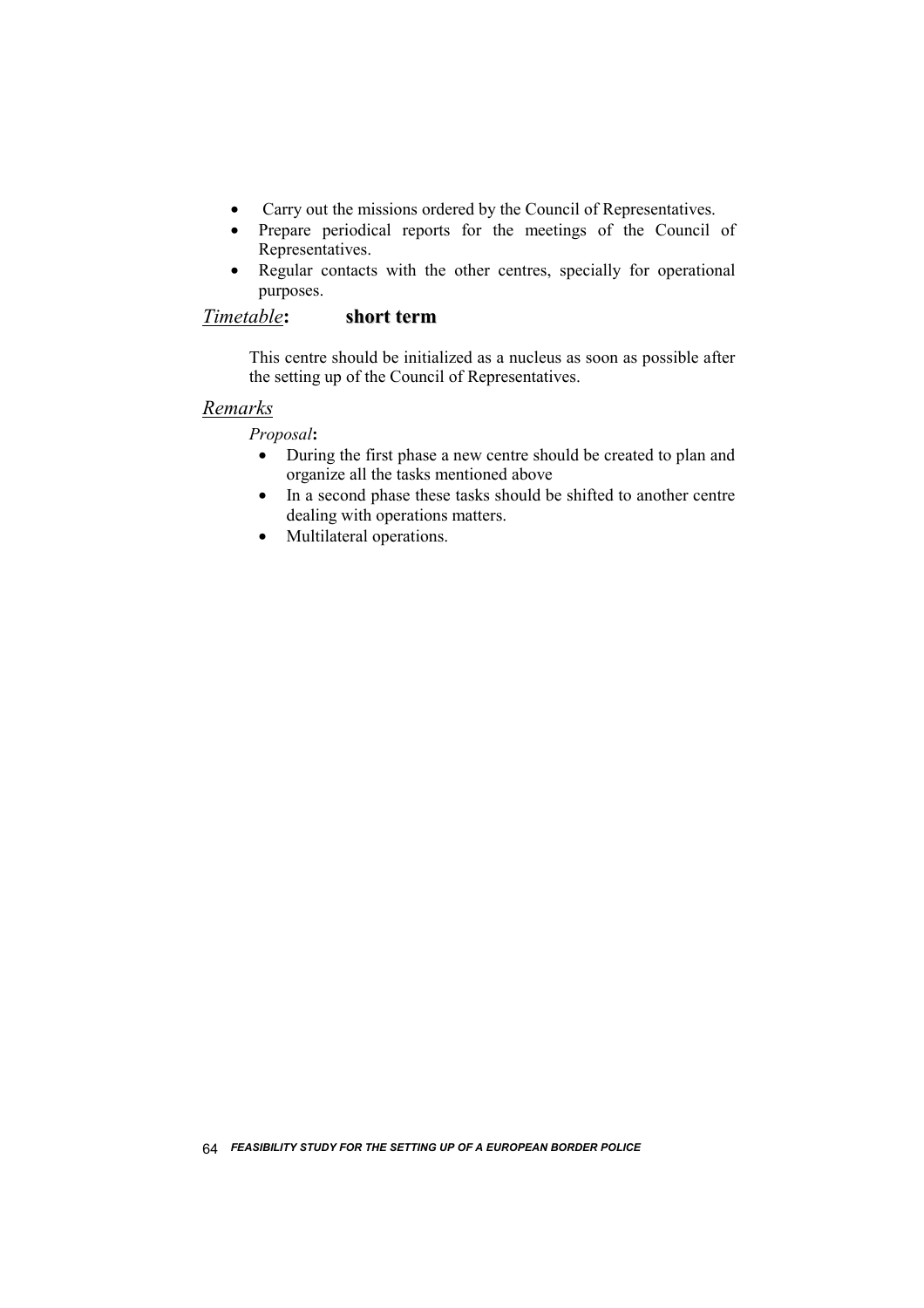*Specific Object (What)*

### **COMMON RISK ASSESSMENT**

### *Why - Considering the existing situation and describing the added value*

### *Existing situation:*

Europol/Cirefi/Eurostat currently produce statistics or risk assessments (generally annually/twice a year) for MS, and/or when targeted by forum like Police Chief Task Force or for specific operations (HIO, RIO, Pegasus), i.e. in the field of illegal immigration and trafficking in human being.

Generally the threats are not analysed in an operative way, available as regard as each MS needs or for specific operations.

Setting up of a common framework for collection of information, related to border police matters, should be favourable for a constant adaptation.

The collected information should be centrally stored and analysed in order to provide a constantly added value for the operational planning.

Risk assessment should be produce on a periodical basis and/or when needed for specific operations.

#### *Added value:*

The added value of common risk assessment is to have a complete overview of the border situation and to be able to react in a short time considering special events.

## *How should this object be developed and enhanced*

Creation of a common framework for collection of information related to border police matters.

This framework could link experts from each Countries to find the right and operational information in a short time. This collection of information will be analysed in an operative way to provide warning to MS.

This centre must be legitimated and be able to collect information from any authorities and institution.

It will be in charge to react on special events or specific problems regarding only one Country more MS.

To carry out its objective the centre can use the following tracks: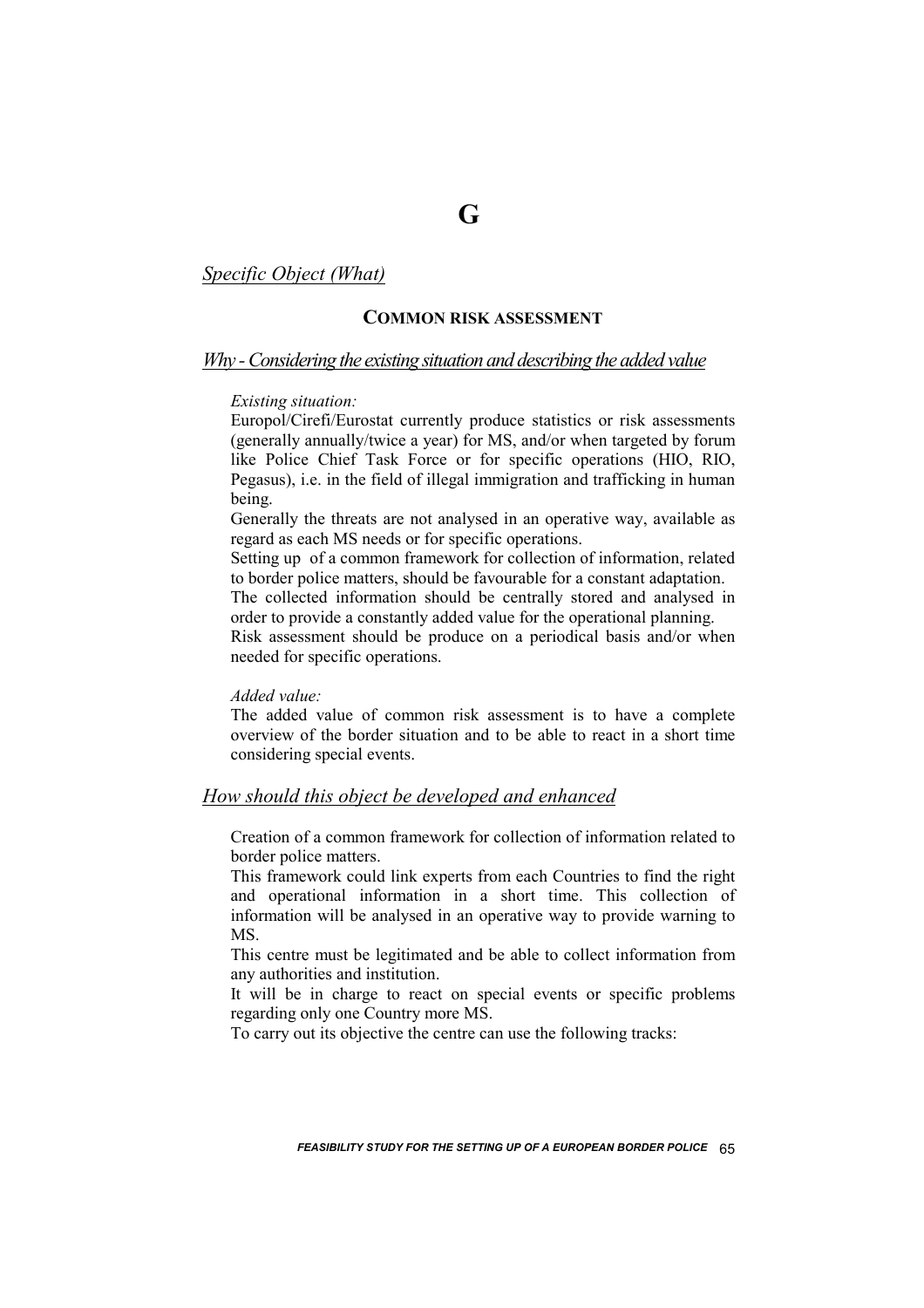it will get information from Cirefi, Eurostat, Europol and from the MS. This solution is suitable if the information are consistent and arrive early. This kind of data collection is cost effective both for the MS and for the centre.

The centre can request data from MS. This solution is more expensive for the states due to the data searching and to the time necessary for the data collection.

As soon as it receives the information, the centre should analyse them immediately, in order to allot resources and to take preventive measures.

The results of the analysis should only be sent to the interested MS, not to all the states. (bear in mind that sending everything to everybody means sending anything to anybody).

### *How the centre will achieve its goals (activities/organisation)*

The centre could be an interface between the existing institutions (Cirefi, Eurostat, etc.) and MS in a operational way and it will be able to analyse quickly a situation and give some advice to the authorities of MS concerned.

In the initial phase few experts on analysis seem to be sufficient to set up a small operational structure, but all Countries interested in this centre are invited to send their experts.

# *Timetable***: short term**

This is one of the first centre to be set up, because this centre has to point out the problems.

### *Remarks: (*possible links*)*

In the first step EUROPOL offer to act as a platform and to use the existing INFO-EX (Europol Information exchange system). It will be the referent/correspondent to the centre of:

- Quality management
- ILO's network
- Criminal investigation related to cross border crime linked to illegal immigration
- Rapid response units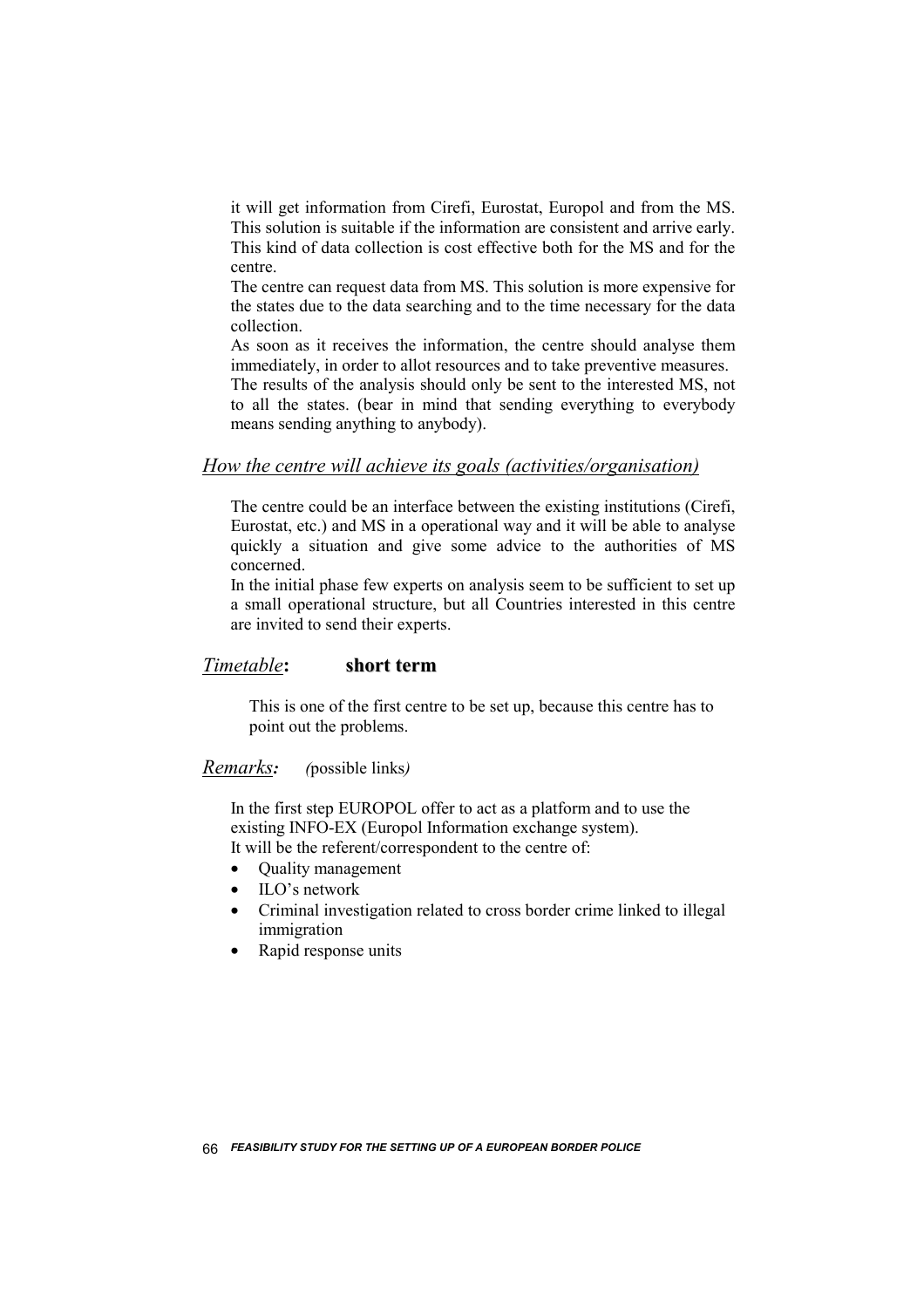*Specific Object (What)*

#### **COMMON TRAINING**

### *Why - Considering the existing situation and describing the added value*

#### *Existing situation:*

There is no existing common training but, in most Countries, for all ranks, training includes studies of law, foreign languages and special knowledge of border matters.

Recently CEPOL was founded to coordinate the knowledge of the senior officers.

#### *Added value:*

A common training looks necessary on the hypothesis of setting up a European Border Police Task Force.

With common training every police officer will be eventually able to serve abroad in the Schengen area with the same standard basic education on border matters. The assistance of candidate Countries from the beginning could be helpful for them as well as for the whole Community.

# *How should this object be developed and enhanced*

Staff charged with Border control and surveillance should receive a coherent and efficient training.

To achieve this common training standard it is essential to develop and establish the following:

- A European network of Trainer Groups
- Standard and common training modules
- Specialised training programmes
- Permanent assessment
- A Police College for senior officers

These elements have to be co-ordinated in close links with national responsible partner-institutions (authorities/schools) in the MS.

The multi-national network of *Trainer Groups* should receive training at a central school, such a training enabling them to provide training for the national trainers at the national schools.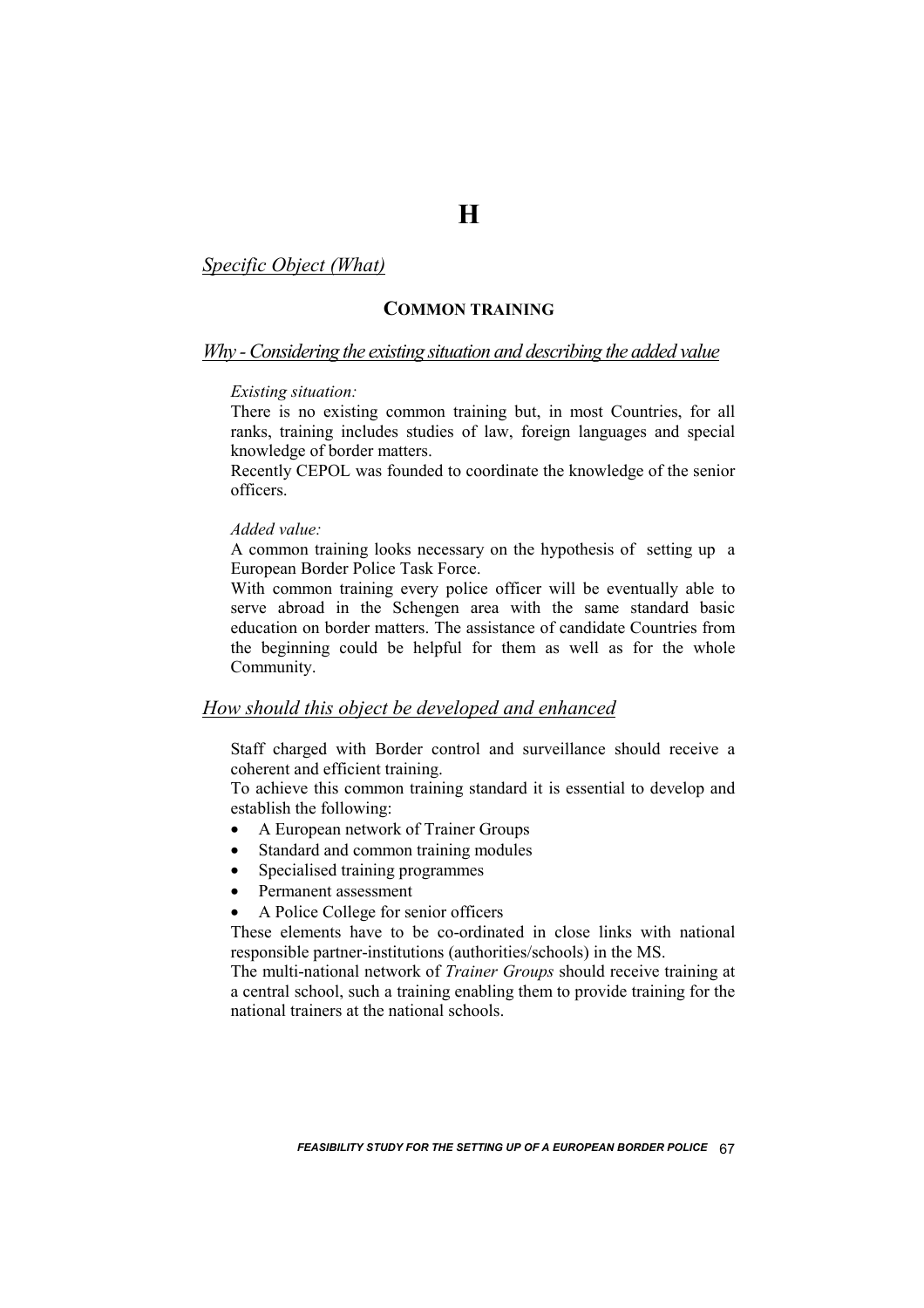The national trainers will then be able to develop a *common European training in Border Police matters* regarding the different national legislations.

The standard and common training will consist of different *training modules.* 

These training modules will be ready-made packages containing full training programmes in the different relevant border police matters, adapted to the specific needs for an initial training and/or as a knowledge updating. The training modules will be updated and modified electronically on a regular basis.

The content of the training modules will be reviewed by a *centralised coordination and assessment board* according to the latest development of technical equipment, the newest modus operandi, trends and recommendations from the common risk assessments. The network of Trainer Groups could not only assist the "assessment board" but also the national authorities in the process of the permanent assessment of their staff.

*Special training* should be developed and conducted for the ILOs, the Document advisers and other personnel to be "exchanged" at international level.

The higher rank officers should receive a combination of training modules to be given them in national schools as well as centralised training .

# *How–The centre will achieve its goals (activities/organisation)*

Regarding the great number of staff in all European Countries, it is impossible to have only one European border police school, therefore the national schools have to exist further on.

Nevertheless CEPOL can be helpful for the education, and training of senior police officers.

The centre has the task to coordinate the relations between all national border police schools and also with CEPOL

It will be also an inter-face between the different kind of European college (CEPOL, eventually the ILO's college, universities etc...) and could assist each MS to define his own programme of education in border matters.

This centre should be able to help the national schools by giving special modules on common knowledge, and by evaluating the level of education in each MS.

The main tasks of this centre could be :

- to create several modules available for each MS
	- ► module for document advisers
	- ► module of knowledge of Schengen and EU provisions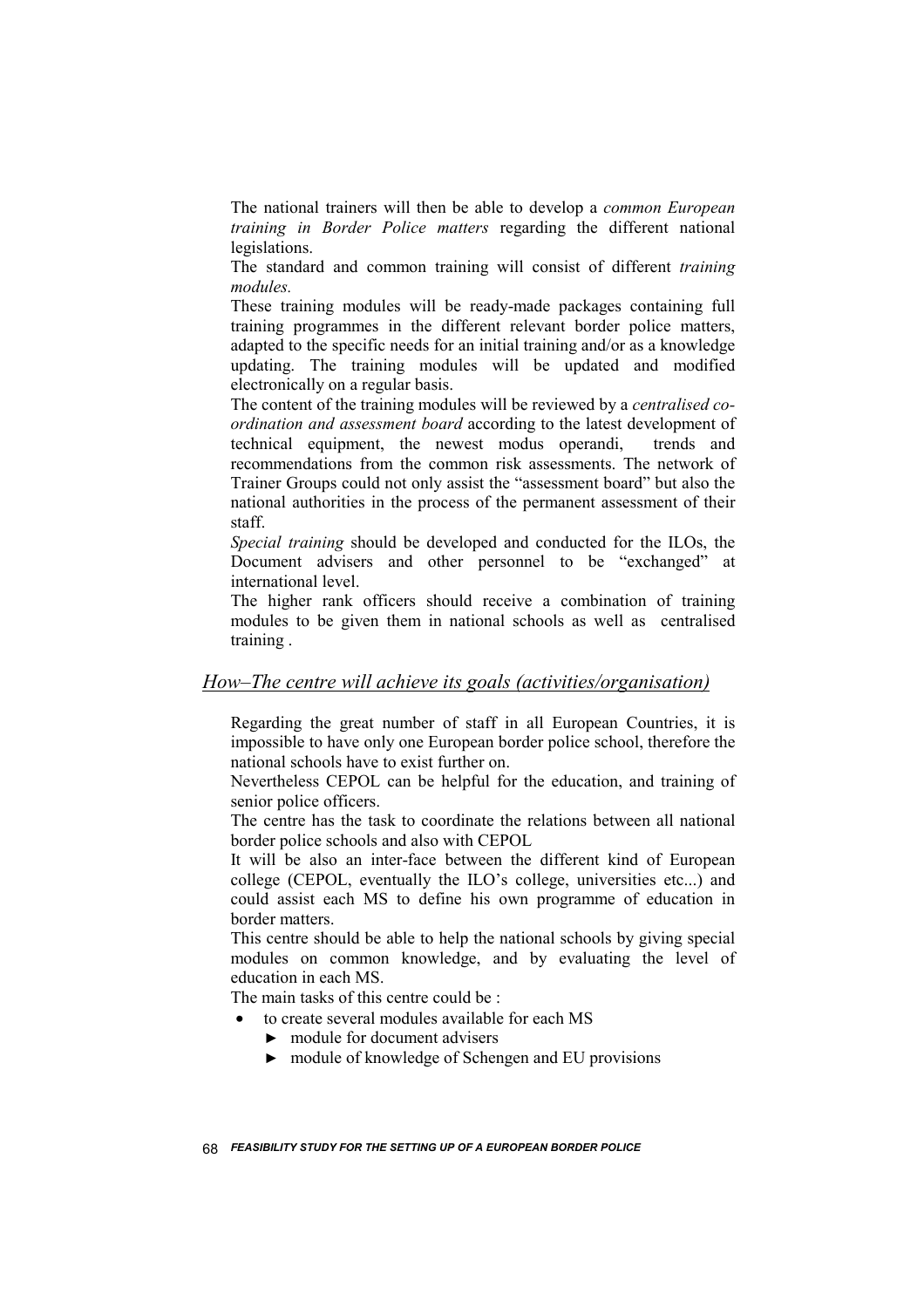- ► module for English spoken (common language) for border police officers
- ► module for certain technical equipment (EURO-DAC, SIS, etc...)
- ► other modules
- to coordinate and evaluate the common training given in the national schools
- to assist CEPOL in the training of senior officers
	- ► to assist CEPOL (or an other special college) in the training of the trainers, or in the education of the trainers
- to perform a special training for the ILOs (in connection with ILOs centre)

# *Timetable***: short term**

The building up of this centre appears as a foundation structure to set up a coherent and efficient European border police, so it have to be taken in consideration rapidly and create in short time.

# *Remarks*: (Possible links)

This centre couldn't work without excellent relations between each bodies in charge of education in all MS, CEPOL, ILOs centre and other European institutions in border affairs, and closely with the centre for the creation of a uniform practical guide.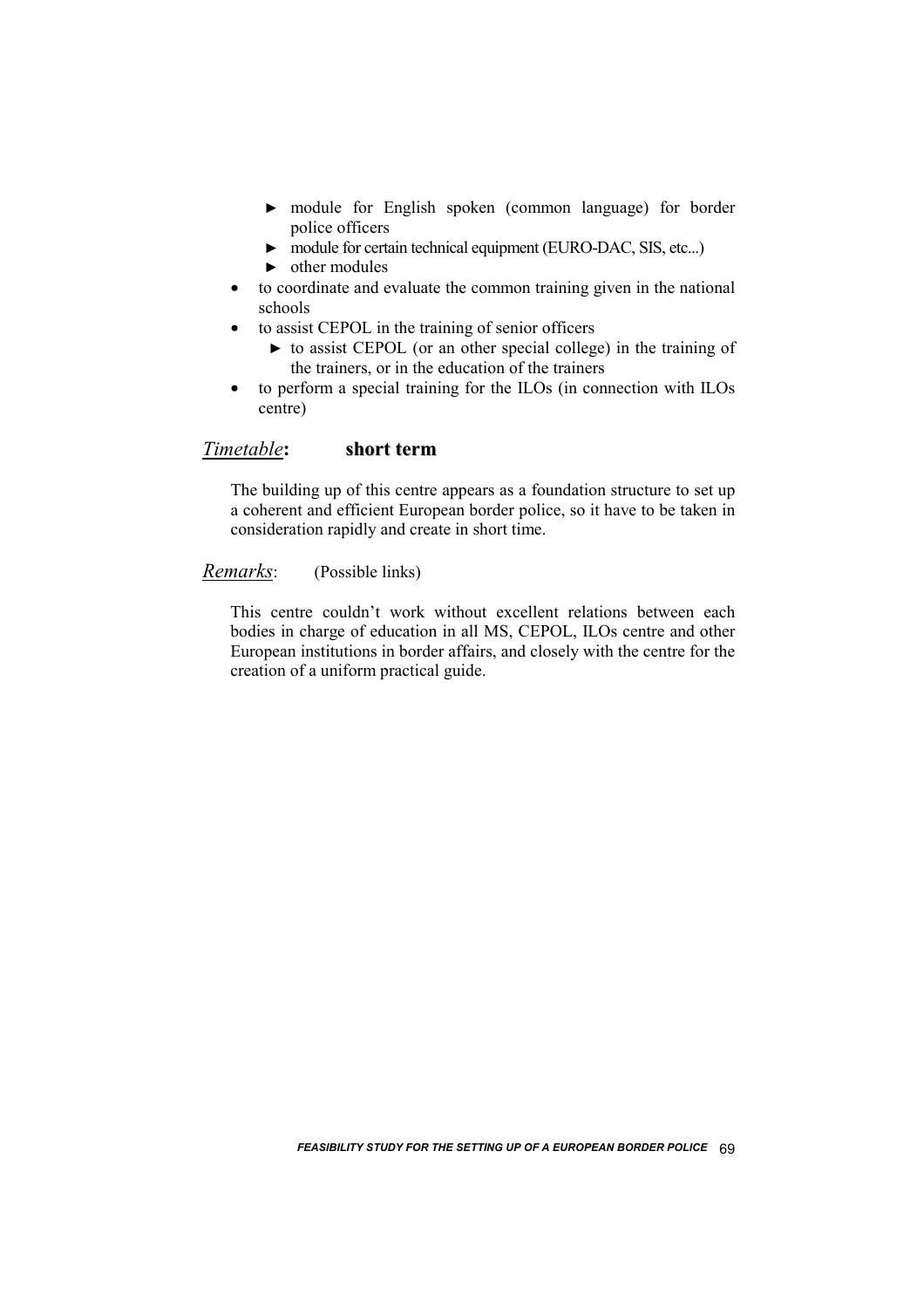*Specific Object (What)*

### **RATIONALISE REPATRIATION OPERATIONS**

#### *Why - Considering the existing situation and describing the added value*

#### *Existing situation:*

- In most MS border police enforce repatriation. Some Countries have specialised nationwide competent units for either all escort missions or particular risky repatriations.
- Some Countries have agreements or memorandum of understanding / contracts with carriers to facilitate repatriation. Only in few cases there is a coordination among the MS.

Recently some Countries carried out common repatriation operations.

*Added value:*

- Use common resources.
- Synergy efforts.
- Same training, qualifications and procedures.
- Economic advantages (share the cost of common operations)

# *How should this object be developed and enhanced*

- The existing structures in each member state should be identified and the needs for common repatriation operations should be assessed. If necessary create a centre to collect the Countries requirements for repatriations in order to organize common operations.
- Make available to the other E.U. Countries the existing contracts with carriers at national level.
- Define the standards for security measures with regard to repatriation in planes and ships.
- Create an agreement among the MS on mutual support and assistance in the enforcement of repatriation and readmission measures during transit (airports, seaports, by car, by train).
- Buy or rent specially equipped airplanes for enforcing repatriation operations.
- Negotiations with a view to reach agreements between E.U and Countries of origin and transit for assistance on transit, at arrival during hand over procedures.
- Annual meetings, at operating level, on difficulties and new experiences on repatriation operations.
- Common training for specialized repatriation units.
- Organize common repatriations.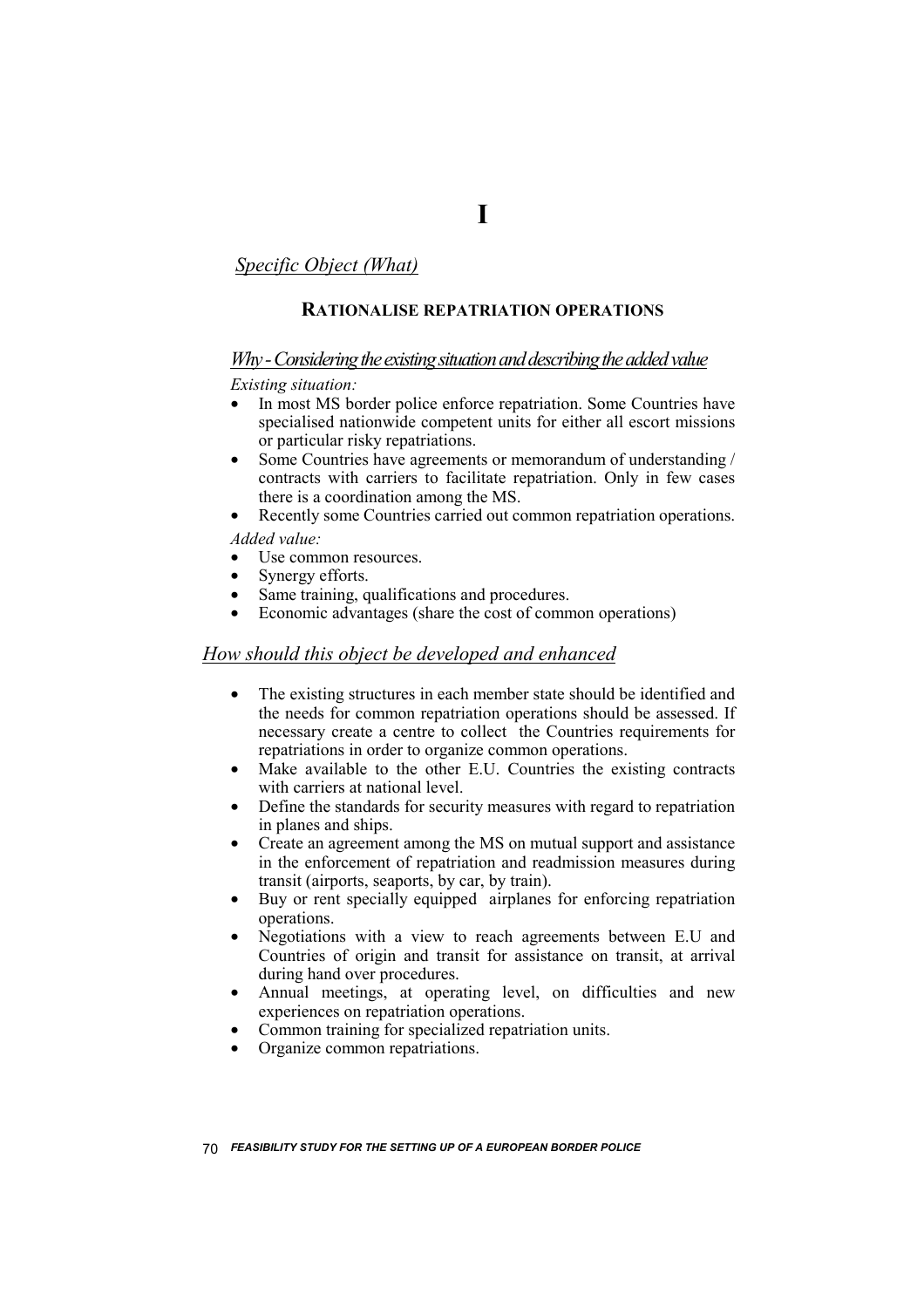# *How the centre will achieve its goals (activities/organization)*

*Competences:*

• Use of a data based booking or planning system to coordinate or organize common repatriation operations.

# *Timetable***: short-medium term**

- This centre should be initialised as a nucleus as soon as possible after the setting up of the Council of Representatives.
- The Council of Representatives should decide on the priorities to be dealt with.

### *Remarks*

*Proposal:*

• Build up a new centre to manage all the tasks mentioned above. Common repatriation operations involving at least two Countries.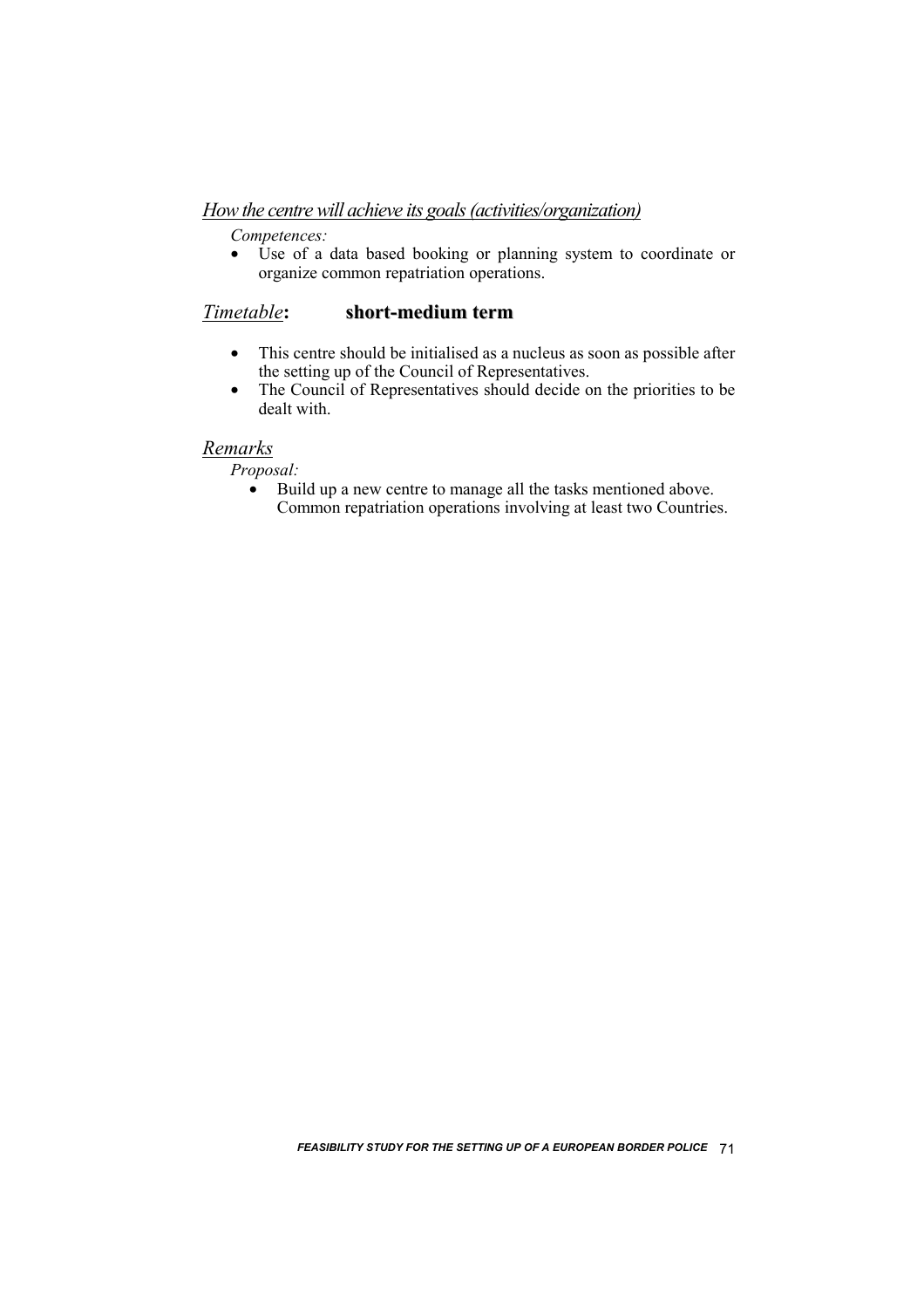*Specific Object (what)*

### **RAPID RESPONSE UNIT**

## *Why – Considering the existing situation and describing the added value*

#### *Existing situation:*

At present rapid response units do not exist at the EU level. Every MS is concerned with illegal immigration, and even though all of them have external borders, the pressure exerted by illegal immigration is not the same on each MS and external border.

#### *Added value:*

The setting up of rapid response units is a positive reaction to the European idea of burden sharing and solidarity in the fight against illegal immigration. The units will give an enhanced reaction capability to exceptional and/or unforeseen situations. The experience gathered from them, will be of constructive practical and operational value to the elaboration of a European border police concept.

# *How should this object be developed and enhanced*

At the request of one MS and in order to react to specific problems and crises of illegal migration at the external EU borders, other MS can assign (on a voluntary basis) a number of officers to be deployed at any time and place. This can be done along the border crossing points or the green and blue borders of the requesting MS. The task of the unit would be to advise and support the national competent services on a complementary basis.

## *How the centre will achieve its goal (activities/organisation)*

Protocols must be drafted, amongst others on the legal basis of their operative functions, mandate, commanding, organization, time of response, financial implications, and the duration of deployment of the units.

*Timetable***: medium term**

72 *FEASIBILITY STUDY FOR THE SETTING UP OF A EUROPEAN BORDER POLICE*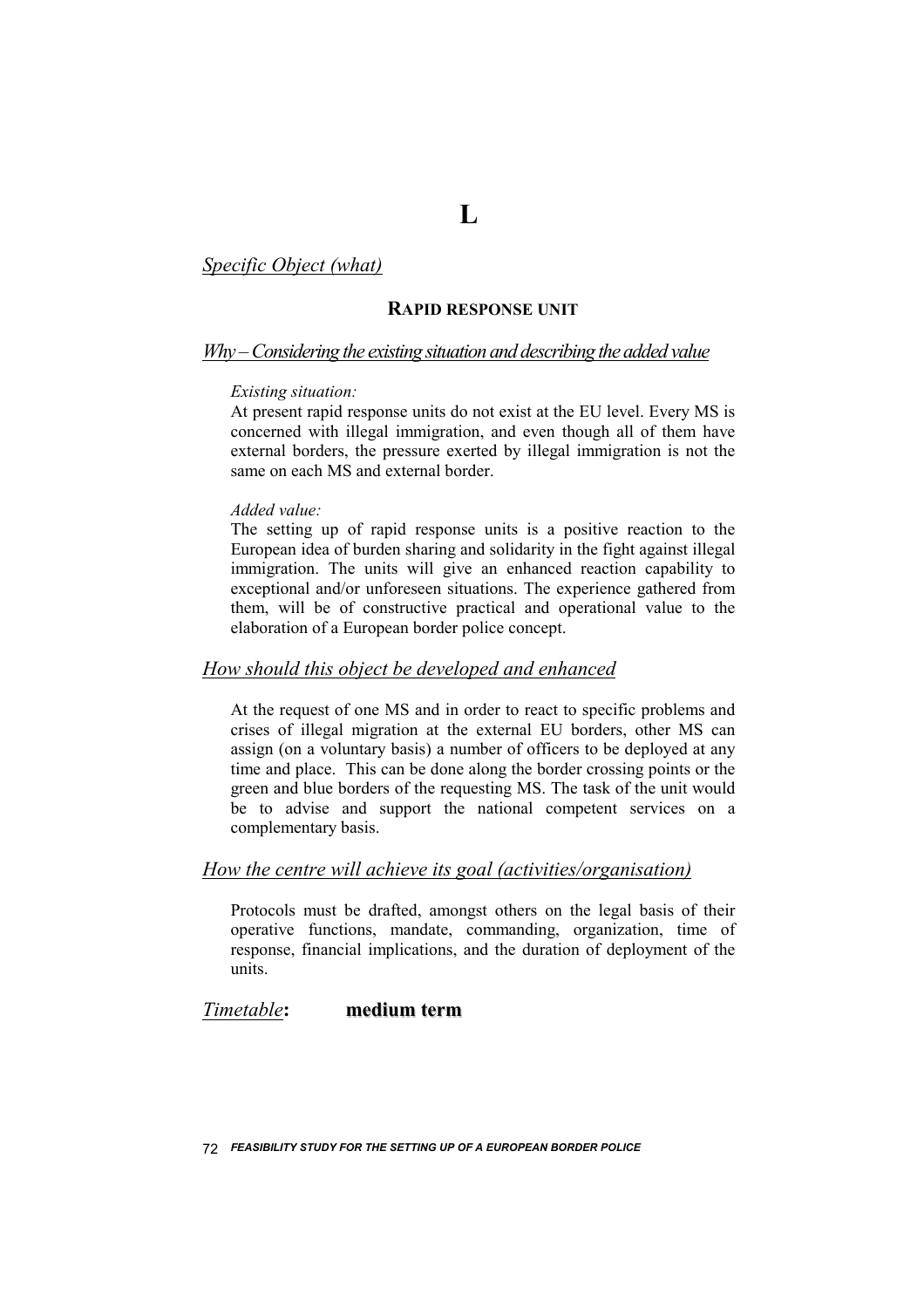*Specific Object (what)*

# **EXPERT GROUP FOR MISSIONS ABROAD**

# *Why – Considering the existing situation and describing the added value*

### *Existing situation:*

At present, several MS are developing specialised pools (e.g. document advisors, Pre Access Advisors in airports of origin) that can be entrusted with missions abroad in order to react on particular (national) needs.

### *Added value:*

- Burden sharing
- Permanent availability of experts for any matter, anywhere and for a flexible duration;
- Possibility to set up any type of mission according to various skills of experts in participating MS and following the real needs;
- Larger and enriching turn-over of involved experts, providing them with expertise and facilities for their own permanent training;
- Possibility of comprehensive missions involving different targets, which would not be possible with experts of only one MS; combined with enhanced synergy efforts;
- Progressive harmonisation of the experts methods;
- Enhanced co-operation and a further harmonisation of methods.

# *How should this object be developed and enhanced*

A virtual pool of specialists in different matters such as border control, forged documents, surveillance matters etc. should be set up. They could be sent as EU special advisors to third Countries upon their request or proposal of the EU. Every MS should contribute experts to this pool. Protocols must be drafted about financial matters, recruitment, availability etc.

# *How the centre will achieve its goal (activities/organisation)*

- Managing of the pool;
- Dealing with the requests for support /expertise;
- Make the survey (inventory) of the possibilities and availability of the participating Countries;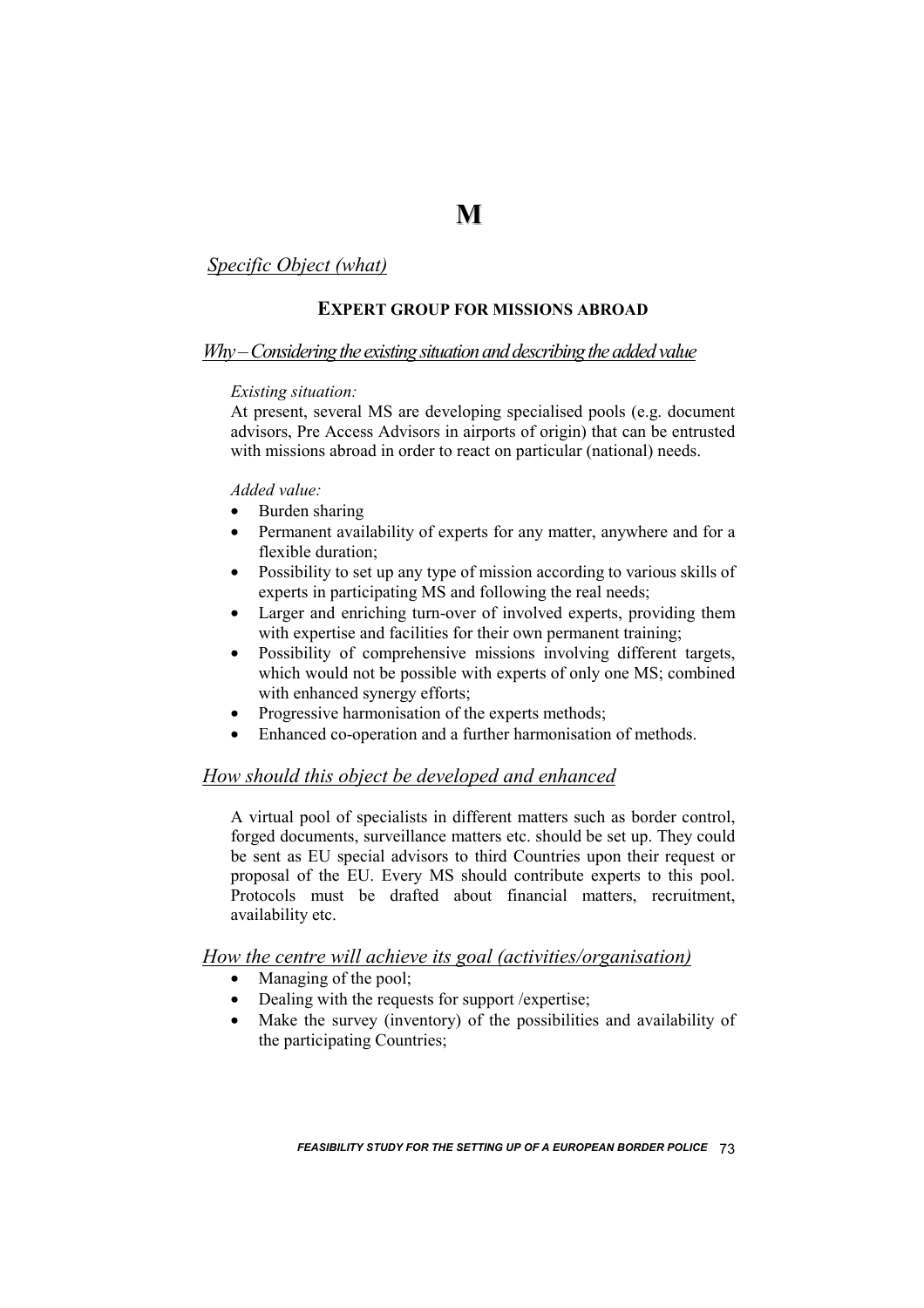- Permanent assessment of the pool of experts and advisors whilst working in the various matters in the participating Countries;
- Develop a protocol of activation, normally the teams will be rendered operational after the decision of two or more participating Countries and or upon request of a third Country;
- Management of the gathered information and expertise outcomes of the fulfilled missions respecting the data protection regulations. This management also includes an ad hoc analysis in order to provide guidance to the participating member states, in the field of training and in the fight against all forms of illegal immigration
- Definition of professional profiles of the experts (language skills, basic training, degree of specialization, further curriculum details).

### *Timetable***: medium term**

#### *Remarks:*

The same Headquarter created for the rapid response units could contribute in the decision making of activation/about the deployment (short stay) of these experts. The missions could also be active at the EU external borders.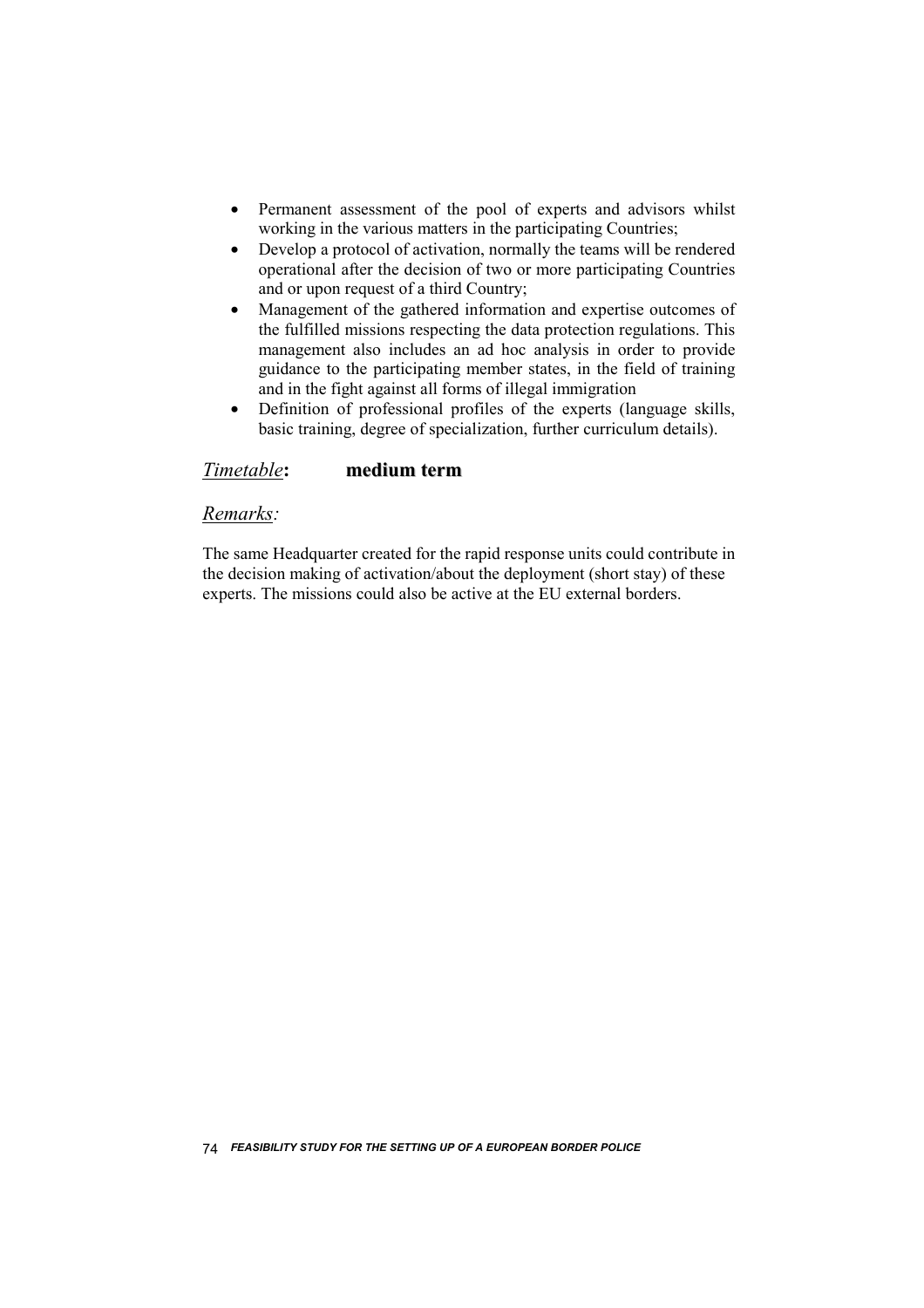# **N**

*Specific Object (what)* 

# **COORDINATED CRIMINAL INVESTIGATION RELATED TO CROSS-BORDER CRIME AND LINKED TO ILLEGAL IMMIGRATION**

#### *Why – Considering the existing situation and describing the added value*

#### *Existing situation:*

Current situation in the EU shows extremely diversified penal legislation. That leads to very different working methods and consequently to difficulties in coordinating national services in the fight against crimes linked to illegal immigration.

*Added value:*

The achievement of a common agreement on the coordination of the operations targeted to counter the crimes related to illegal cross-border traffic. This should increase the general efficiency as well as the achievement of positive results by the units involved, overcoming the above mentioned difficulties.

### *How should this object be developed and enhanced*

Since in the Comprehensive Plan to Combat the Illegal Immigration it is foreseen the need to strengthen the role and competences of EUROPOL, especially in the issue of the detection and dismantling of crime networks related to illegal immigration, a procedure should be found out to establish a permanent communication system between EUROPOL and the participating MS authorities responsible for the management of the external borders.

Such a system should have as a main goal guaranteeing all assistance to EUROPOL in the prevention, investigation and analysis of the specific crimes, as well as sharing and processing all the information acquired by EUROPOL in the related matter.

Besides, and within the same proposed centre, a pool of qualified experts should be set up, to be made available to participating Countries on request for missions at the external borders as advisors in cross-border operations.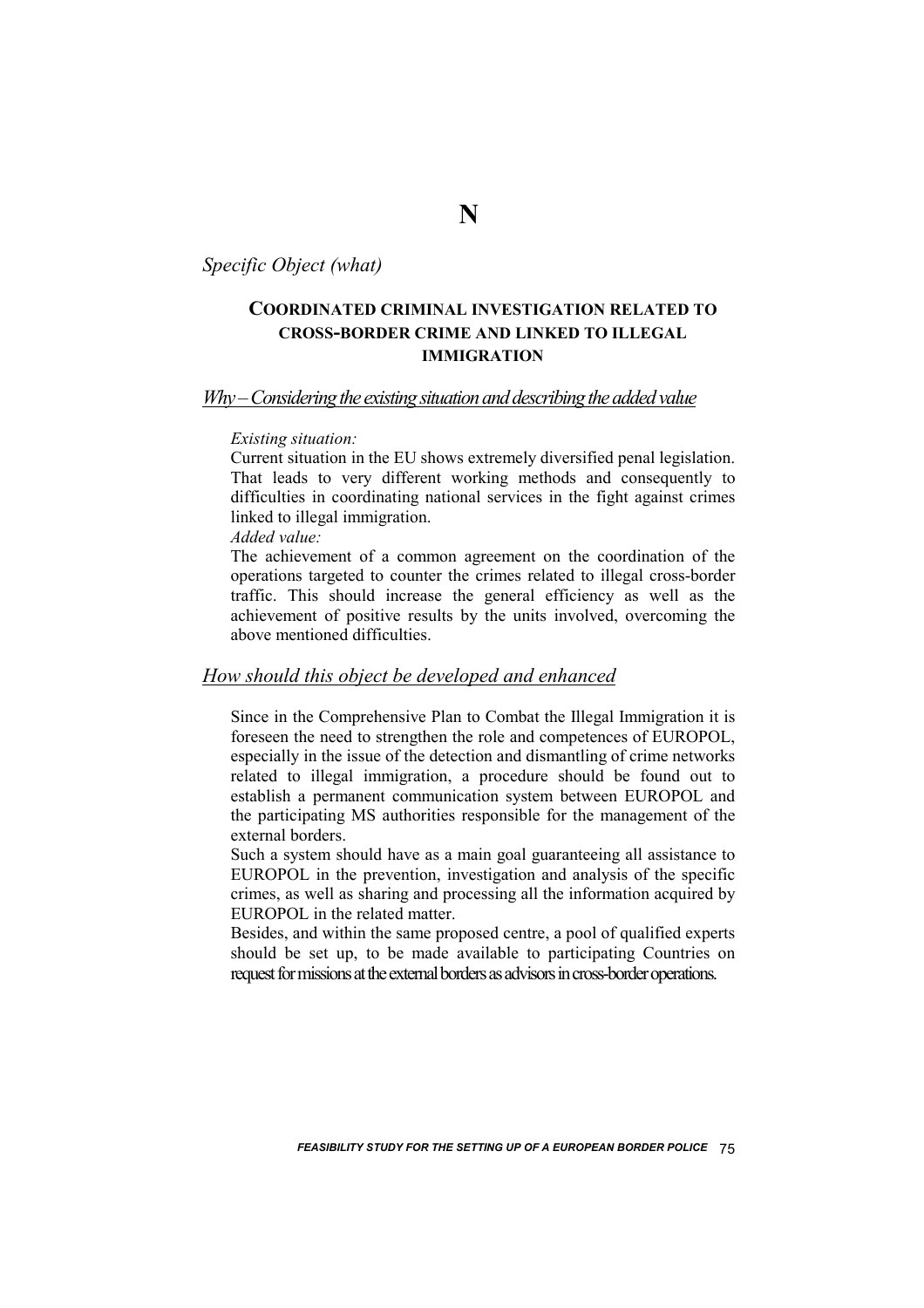Establishing protocols for permanent coordination and communication with EUROPOL.

Definition of the experts profile and selection modalities.

Regulation of activation procedures.

Processing of all information acquired from EUROPOL.

Guaranteeing the correct circulation of processed information to the predetermined centres at the external borders of the participating Countries.

*Timetable***: medium term**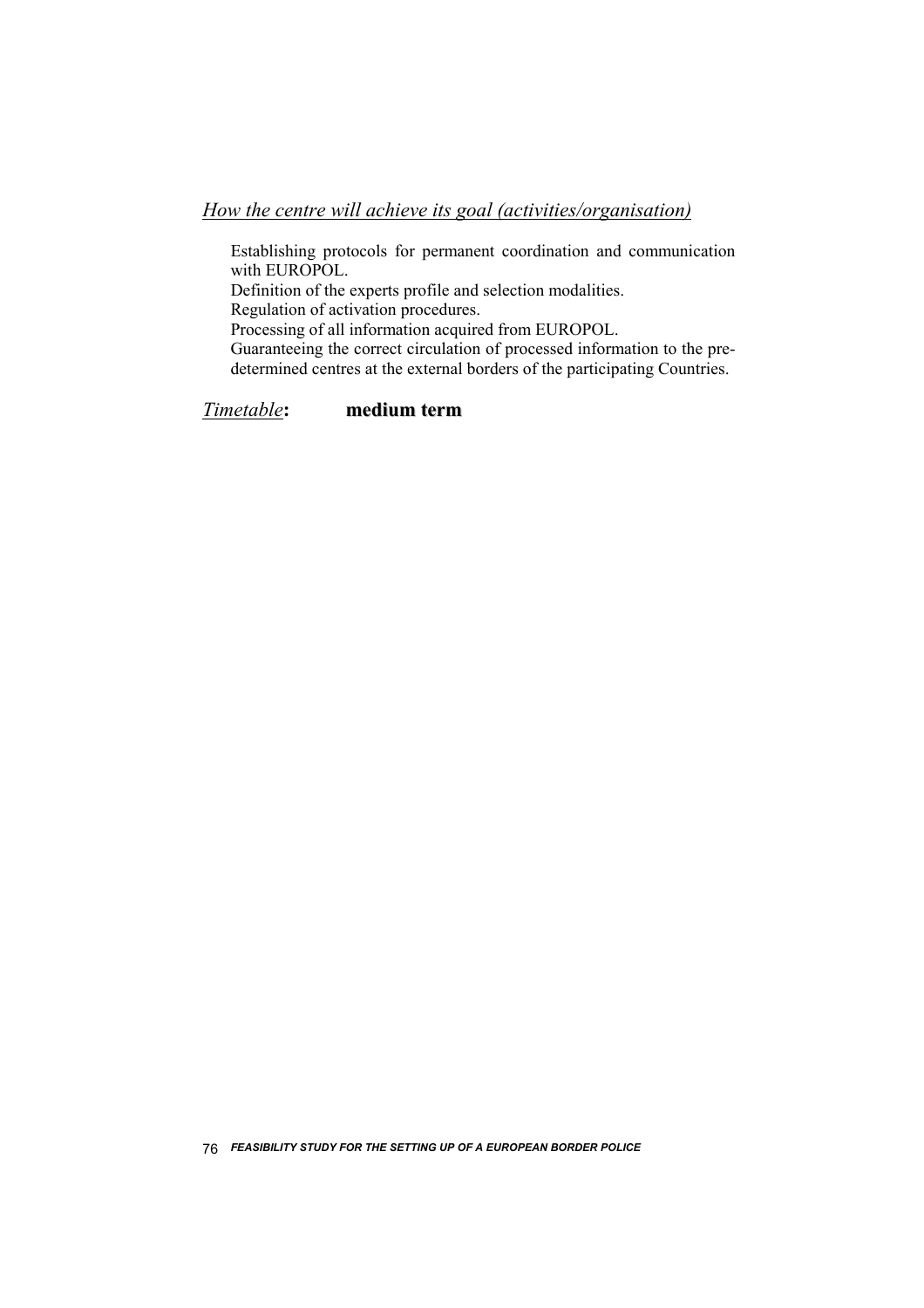# *Specific Object (What)*

# **CREATION OF A PERMANENT TECHNICAL SUPPORT COOPERATION FACILITY AND DEVELOPMENT OF NEW TECHNICAL EQUIPMENT FOR BORDER CONTROL/BORDER SURVEILLANCE.**

#### *Why - Considering the existing situation and describing the added value*

#### *Existing situation:*

Most Countries use similar, but not equally effective equipment to observe the sea and land borders, to detect forged documents, to identify individuals, to control vehicles and automatically check documents. There is no compatibility and coordination of equipment development in most cases.

#### *Added value:*

- Interoperability: exchange of equipment (spare parts) and personnel; mutual support.
- Synergy efforts.
- Provide technical equipment in time for high impact operations.
- Same training, qualifications and procedures.
- Economic advantages.
- Define and establish standards for control and surveillance (Specially with a view on candidate Countries).
- Improvement of the communication network.
- Facilitate the assessment.

### *How should this object be developed and enhanced*

### *General aspects:*

- Creation of an information centre to enlist and evaluate all the existing equipment, to promote and select new or available technologies. This information should be available via intranet.
- Definition of common standards for compatible equipment.
- Tenders at European level to buy different equipment.
- Researches concerning biometric equipment and automatic car plates reading systems should be encouraged and speeded up in order to be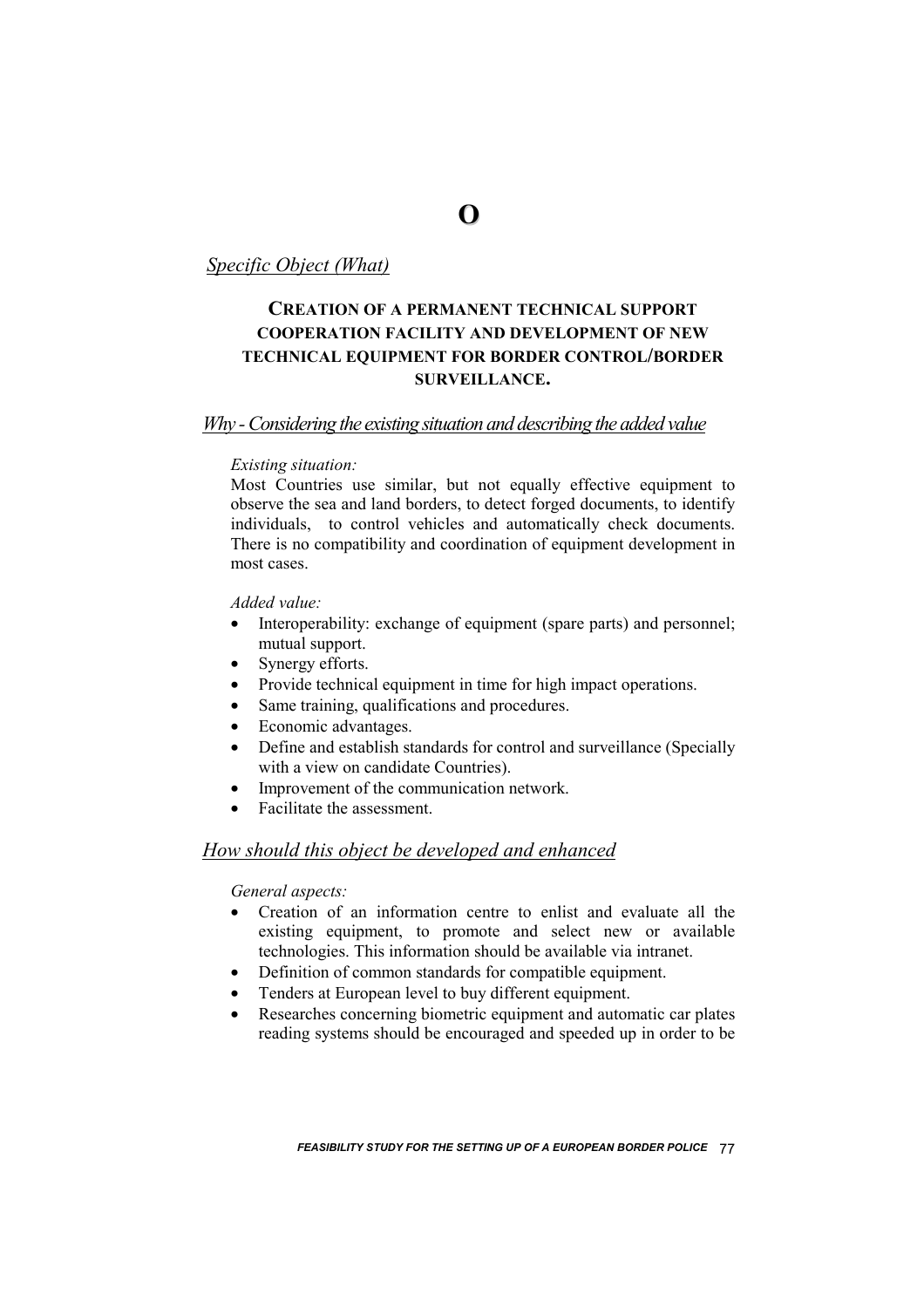able to use such equipment for the automatic check of travellers and vehicles.

- Organize / initiate teams in charge of evaluating the proper use of the technical equipment on the spot.
- Common training for the operation of various types of equipment.
- Coordinate the supplying activity of available specific equipment for rapid response actions, at the request of another MS

#### *Communication aspects:*

- Creation of an integrated secure intranet system among different national border police units.
- Create a communication network among main international airports, i.e. intranet, photophone, FADO, etc.
- Creation of a communication network, at European level, among the authorities in charge of seaports and maritime traffic (i.e. computerized EISISC system, electronic data interchange EDI, VTMIS, or similar systems).
- Development of portable SIS equipment including mobile communication phones (i.e. for checks in trains).

### *Timetable***: medium term**

- The building up of this centre should be as soon as possible after the setting up of the Council of Representatives.
- The Council of Representatives should decide on the priorities to be dealt with.
- The starting of these centres should be coordinated by the Council of Representatives.

### *Remarks*

#### *Proposal:*

- Build up a new centre to manage all the tasks mentioned above.
- Implementing automatic check of passengers through biometric systems at the airports.
- Joint venture among Countries with sea borders to optimise the technical equipment for border surveillance on sea.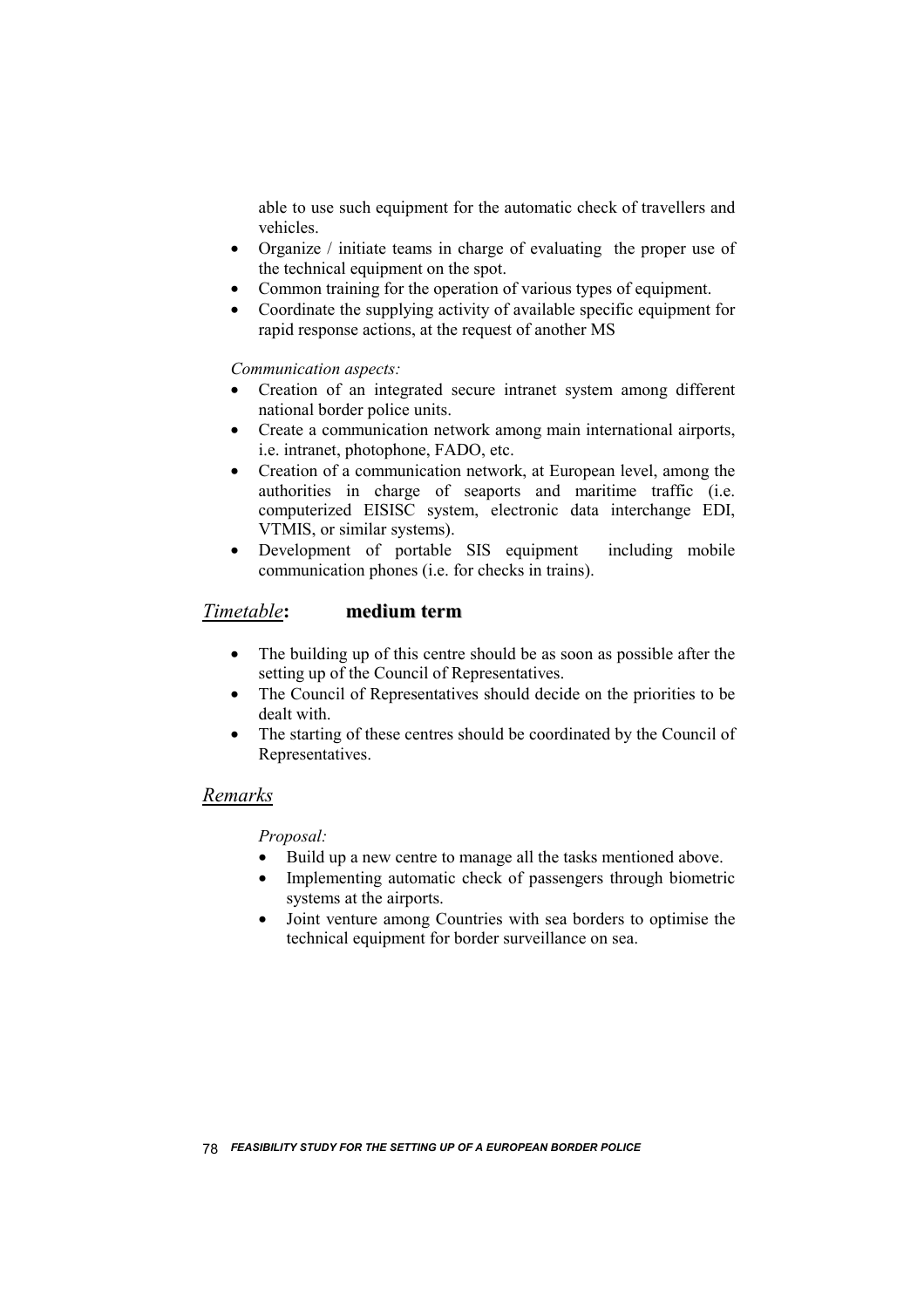*Specific Object (What)*

#### **QUALITY MANAGEMENT**

#### *Why - Considering the existing situation and describing the added value*

#### *Existing situation:*

The Q.M. is a tool for each Country to optimise their own results of border police

To manage properly the aim of the Border control and surveillance, the deciders need tools.

Some of them are performance indicators share in three main categories: efficiency, economy and effectiveness.

The indicators are ratios using numbers and statistics:

- Efficiency is the ratio between products and number of personnel
- Economy is the division between products and costs
- Effectiveness is the balance between output and needs.

Quality management means the process that all border police tasks have to be done under due consideration of efficiency, effectiveness, and costeffectiveness

Countries use statistics to reach at least one performance indictor and try to organise their border police activities in a cost-effective way or in an effectiveness way.

#### *Added value*:

The analysis of the indicators allow to take the right decision. That means to optimise the work with the resources*: " to have the qualified personnel in the right time at the right place with the right equipment"*  Q.M. has become more important when speaking about the area of "freedom, security and justice" in the European Union, because border checks nowadays have to be more efficient regarding the detection and prevention of threats against the national security and public policy in the Schengen States.

### *How should this object be developed and enhanced*

The Centre must define common standards useful for each State. With these standards all the information (tools - statistics, trends, etc.) will be collected.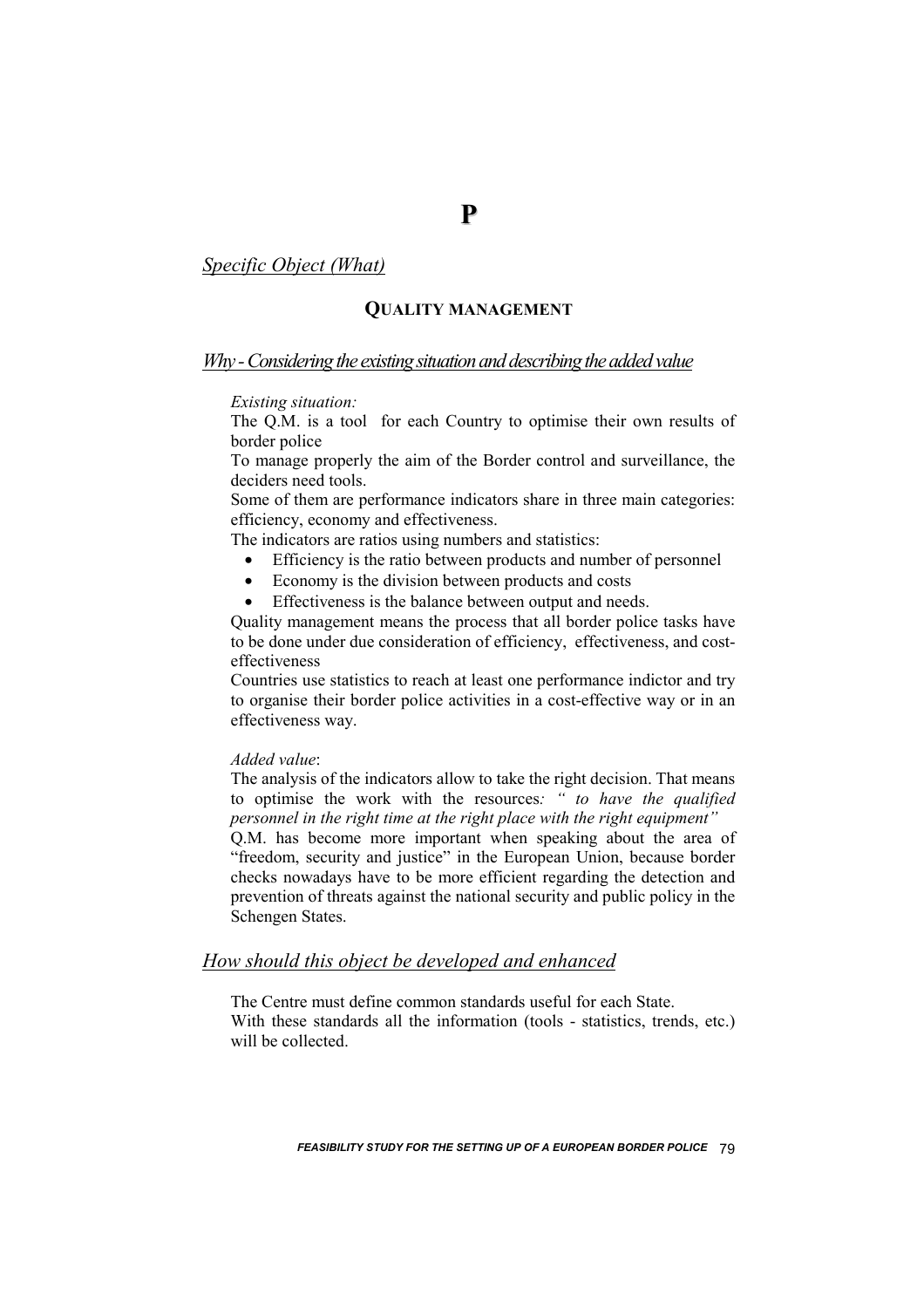The analysis of these standards will permit to improve performance indicators necessary for the QM.

Then, the summary and the study of QM will determine norms, helpful for the harmonisation of a European Border Police.

### *How the centre will achieve its goal (activities/organisation)*

Only a little structure will be necessary, formed by few experts with a pragmatic experience.

This Centre will be a permanent one, with a close connection to the Council of Representatives. Regarding the convergence point of most centres naturally created by the QM Centre, this structure could assist the Council of Representatives to take the right (management) decisions.

### *Timetable***: medium term**

As soon as possible after the foundation of the Council of Representatives

#### *Remarks*: (possible links *)*

Quality management is closely linked to the common risk assessments.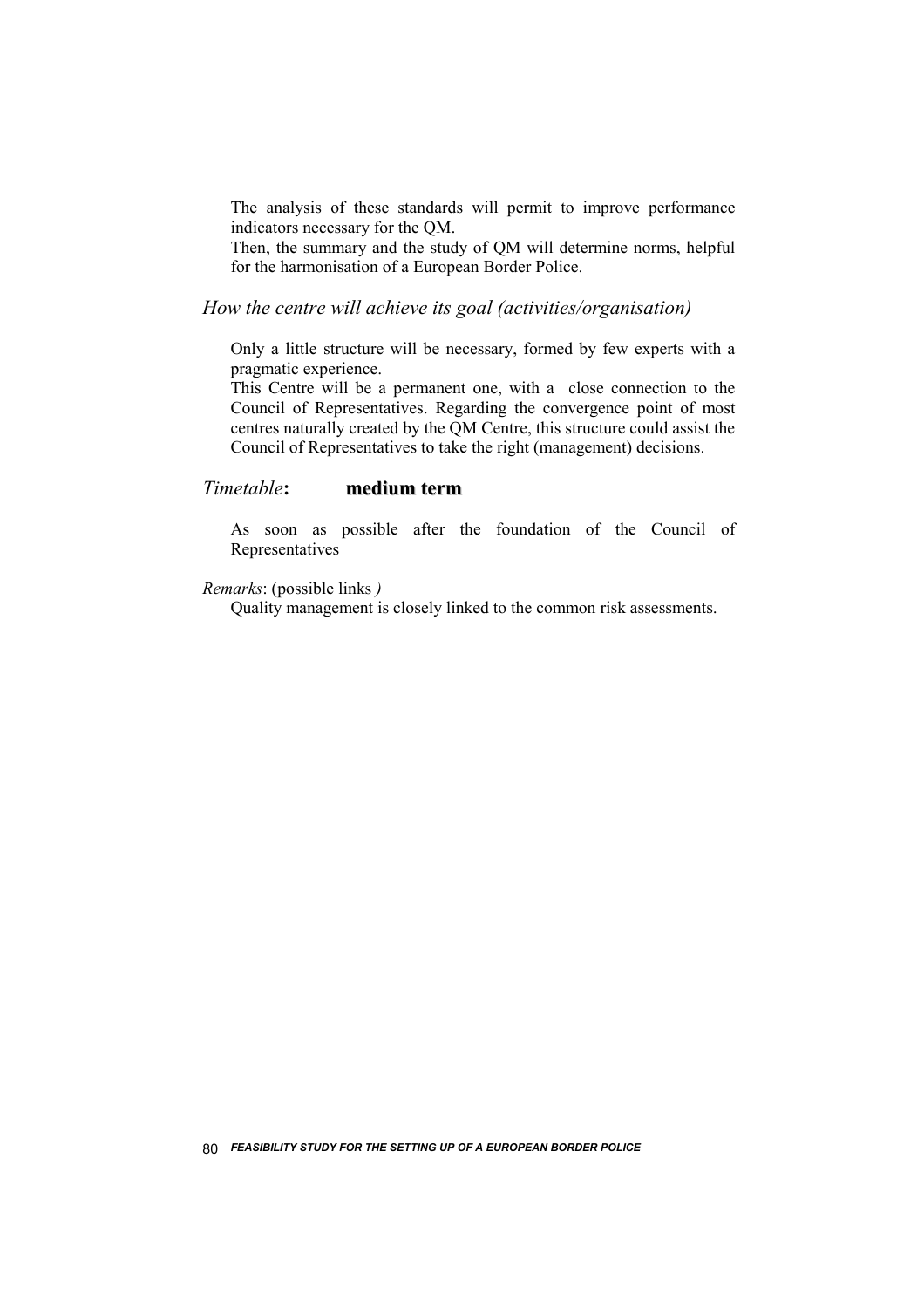### *Specific Object (what)*

### **CENTRES FOR BORDER POLICE AND CUSTOMS COOPERATION AT EXTERNAL BORDERS**

#### *Why – Considering the existing situation and describing the added value*

#### *Existing situation:*

The centres for border police and customs cooperation at external borders have been foreseen and set up at certain EU internal borders. This is being done by several MS according to bilateral agreements. Their current tasks are the exchange of information, support of common operations, cross-border pursuit and observation, submitting and carrying out of readmission requests.

*Added value:*

The common responsibility in the control and surveillance of the external borders would be enhanced. Thus, a higher level of operational cooperation will be achieved. Knowledge and experience among the different national services involved would be enhanced.

### *How should this object be developed and enhanced*

At significant land and sea external borders, especially sensitive for more than one MS, border police officers of the interested MS should cooperate in common centres.

As a first step, the officers of the MS should support the local border police officers. This staff should focus as well on traffic security, identification of persons wanted for arrest or extradition at a request of a competent judicial authority etc..

As a second step, the border police officers of the guest MS should have competences to control persons in a complementary way.

If possible or requested, the border police officers of the guest MS should also give support in surveillance matters, especially implementing joint patrols.

At the centres, contact points with the EU-neighboring Countries should also be set up.

Between these centres, an integrated intranet should be set up to interlink them EU-wide, with direct access to SIS and other future common data bases that could be implemented, available in real time for all MS officers working at any external border.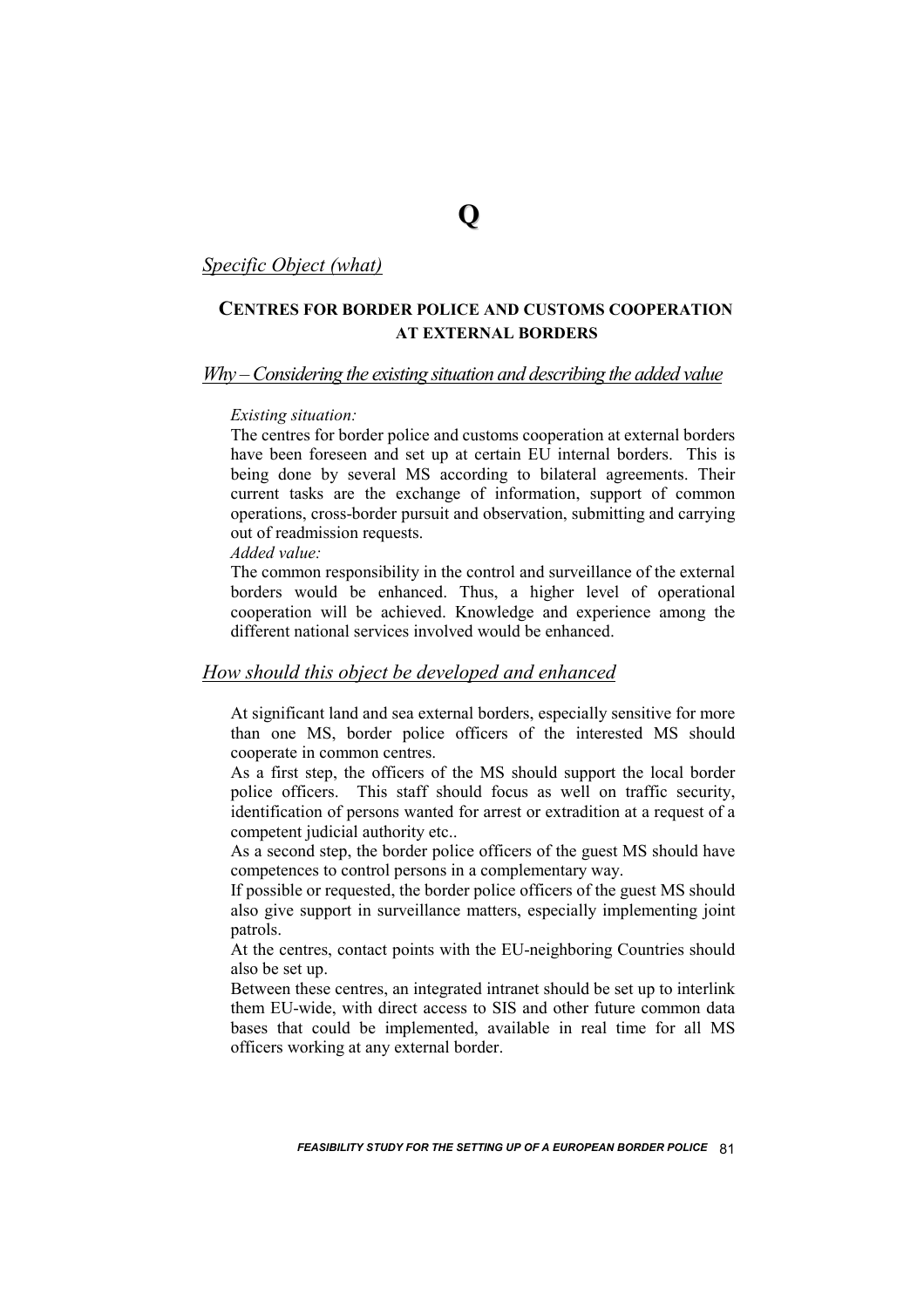- Defining where such centres or a pilot centre can be created.
- Defining how they function.
- Defining how to integrate the guest police officers
- Studying cooperation methods with the customs services.

# *Timetable***: medium-long term**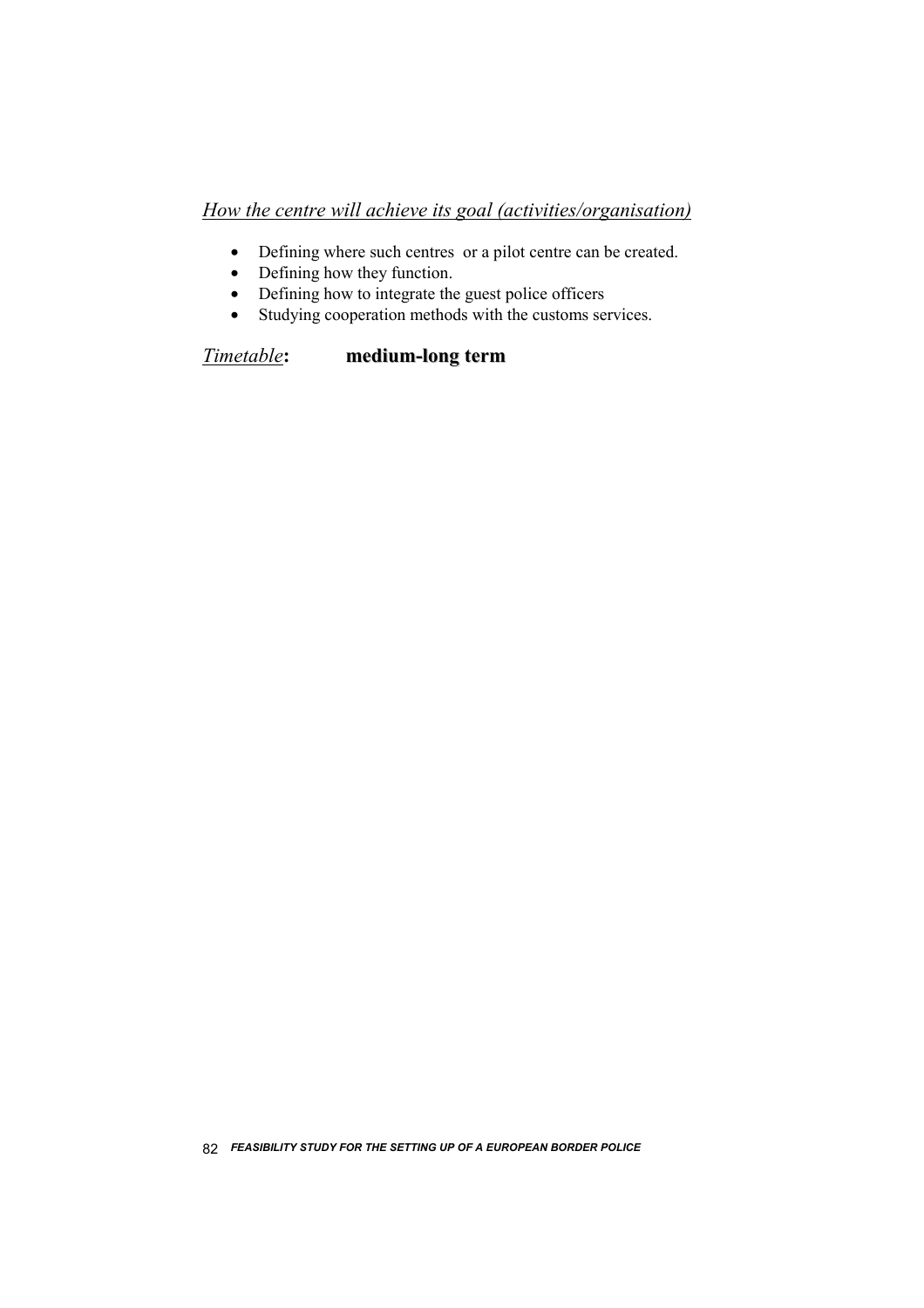*Specific Object (What)*

#### **COMMON CORE CURRICULUM**

#### *Why - Considering the existing situation and describing the added value*

#### *Existing situation:*

The staff of border police is generally divided in three main ranks: officers, commanding officers and higher ranks.

In most Countries , the access to these ranks can be done by public competition (external) or for commanding officers and for higher ranks also by examination (internal).

Presently there are two ways to join border police services, either via the regular police or directly.

#### *Added value:*

Only some recommendations, standards and rules have to be given to the MS to proceed an efficient and coherent recruitment with an overall view of a common European border police.

#### *How should this object be developed and enhanced*

- The standard level of recruitment must be established on basis of international (European) recognition of qualification (exams).
- A minimum level of common knowledge in border matters and foreign languages are required.
- Good physical and psychological conditions are necessary.
- Fulfil moral and legal requirements (no previous convicts).

### *How the centre will achieve its goal (activities/organisation)*

It appears that a setting up of a special centre for the ...common core curriculum" seems not very pertinent and suitable.

#### *Timetable*

#### *Remarks* (possible links)

This task could be done by the centre in charge of training and education by delivering some orientations.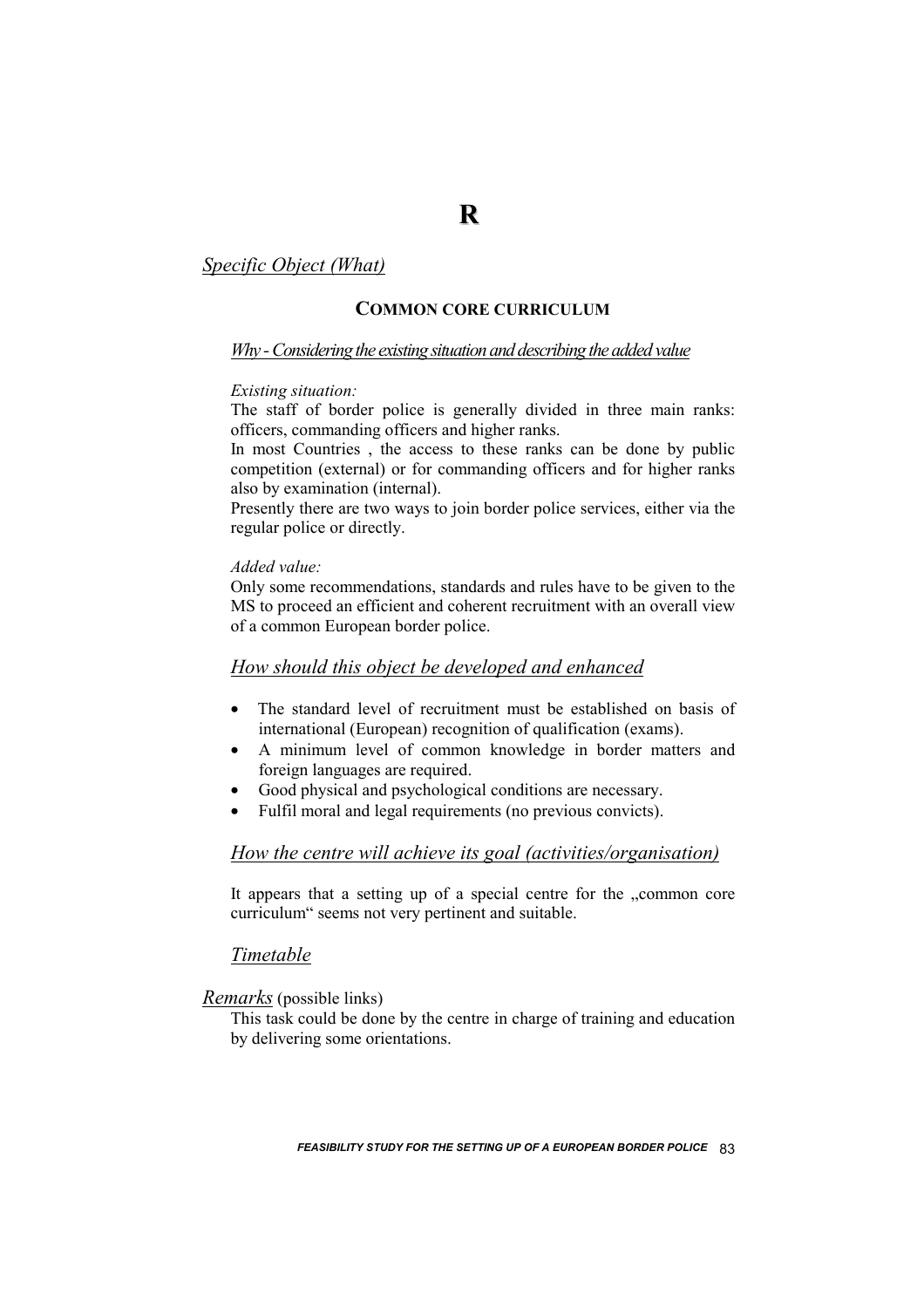# *34. The Centres*

### **Competencies of the centre:**

- High degree of autonomy and specialisation;
- Interdependent with other centres;
- Coordinated by the Council of representatives;
- Independent communication with other organizations;
- Draw up proposals to improve these specific issues;
- Define rules and limits for the cooperation within the centre

### **Example of possible organisation chart**



## **Head of the centre:**

- High level senior police officer;
- Experienced in the relevant field;
- Knowledge in the specific objectives given to the centre;
- Accountable to the Council of Representatives.